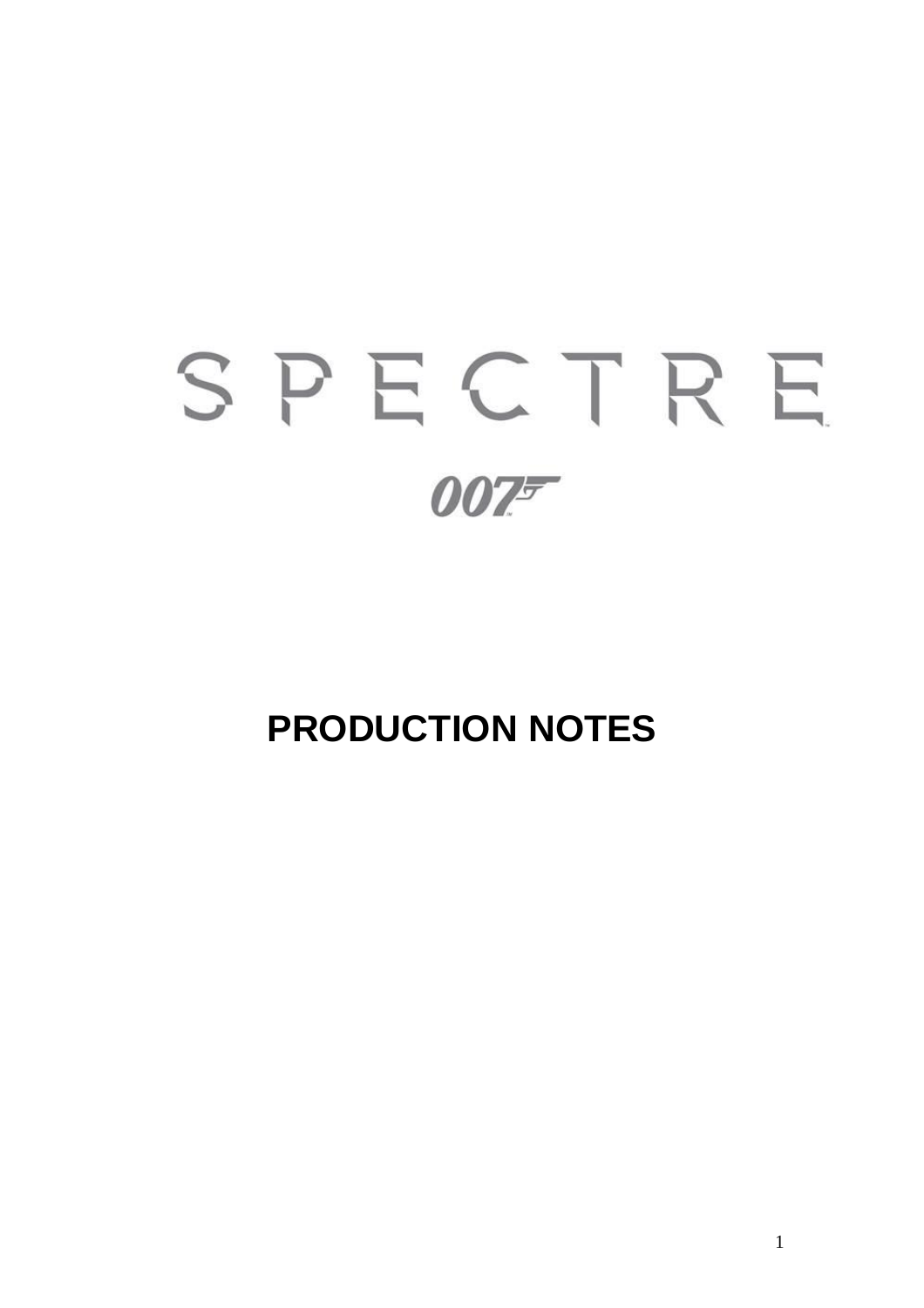# **SPECTRE Production Information**

A cryptic message from the past sends James Bond on a rogue mission to Mexico City and eventually Rome, where he meets Lucia Sciarra (Monica Bellucci), the beautiful and forbidden widow of an infamous criminal. Bond infiltrates a secret meeting and uncovers the existence of the sinister organisation known as SPECTRE.

Meanwhile back in London, Max Denbigh (Andrew Scott), the new head of the Centre for National Security, questions Bond's actions and challenges the relevance of MI6, led by M (Ralph Fiennes). Bond covertly enlists Moneypenny (Naomie Harris) and Q (Ben Whishaw) to help him seek out Madeleine Swann (Léa Seydoux), the daughter of his old nemesis Mr White (Jesper Christensen), who may hold the clue to untangling the web of SPECTRE. As the daughter of an assassin, she understands Bond in a way most others cannot.

As Bond ventures towards the heart of SPECTRE, he learns of a chilling connection between himself and the enemy he seeks, played by Christoph Waltz.

Albert R. Broccoli's EON Productions presents Daniel Craig as Ian Fleming's James Bond 007 in *SPECTRE*. Also starring Christoph Waltz, Léa Seydoux, Ben Whishaw, Naomie Harris, Dave Bautista, with Monica Bellucci and Ralph Fiennes as "M." Directed by Sam Mendes. Produced by Michael G. Wilson and Barbara Broccoli. Screenplay by John Logan and Neal Purvis & Robert Wade and Jez Butterworth. Story by John Logan and Neal Purvis & Robert Wade. Executive Producer is Callum McDougall. Director of Photography is Hoyte Van Hoytema, FSF NSC. Production Designer is Dennis Gassner. Editor is Lee Smith ACE. Costume Designer is Jany Temime. Music by Thomas Newman. Co-Producers are Daniel Craig, Andrew Noakes, and David Pope. Featuring "Writing's On The Wall" performed by Sam Smith.

*SPECTRE* has been rated PG-13 by the Motion Picture Association of America for Intense Sequences of Action and Violence, Some Disturbing Images, Sensuality and Language. The film will be released on October 26, 2015 in the United Kingdom and on November 6, 2015 in the United States. **Credits not final**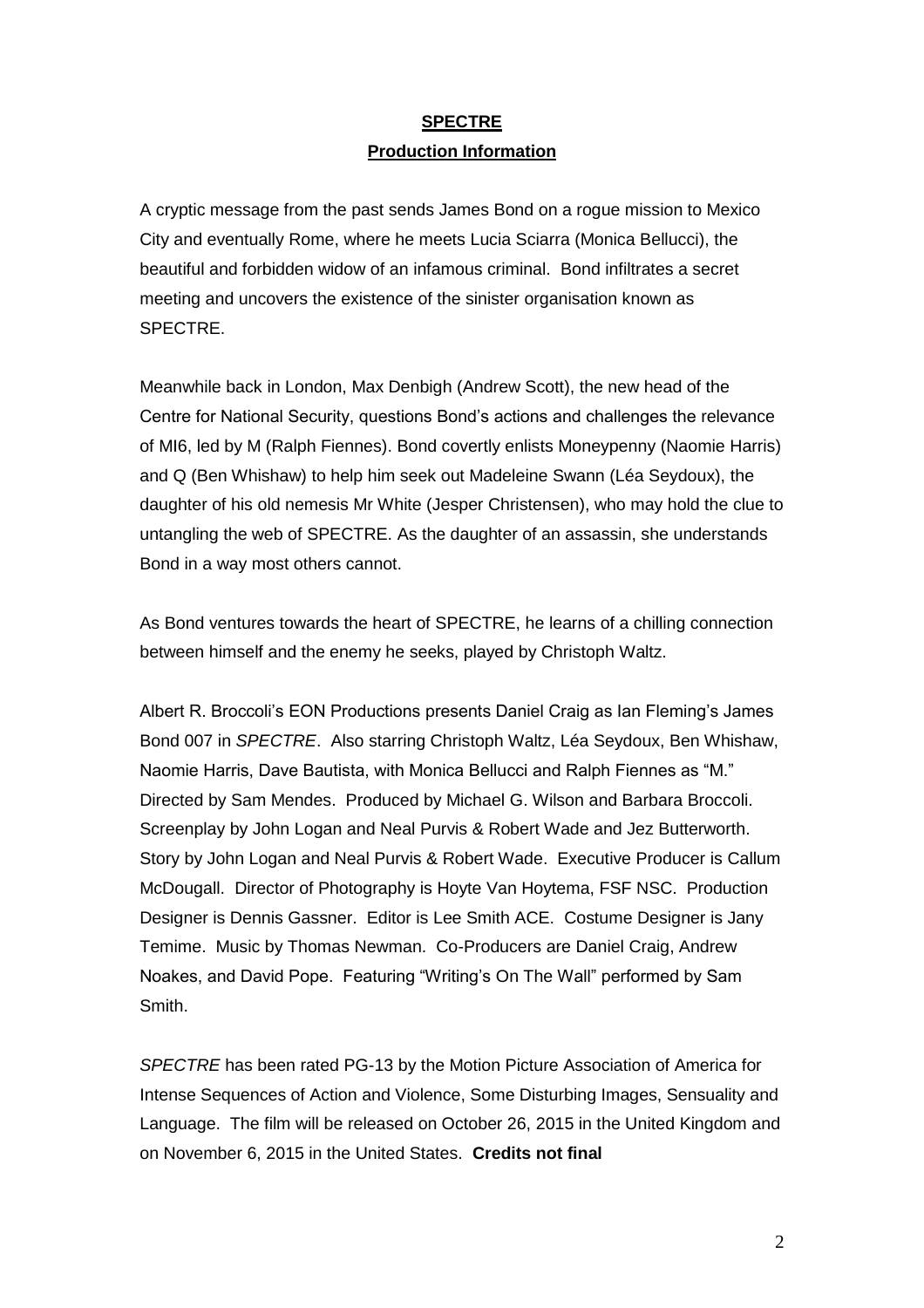#### **ABOUT THE FILM**

When approaching the 24th James Bond movie, *SPECTRE*, from Albert R. Broccoli's EON Productions, Metro-Goldwyn-Mayer Studios and Sony Pictures Entertainment, the filmmakers were keen to ensure that the film followed on closely from its predecessor, the \$1.1 billion global smash *Skyfall*. Daniel Craig, of course, is back for his fourth outing as 007, while the characters of Q (played by Ben Whishaw) and Moneypenny (Naomie Harris) both return after their reintroduction to the series in *Skyfall*. The new M (Ralph Fiennes) also returns.

The chance to explore all these characters' stories was of vital importance to Sam Mendes, who is back for a second stint in the director's chair. "It all starts from character with me," begins the Academy Award®-winner, "and I wanted to explore all sorts of different aspects of the characters that I'd left behind in *Skyfall*. We had populated MI6 with a whole new generation of people — a new M, a new Moneypenny and a new Q. I wanted to let those relationships develop and grow."

For actor Daniel Craig, the remit for *SPECTRE* was even simpler. "We wanted to be better than *Skyfall*," he says. "It is as simple as that. We didn't have a choice; we had to be bigger and better. With *Skyfall*, we set something in motion and we wanted to go a bit further with it and experiment a bit more."

Bond was rejuvenated at the end of *Skyfall*. "He had a sense of new beginnings," continues Mendes, and this had a profound effect on *SPECTRE*. In the new movie, the world's most famous secret agent is an entirely proactive character, in control of his own destiny. He has a focussed mission from the outset and nothing, and no one, is going to stand in his way.

"*Skyfall* was an entirely reactive movie as far as Bond was concerned," explains Mendes. "In the first sequence he was pursuing somebody with all his old focus and drive, but he gets shot before the credits even roll and for the rest of the movie he is one step behind Javier Bardem's character, Silva. You could even argue that at the end of *Skyfall* he has failed. He has not kept M alive, and though Silva's death is a victory for Bond, there are other elements that are failures. Hence, with *SPECTRE*, I wanted to give him a chance of redemption."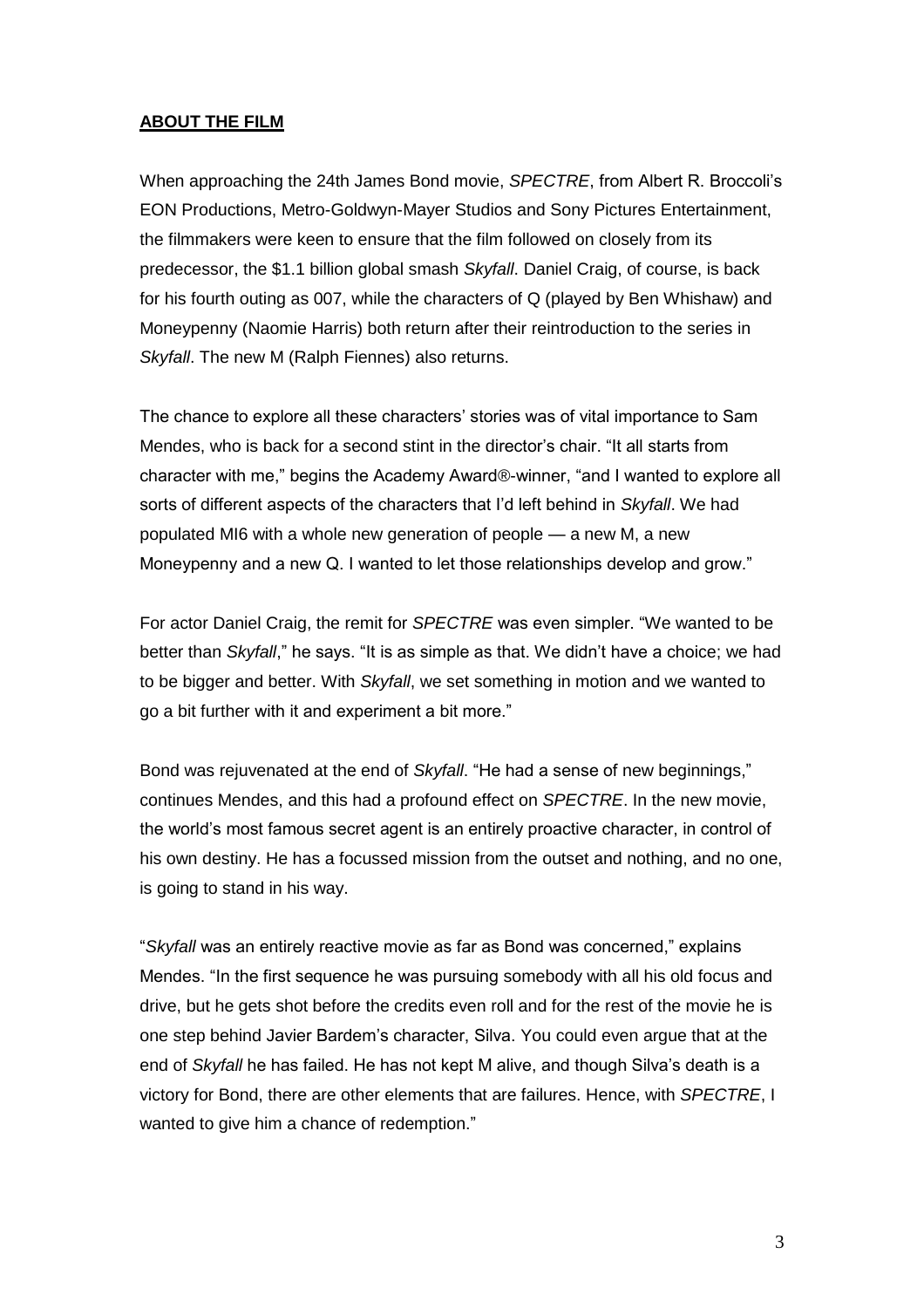EON Productions' Michael G. Wilson and Barbara Broccoli, long-serving producers of the franchise, agree. "I think this film is very much about the empowerment of Bond," says Broccoli, "and with Daniel portraying the character, he does this with such enormous integrity that we really feel what he is going through, emotionally as well as physically."

Bond's proactive nature has given the filmmakers plenty of scope in terms of location and narrative ideas. The film sees a cryptic message from the past, which sends 007 on a rogue mission to Mexico City and eventually Rome, where he meets Lucia Sciarra (Monica Bellucci), the widow of an infamous criminal. When overseas, Bond infiltrates a secret meeting and uncovers the existence of a sinister organisation known as SPECTRE.

This infamous organisation has featured in six previous Bond films — *Dr No, From Russia With Love, Thunderball, You Only Live Twice, On Her Majesty's Secret Service* and *Diamonds Are Forever* — introducing a whole host of villains. The latest film, however, sees the organisation reimagined for the  $21<sup>st</sup>$  century.

"What we've got here is a kind of creation myth at play," says Mendes. "We are not adhering to any previous version of the SPECTRE story. We are creating our own version. Our film is a way of rediscovering SPECTRE and the super villain, setting him up again for the next generation."

Craig concurs. "Having SPECTRE in the film opens up lots of avenues for us to explore," the actor says. "Having this organisation allows us to be both traditional while also bringing in something very new."

The filmmakers are also excited by the narrative developments at MI6. Even as Bond learns more about SPECTRE, he also has to contend with problems closer to home. In London, Max Denbigh (Andrew Scott), codename C, has been appointed the head of the Centre for National Security, and challenges the relevance of MI6.

"There's a school of thought in the movie that says when it comes to national security, everything should be centralised, that we should be almost entirely dependent on surveillance and should let drones do our dirty work abroad," says Mendes. "C questions whether we need to send people out into the field. MI6 is, therefore, at risk; in particular the Double-0 section."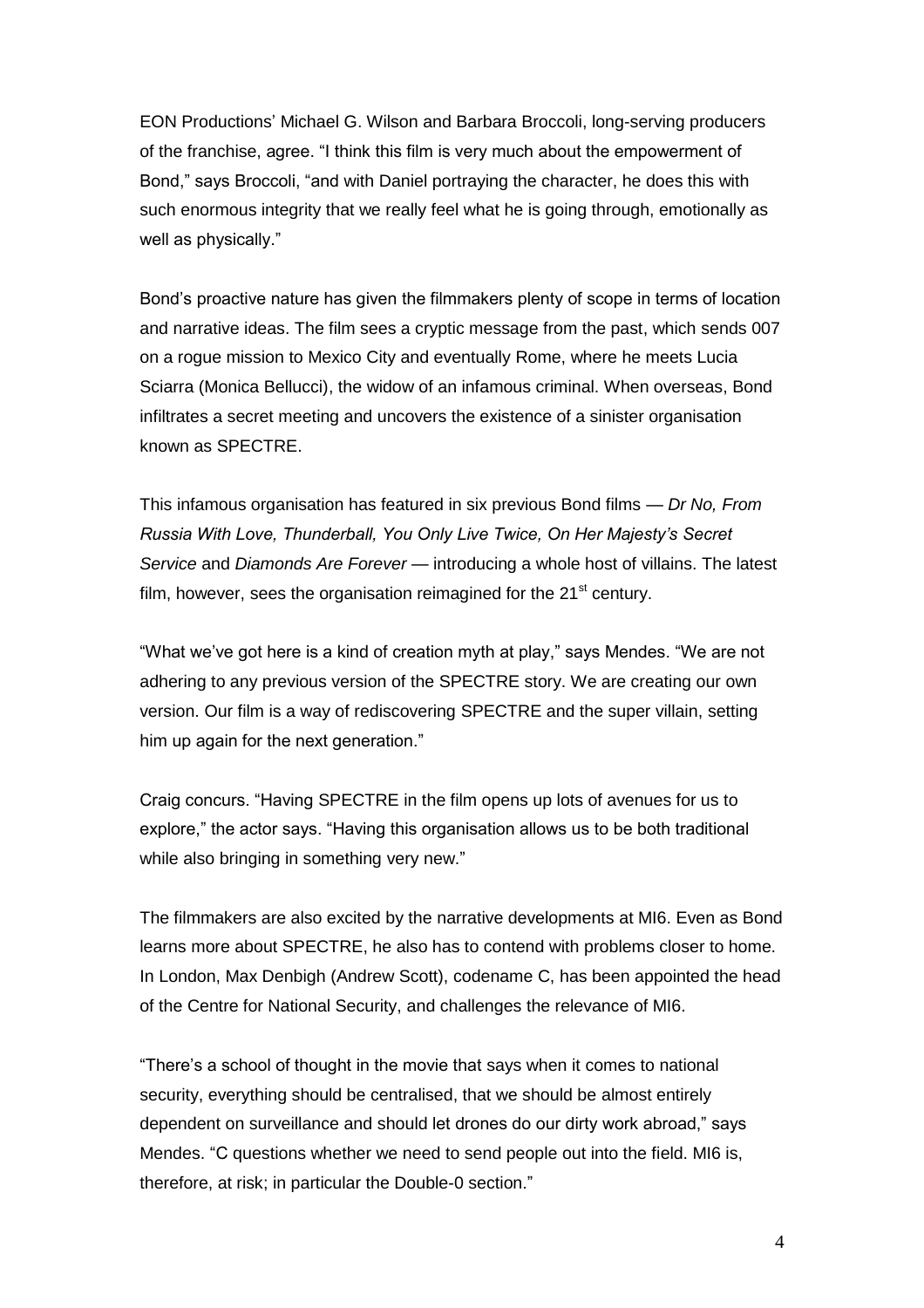With MI6 at risk, 007 enlists the help of both Q and Moneypenny, and embarks on a mission that carries him to a host of locations, some of which he has never visited before. Mendes explains, "Given the fact that Bond is much more engaged in his own journey, we were able to play around with much more widespread locations. There is much more variety and a far greater physical and geographical journey in this movie than in *Skyfall*."

"We couldn't really do that in the last movie," he adds, "because we were very London-based. Yes, there were sequences in Shanghai and Istanbul but the second half of the film took place almost entirely in London and Scotland."

In *SPECTRE*, the filmmakers were able to move a little closer to the Bond films of old. "We could work with a slightly different style from the other Bond films I've done," says Craig. "This film is very individual but also harks back a little to what has gone before in the Bond films of the '60s and '70s."

Mendes says that *SPECTRE* recalls the classic Bond films in terms of the cars, the tone, the lighting and even the cut of 007's suit. "Also, I wanted to get back to some of that old-school glamour that you get from those fantastic, otherworldly locations. I wanted to push it to extremes."

The filmmakers wanted to immerse Bond in a magnificent festival in a Latin American city. "And it doesn't get any bigger than Mexico City and the Day of the Dead," says Mendes.

Indeed, the producers regard the pre-title Day of the Dead sequence as one of their career highlights. "Though we have worked on the James Bond films for more than 35 years, we both felt that the opening sequence to *SPECTRE* was something magnificent to behold, and that it sets the tone for an exceptional picture," says Michael G. Wilson.

"When audiences see these scenes they will be watching good, old-fashioned filmmaking rendered on a gargantuan scale. The Mexico scenes are truly epic."

Broccoli adds, "The Day of the Dead sequence stands as a reminder of what a James Bond film can achieve. Here we were in the middle of a foreign capital city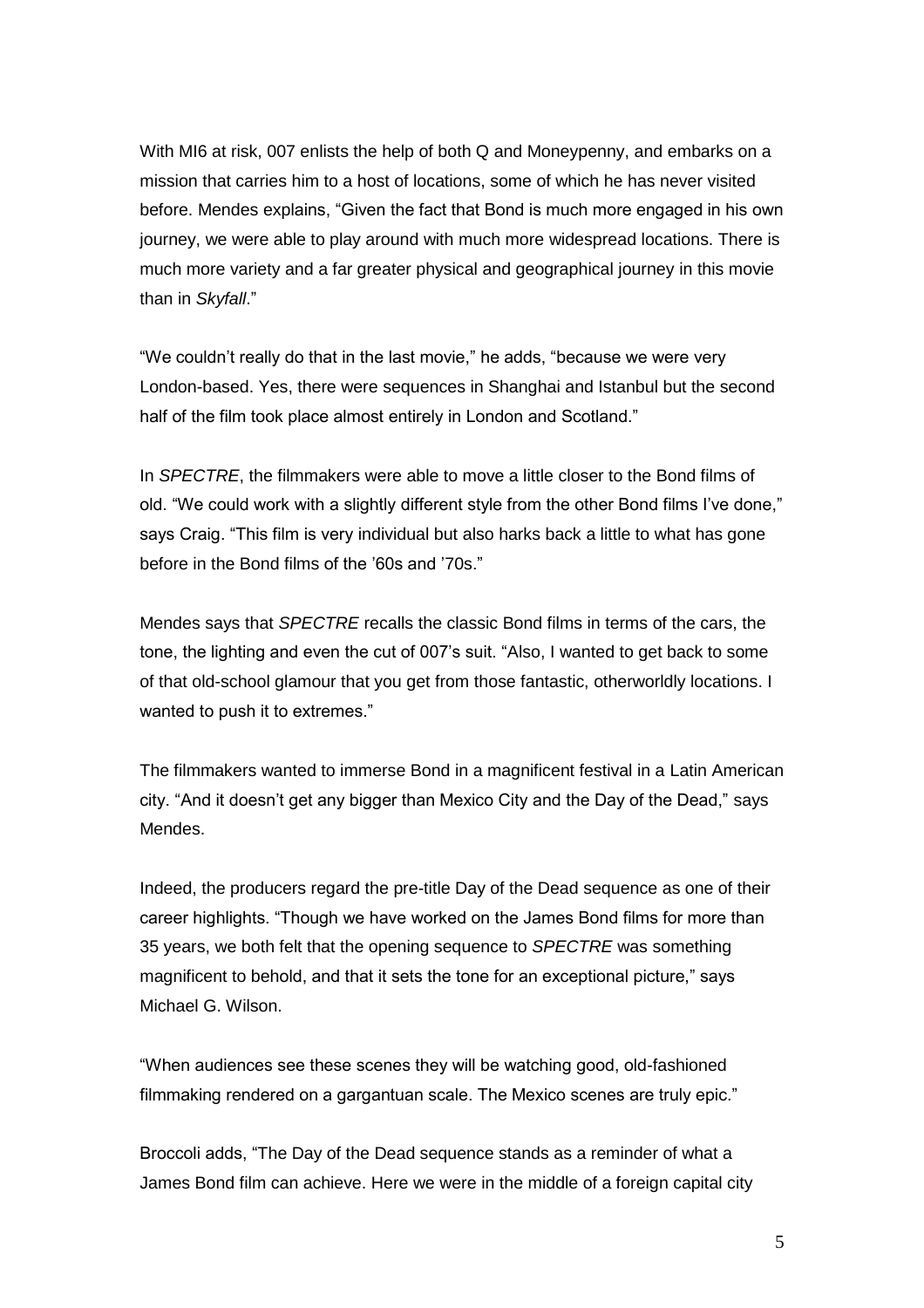with thousands of beautifully dressed extras and a world-class stunt team executing jaw-dropping scenes. That is one reason why we feel that *SPECTRE* is such a special moment in the James Bond series."

It doesn't stop there. The filmmakers wanted to shift environments, from hot to cold, and they went back into the snow for the first time since 2002's *Die Another Day*. "We've had some amazing sequences set in the snow," recalls Wilson.

Bond has had six previous adventures amid snowbound landscapes — *On Her Majesty's Secret Service, The Spy Who Loved Me, A View To A Kill, The Living Daylights, The World Is Not Enough and Die Another Day*.

"And we were very conscious of what we've done in all these films," continues Wilson. "That meant we wanted to do something different from being in bobsleighs or using any of the usual winter sports. Hence, we had a different kind of chase, with aeroplanes and 4x4s."

The filmmakers also wanted to send Bond to one of Europe's great cities at night. They chose Rome, says Mendes, because of "the history and an atmosphere of darkness and foreboding — particularly if you're dealing with 1920s and 1930s Fascist architecture. There is something dark and intimidating."

When developing the romantic aspect of the film, the filmmakers opted to have Bond's most intimate relationship blossom in North Africa, in Tangier and the Sahara desert. "If you want this incredible immense landscape, this emptiness, then where better than the Sahara?" asks Mendes. "So with all these locations you have these tones that are quite different, and quite extreme."

And no Bond movie would be complete without scenes set in London. "The challenge was to try and find a way of shooting London that felt fresh and new and yet which was also a continuation of *Skyfall*," says Mendes. "We tried to find a way to look at familiar locations and familiar places within London from a different perspective and I think we found some great ways to do that.

"These five locations give you a clue as to why the movie was technically so hard to achieve," he continues, "and why it was so exhausting, why it took so long to shoot, and why it has taken no prisoners. But what we have is really special, I think."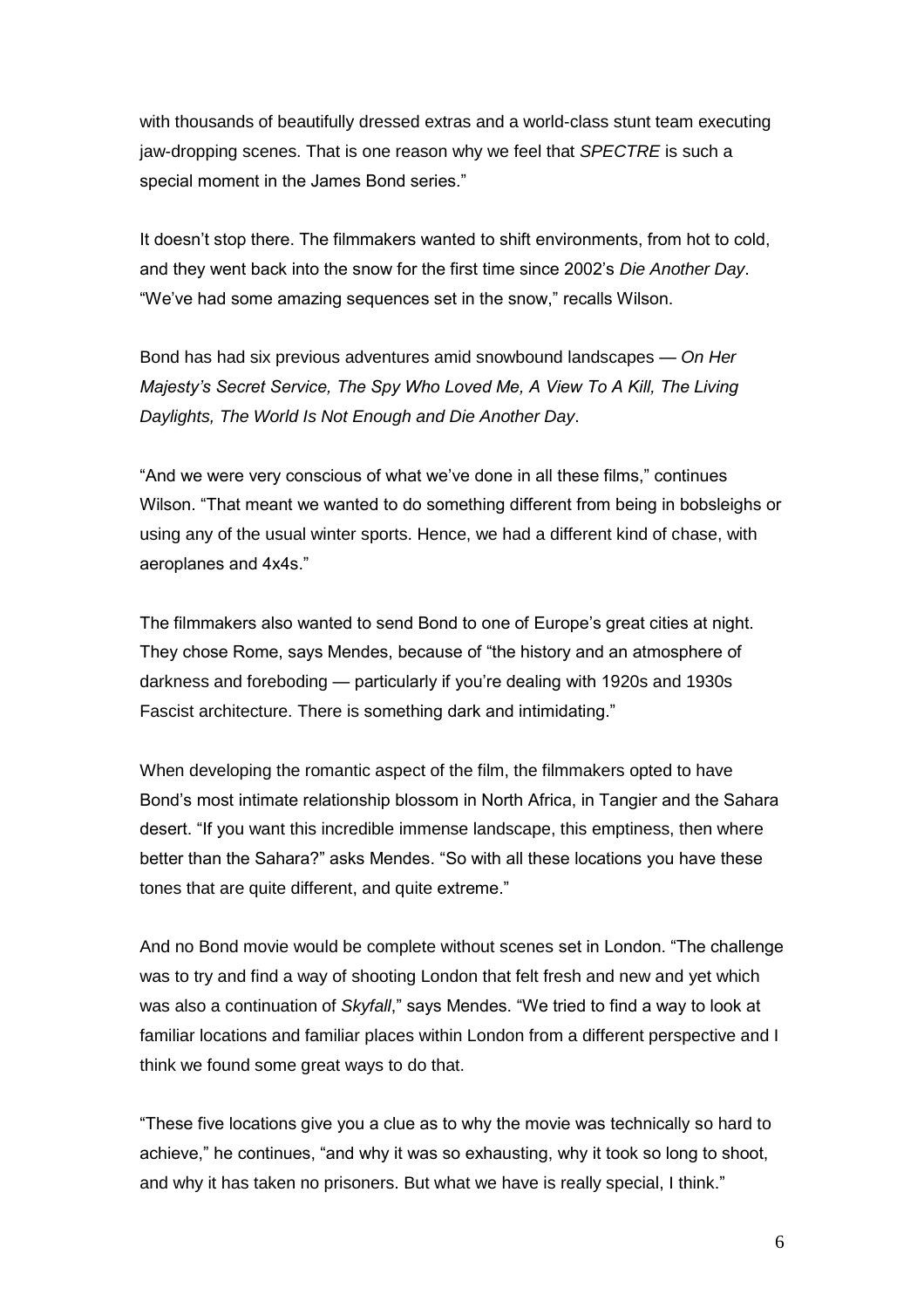Similarly, no Bond film would be complete without a special theme song. The filmmakers were delighted to recruit multi-platinum selling artist Sam Smith who writes the title track, 'Writing's On The Wall', with fellow Grammy Award-winner Jimmy Napes.

This is the first James Bond theme song recorded by a British male solo artist since 1965. Broccoli says, "Sam and Jimmy have written the most inspirational song for *SPECTRE* and with Sam's vocal performance, 'Writing's On The Wall' will surely rank as one of the greatest Bond songs of all time."

Smith, meanwhile, is honoured to be contributing to the world's longest-running film franchise. "This is one of the highlights of my career," he says. "I am honoured that I am singing the Bond theme song. I am so excited to be a part of this iconic British legacy."

#### **THE SUPPORTING CHARACTERS**

As *Skyfall* drew to a close, the filmmakers introduced the man who would take over the role of the iconic character M: actor Ralph Fiennes inheriting the part from Dame Judi Dench. "I'm very aware of the legacy," says Fiennes. "I grew up with Bernard Lee's M and then Judi Dench made such a fantastic impression. She brought a real toughness that I'm keen to carry on."

Fiennes grew up an avid reader of Ian Fleming, John le Carré and Graham Greene and feels that the character of M is moulded by the image of the Cold War spy. "And though I know that's not our era," he says, "I feel this M is a child of that spy-slashfilm world. Sam Mendes follows the demands of the Bond franchise but also allows us the opportunity to give more shade to our characters. With M there is a doubt and uncertainty that you get in the literature of that period."

M's doubt and uncertainty arises early on in *SPECTRE* when he comes under serious pressure from within the intelligence services. "M's role as the head of MI6, as well as the Double-0 section - where you're licensed to kill - is under threat," says Fiennes.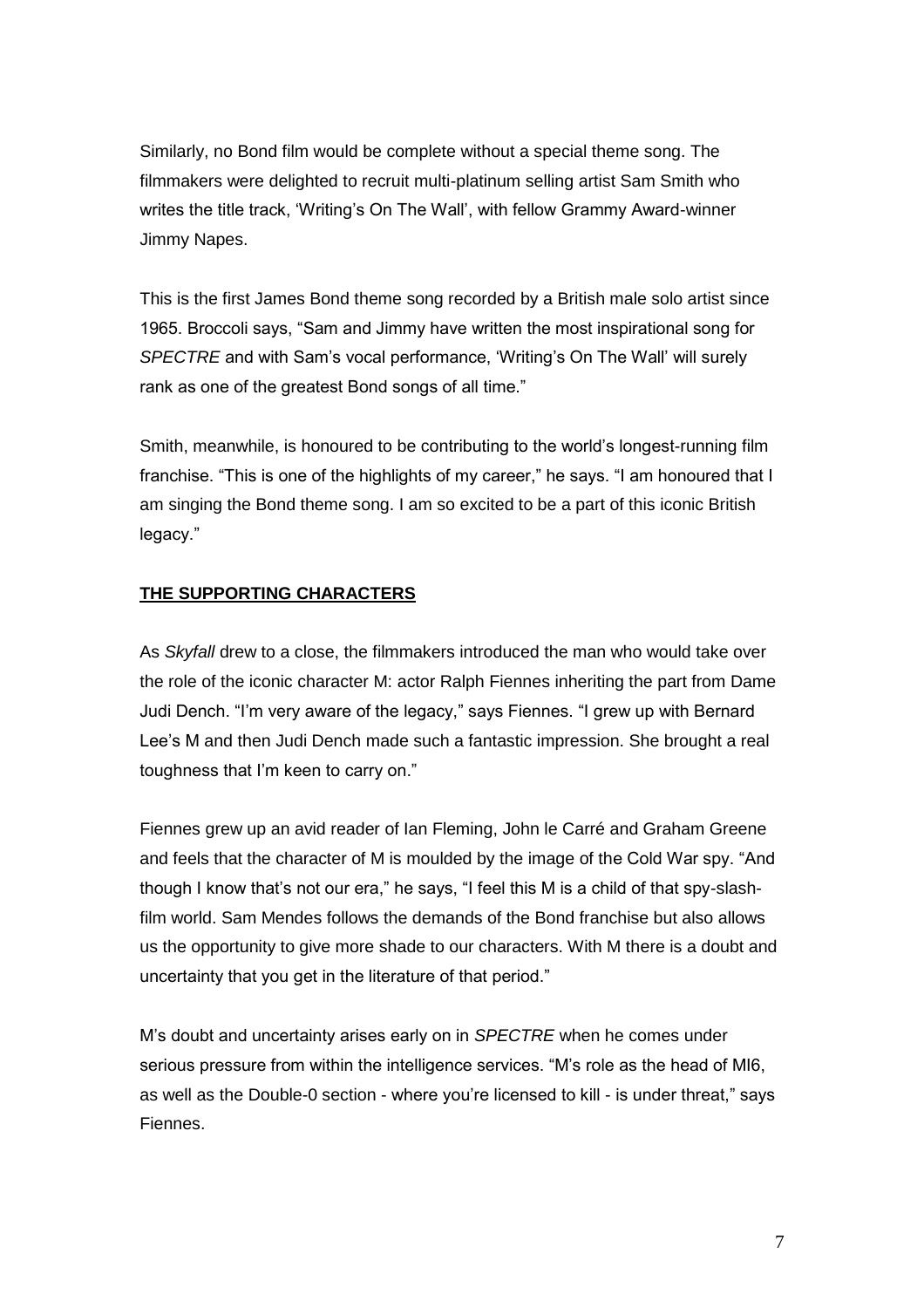"There is a rethink of how the security services manage themselves. Andrew Scott plays the role of C, or Max Denbigh, who is the head of MI5. He is about to head up a merger of MI6 and MI5. In this merger, C will become the boss. So we're looking at the possibility of the Double-0 section being nixed, which will mean that Bond and M will be out of a job."

For actor Andrew Scott, the pressure exerted by Max Denbigh/C is a delight to play. "My character is a very charming man, and a very intelligent guy," he says. Not only is he stewarding the merger between MI5 and MI6, he is also overseeing a new facility that is being built. "It is an extraordinary new building. The cutting edge of global surveillance."

"The idea is that surveillance will now be stepped up," the actor continues. "He has the opinion that one man in the field, even someone like Bond, cannot really compete with the huge technological advances that we've made in the 21st century."

Scott notes that his character's ideas are incredibly relevant to the modern world. "The idea of people losing control of their digital ghost and their online legacy, is central to the storyline in *SPECTRE*," he says. "It's something I think we can all relate to — our privacy and how much information we feel is right to keep to ourselves and how much we need to be protected. That's a big question and it's very relevant right now."

The ideas extolled by C not only threaten Bond and M, but also their support team, Moneypenny and Q, two long-running characters who were reintroduced to the series in *Skyfall*.

"I felt relieved that the previous film was such a success, and that people have accepted me in the role," says Ben Whishaw who returns as Q. "That was a relief, and so I felt some degree of confidence but also the character is in a different place in this film. All the characters are, in fact, because of what's happening with their jobs, and their environment.

"This merger is happening and there are big changes going on. Everyone's futures are being called into question, so everyone feels scrutinised and under pressure."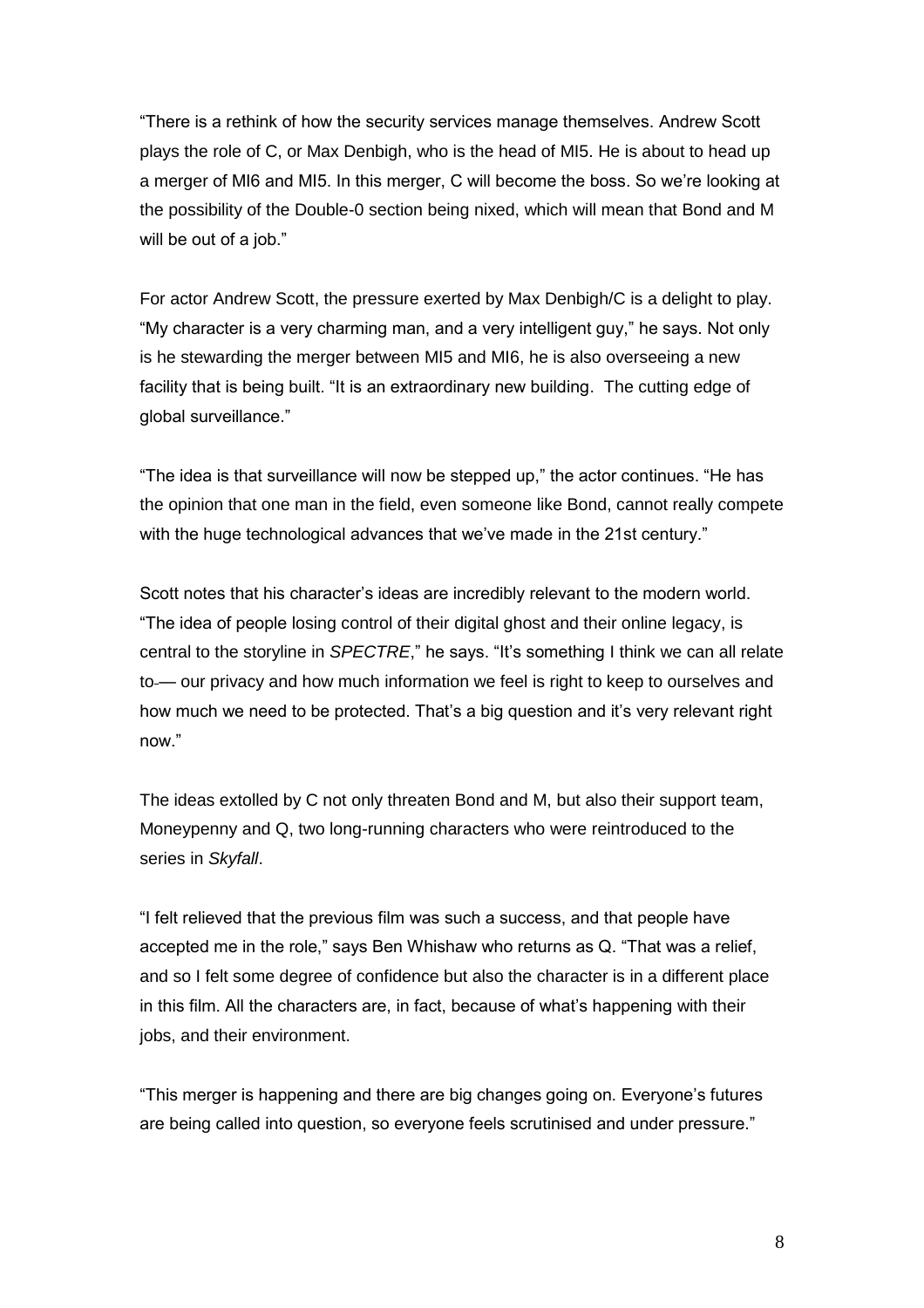In spite of the threat to his position, Q proves himself a real friend to 007 and puts his neck on the line. He disregards orders in a bid to help Bond achieve his own mission objectives.

"I think that there's a respect for Bond," Whishaw says of his character's relationship with 007. "He is still slightly wary because Q sees that Bond has this strange magnetism and power over people and indeed over Q himself. So Q has to try and control that. Yet there is a great loyalty towards him as well."

Also returning from *Skyfall* is Moneypenny, brought to the screen for a second time by Naomie Harris. After accidentally shooting Bond during the early stages of *Skyfall*, she surrendered her position as a field agent to work for Fiennes' character.

"Moneypenny in this film is behind the desk again; she's not out with Bond in the field," Harris explains. "She is still assisting him, but this time doing something much more secretive."

One of the key themes in *SPECTRE* is the issue of trust, and that is brought to the fore in the Bond-Moneypenny relationship. Early on in the narrative, when 007's trust in his organisation is diminished, he still believes in Moneypenny.

"What's really great about *SPECTRE* is that their relationship has really developed and they've become a lot closer. They really trust each other," Harris says of Moneypenny and 007.

"And Bond is someone who doesn't really have friends as such. That he would class Moneypenny as his friend is a real honour for her and she feels really proud of that. He's not someone that you get close to very easily. Of course, there is still a lot of flirtation on both sides."

Bond, of course, is drawn to women and in *SPECTRE* proves that he can still woo them. The first female to fall under his spell is Estrella, whose company he enjoys while working in Mexico City. Mexican actress Stephanie Sigman plays the role.

"The opening scenes of the film starts with Bond and Estrella celebrating the Day of the Dead in this amazing location with thousands of people," says Sigman. "It is a beautiful scene because it's very close to the reality of how we celebrate that day in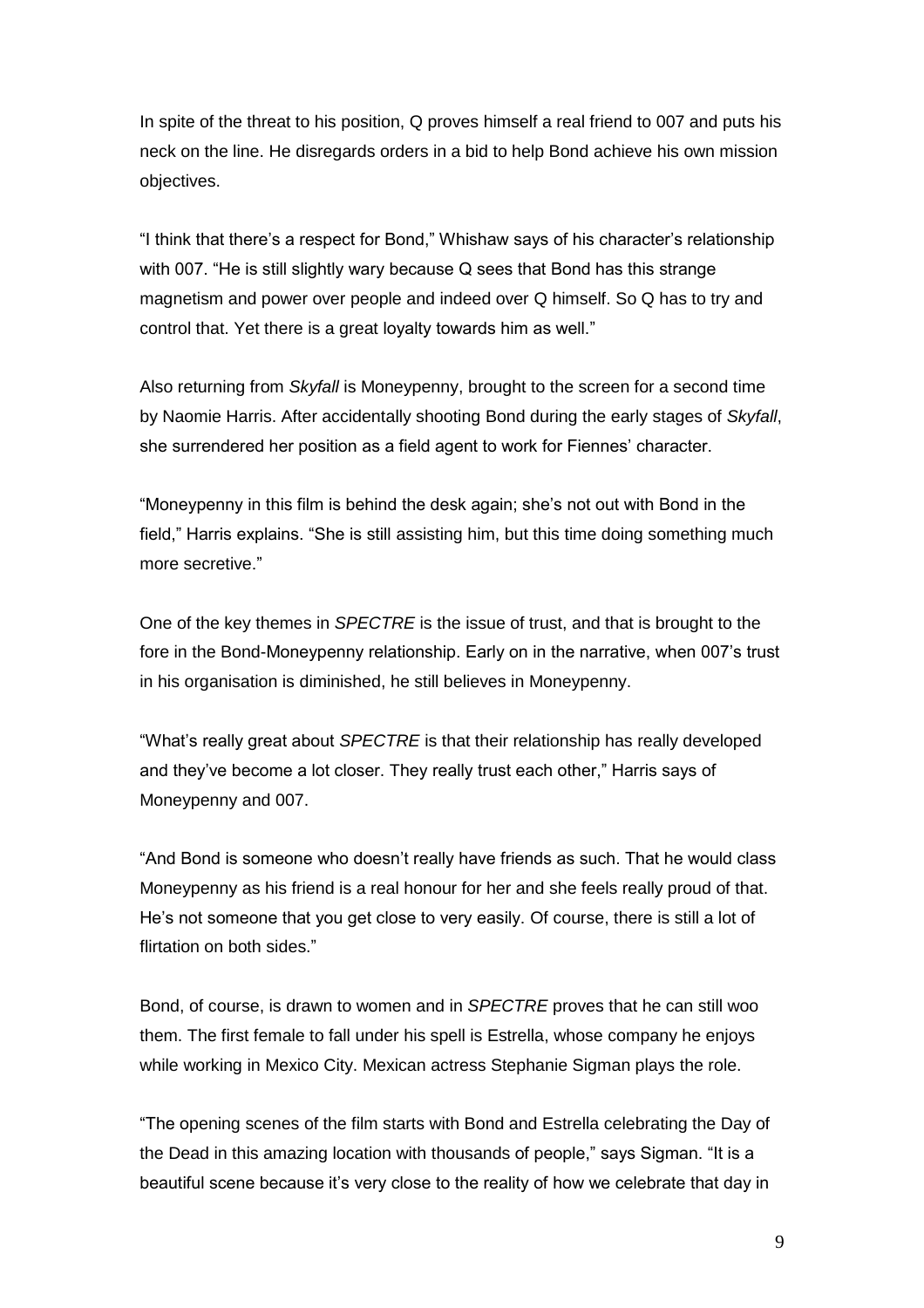Mexico. That was very nice for me, being Mexican, and it wasn't difficult to get fully immersed in the scenes."

Bond also encounters the beautiful widow Lucia Sciarra, played by Italian Monica Bellucci, an actress that producers Michael G. Wilson and Barbara Broccoli had tried to recruit in the past, denied only for scheduling conflicts. "We're delighted to finally get her," says Wilson. "She is terrific in the role."

Bellucci, meanwhile, says that she was delighted to finally join the series. "I said yes right away because I was very happy to work with Sam Mendes and to be part of this project," she explains. "I have so much respect for the James Bond films in general because I think they are such a big part of cinema history. And I respect so much all the James Bond girls; I think they are beautiful actresses and talented and it was very interesting for me to be part of this history."

The character she plays is a seductive Italian woman who holds a number of secrets. "Her Mafioso husband is killed and she risks the same thing happening to her," Bellucci explains. "When she first meets Bond she doesn't trust him because she comes from a world where only corrupt men have the power.

"But the chemistry and the attraction between them is so strong and she realises her feminine power over him. Then she trusts him. He saves her and she gives him the information he needs." She laughs. "And they find an interesting way to sign a contract with each other!"

Another woman playing a pivotal role in *SPECTRE* is Madeleine Swann, who is brought to the screen by French actress Léa Seydoux. "She's a doctor and she's a strong woman," Seydoux says of her character. "She is intelligent, independent and she doesn't want anything to do with Bond when she meets him for the first time. She's not impressed."

As the story progresses, however, events force a change in their dynamic, and their relationship softens. "She understands Bond very well because she has an insight into the world that he lives in," the actress continues. "For his mission he needs to understand things from his past and he needs Madeleine for the information she can provide. Eventually, it is a very strong relationship between them."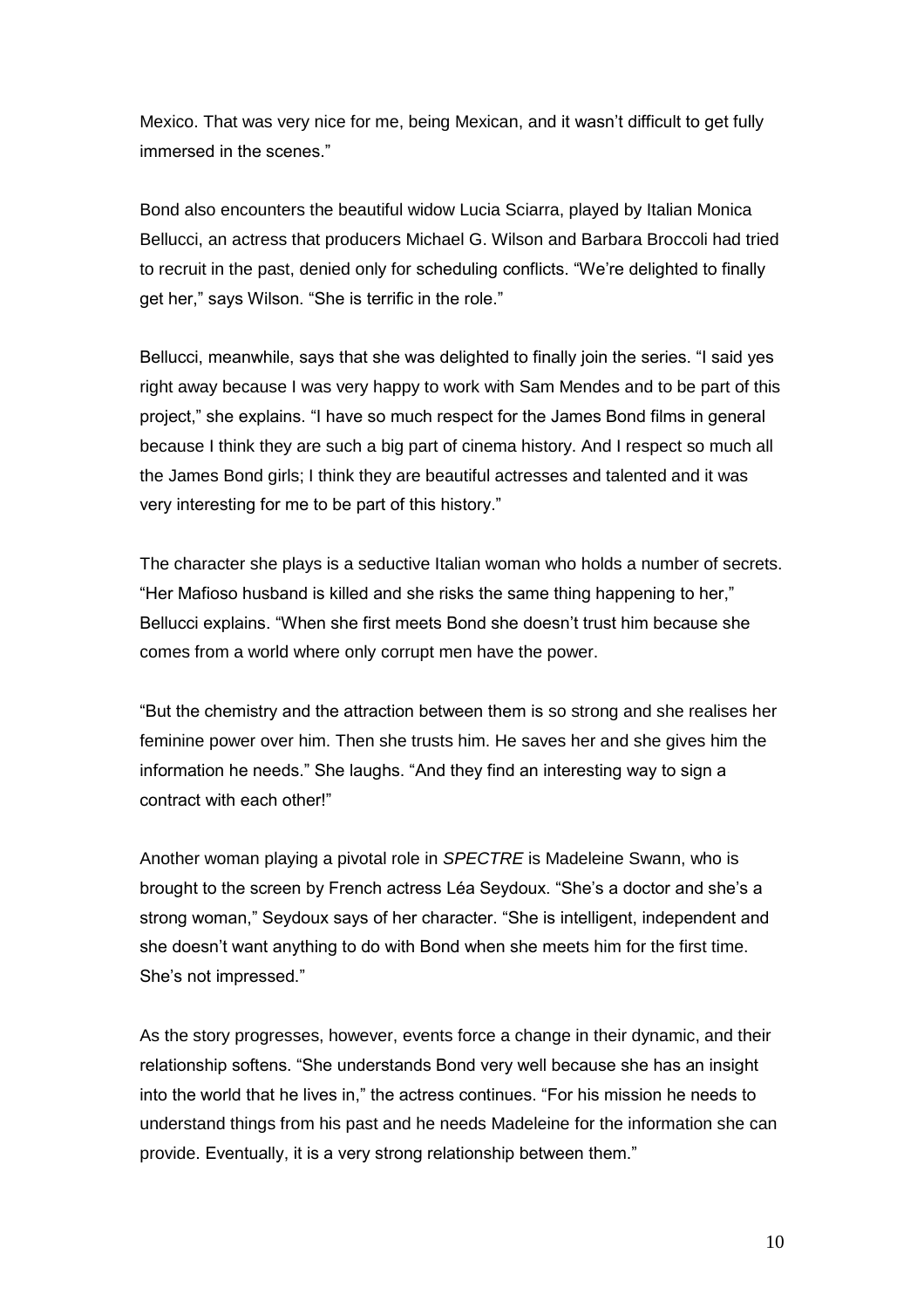While the new women in Bond's life prove a good influence, his relationship with the men in the film is much more troubled. During his penetration of a SPECTRE meeting he comes face to face with an enigmatic and chilling character, the organisation's leading man, Oberhauser, played by two-time Academy Award® winner Christoph Waltz.

"In this film it's the classic, and the classical, protagonist/antagonist dynamic," Waltz says. "The dynamic is that the hero's major existential quest needs to be thwarted, and every obstacle needs to be set up to the degree that endangers not just the achievement of this quest but endangers the existence of the hero himself.

"Everybody was very aware that this dynamic is, to say the least, very desirable in this context. That dynamic is what makes these stories really interesting."

Waltz is especially happy to star in one of Daniel Craig's Bond films given their grittier and, on occasion, darker tone. "With Daniel, some of the jocular tone from the earlier films evaporated and that was very much on purpose," says the Austrian star. "During the course of Daniel's films, Bond has emerged a more troubled soul and less of the ironic prankster type. Whether that continues in this film, or shifts again, audiences will have to wait and see."

As is often the case in Bond films, a very distinctive henchman supports the main villain. One only need consider Auric Goldfinger and Oddjob, or Francisco Scaramanga and Nick Nack, to name but two. In *SPECTRE*, the filmmakers not only introduce Oberhauser, but also Hinx, his muscle-bound field agent, played by Dave Bautista.

"I think this film has something of an old-school feeling, especially when you consider the history of SPECTRE," Bautista says. "They're this large, mastermind organisation that is everywhere. They're very mysterious and it's important that they remain that way.

"I always thought it was really cool to be the bad guy," he adds, "but being a member of SPECTRE, specifically, is really great."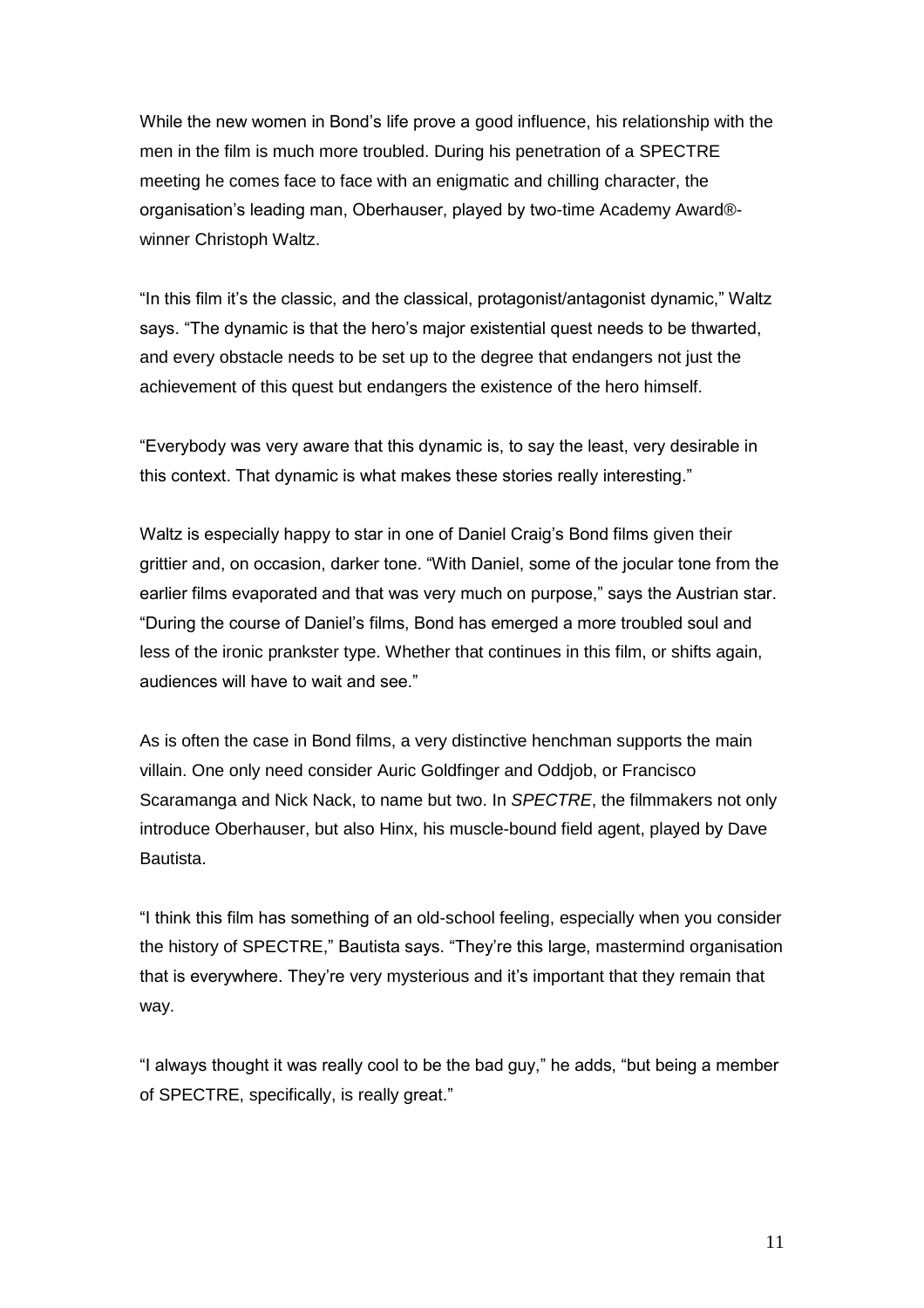Hinx, he notes, is a great match for Bond. "The character is really, really strong which you notice in one fight scene in particular. When you think of Bond you don't often see him losing in a fight. But it happens in this film."

Another important man in the *SPECTRE* story is Mr. White, played by Jesper Christensen. The character was responsible for Vesper Lynd's betrayal of Bond in *Casino Royale* and he also appeared briefly in *Quantum Of Solace*. "He appears to be a crime boss of some kind but it turns out he's not completely at the top because there's someone over him," says Christensen.

The man at the top is Oberhauser. "White has fallen out with his associates and he's been in hiding," Christensen continues. "Now, though, he has been found, and he's being slowly poisoned."

When Bond finds White, the latter is almost at death's door. "He doesn't really know what to do," says Christensen, "but Bond makes White help him in his investigations into SPECTRE. Bond hits on White's love for his daughter. White has one daughter and that is the only thing in his life that he really cares about. To protect her, he lets Bond in on some secrets."

Through the revelations made in *SPECTRE*, it transpires that there is one man behind all the tragedy that Bond has faced during the last three films.

#### **THE PRODUCTION DESIGN**

Oscar®-winning production designer Dennis Gassner returns for his third Bond film, and his fourth collaboration with Sam Mendes. "Working with Dennis is like a bit of magic; he's got such a soul," says Mendes. "You get more out of a drawing that Dennis would have done on the back of a napkin than out of 70 pages of technical drawings. And then his sense of colour and light, architecture and style and his taste, all these things are impeccable."

What the filmmakers dreamed up for *SPECTRE*, Gassner says, was guided by what they created in *Skyfall*. "That was a beginning and then *SPECTRE* is the continuation of that," he says of the production design. "In my initial discussions with Sam I said, 'Where do you want to go with this film? What's your direction?' and he said, 'Can you find me something hot and then something cold?'"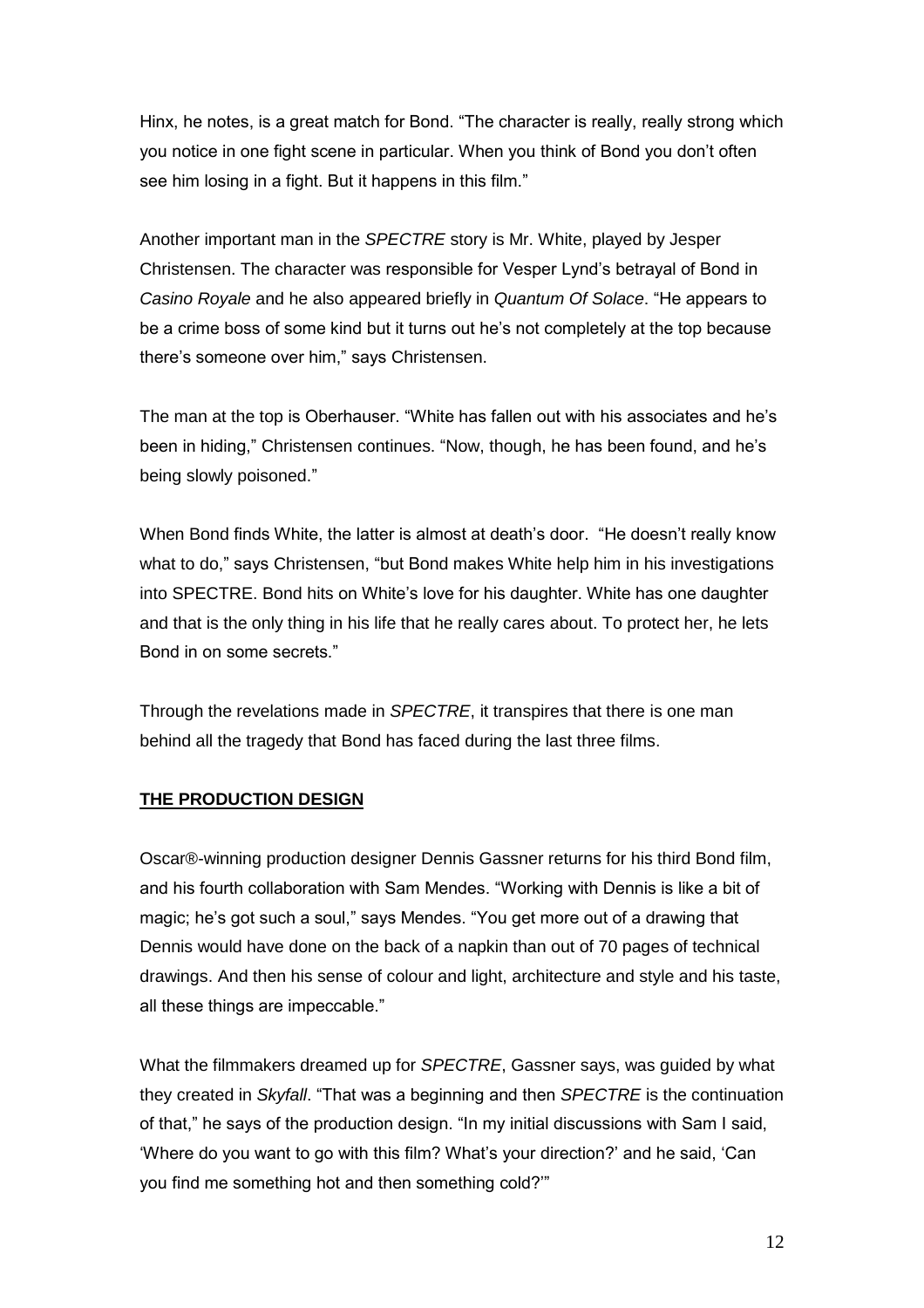Shifting Bond through contrasting environments, from hot to cold, the film opens in Mexico amid a wild Day of the Dead celebration. "When the Day of The Dead came up I was extremely happy because it's been something I have been watching for a long time, coming from California and therefore being very close to Mexican culture," says Gassner.

"We started doing our research and when we reached the right tone and started designing it, it worked out really well. The Mexicans were absolutely wonderful to work with and are obviously passionate about displaying what their culture is invested in. Working on the Day of the Dead section of the film was one of the most exciting things I have done in my career, ever."

The parade included 10 decorative skeleton maquettes and floats, the tallest of which towered 11 metres high. The carnival centrepiece was 'La Calavera Catrina' skeleton, inspired by an etching from Mexican illustrator and lithographer José Guadalupe Posada, which wore a hat that was 10 metres wide.

Elsewhere, when searching at a contrasting, colder environment, Gassner and Mendes settled on the Alps, which feature some key scenes, including Bond's introduction to an important character at the Hoffler Klinik.

"The Klinik was really the beginning of the adventure for me,' Gassner explains. "We went to the Alps in Switzerland and Austria and Italy. Luckily, I found Sölden in Austria, and a restaurant, the ICE-Q, at the top of this ski lift, which became the foundation for what we needed. The Klinik is a little bit of an ice jewel in the middle of the movie!"

Gassner says that the ICE-Q structure had the perfect clean and clinical Alpine aesthetic for the Hoffler Klinik, and its position atop the 3,000-metre Gaislachkogl Mountain made it especially attractive. With key scenes set inside the Klinik, however, the filmmakers built the interior at Pinewood Studios in England, the traditional home of the James Bond films.

Knowing Sam Mendes' penchant for the symmetrical, both in set design and composition, Gassner tried mirroring the existing architecture to form a 'butterfly' shape. As the idea developed the new footprint was mirrored again to form a final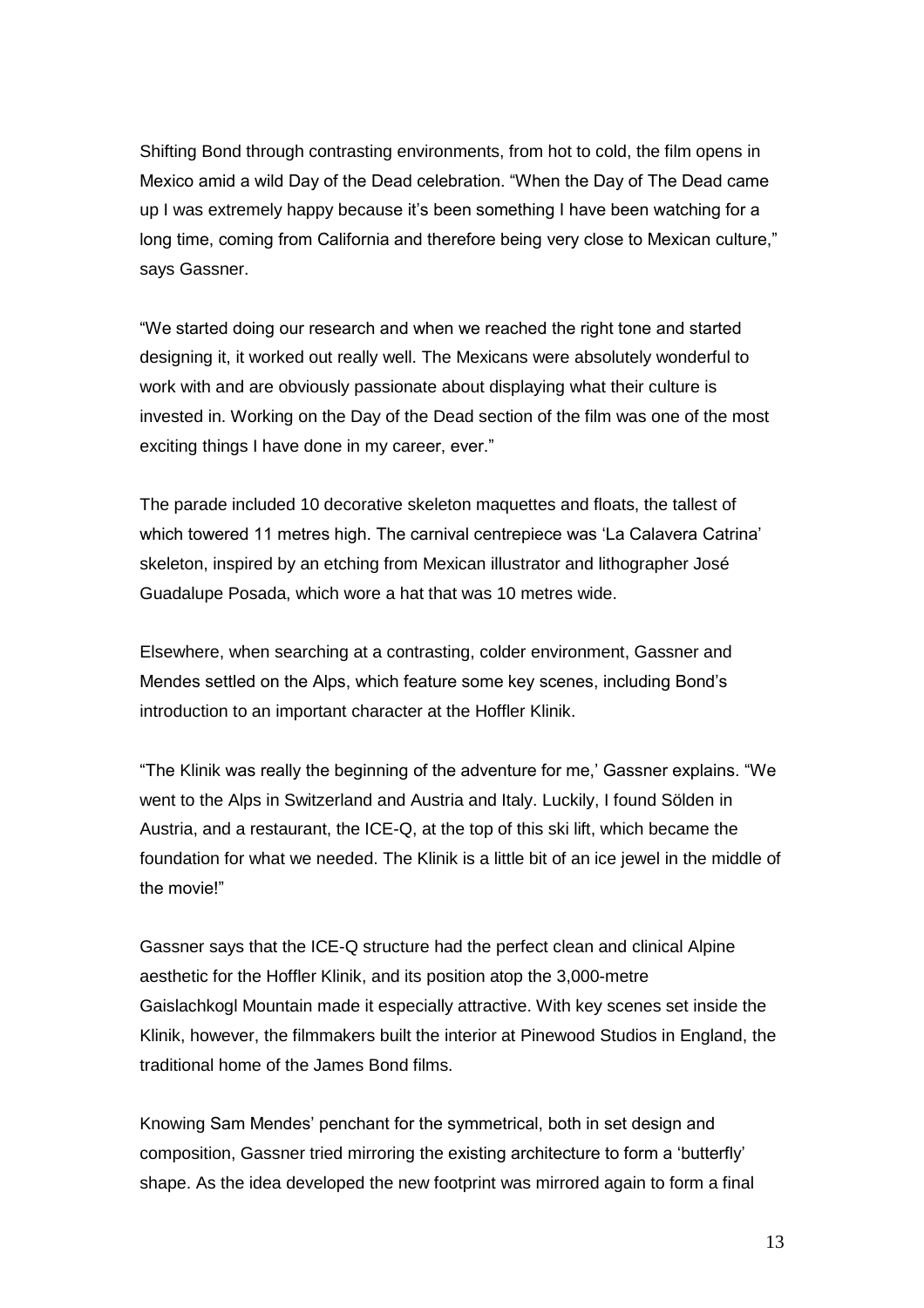design that was made up of four cantilevered wings radiating around a central courtyard.

To balance the symmetry of the new building, a central concrete entrance tunnel was built, both on location in Austria and on the stage at Pinewood, allowing the actors to transition seamlessly between the exterior and interior sets.

When looking for a key European city, the filmmakers selected Rome, impressed by the sense of power and scale, which fits so well with Bond in general, and *SPECTRE* in particular.

"All cities are challenging," says Gassner, "and Rome was no different. But what we wanted to transfer to the screen was the sense of power you get from the architecture in that city."

A key scene set in Rome, which was shot at Pinewood, is the SPECTRE meeting that introduces the film's primary antagonist, Oberhauser. "Again, when designing that scene, it was all about power; that was what we were looking for," says Gassner. "The original location that we modelled our interior on was the Palace of Caserta in Naples."

"There was a sense of scale that was massive and we wanted to convey that during the SPECTRE meeting," he adds. "We were able to do that on the sound stages that we had available. I think that we achieved what we needed and it is a great entrance for Oberhauser. That's a key moment in the film."

Another key location was Morocco, including the city of Tangier. "That was an exciting place to go," says Gassner, "Tangier generally has a romantic image and that carried through to a number of very important scenes."

In London, meanwhile, Gassner designed some very specific locations, including M's office, Q's lair and Bond's apartment, to name but a few. "For M's office we of course went back to the 'red door' room which is classic," he says, referencing the archetypal, very traditional Whitehall environment that housed Bernard Lee's M across the years, "and then we went from there to Q's lab and his workshop."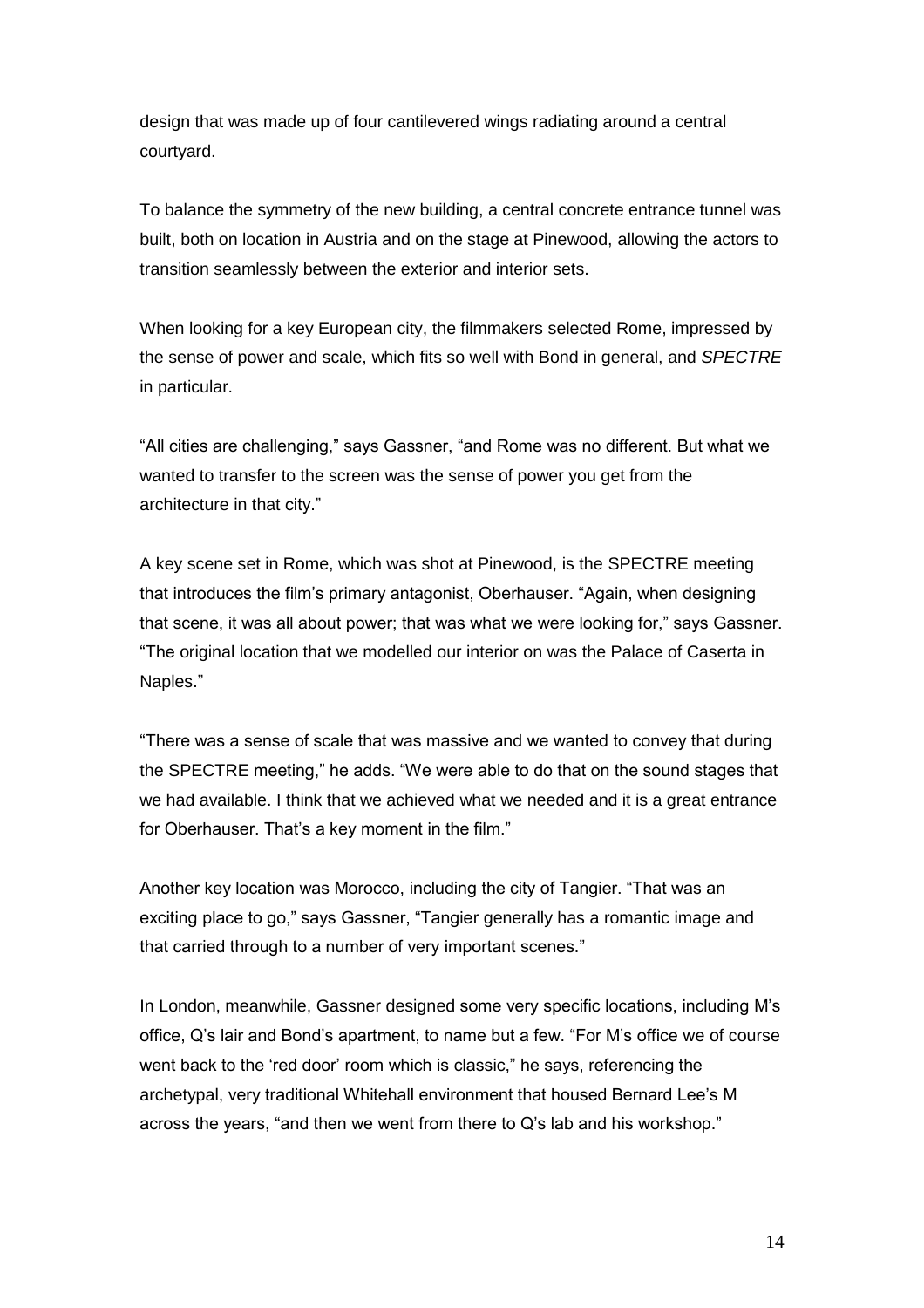According to producer Michael G. Wilson, Q's working environment in *SPECTRE* showcases his interest in inventing. "Q is back to having lots of mechanical devices and he's fixing things but also there is some high tech behind it. It's a bit like the mad professor's lab!"

As well as giving Q a new environment, *SPECTRE* also reveals Bond's London apartment. Producer Barbara Broccoli explains, "At the beginning of pre-production I said to Dennis that Bond's apartment will be one of the most difficult sets to get right, and after we shot it he said, 'You were right about that,' because everyone has an idea in their minds about the kind of place where Bond would live.

"When you actually sit down and figure out what that should be," she adds, "everyone has different expectations. We knew it would be tricky but Dennis did a great job. And Daniel was also very involved in that set design because it indicates a lot of about the character of Bond himself and what he calls home."

#### **THE LOCATIONS AND STUNTS**

Every location in *SPECTRE* features spectacular stunts and set pieces, starting with the Day of the Dead scenes in Mexico City, which employed 1,520 extras, dressed and made up by 107 different make-up artists, 98 of whom were local. On each working day it took three and a half hours to get the crowd prepared.

The filmmakers shot in three different locations in the city — The Gran Hotel, Plaza Tolsá and the Zócalo, which is the main square in the centre of town. The stunt team replicated a massive explosion involving the hotel at Pinewood Studios in England, although the Zócalo itself played host to a huge sequence involving an out-of-control helicopter piloted by the world-famous Red Bull aerobatic pilot Chuck Aaron.

The Red Bull helicopter is built especially for barrel-rolling and free-diving. Due to the altitude in Mexico City, Aaron was limited in the aerobatics he could preform. However, he still pushed the boundaries, flying just 30 feet above the extras with two stuntmen re-enacting the fight while hanging out the helicopter.

The stunt co-ordinator, Gary Powell, says, "The world of stunts has changed a lot and we're very story-orientated with all our action scenes, which is great because a lot of films forget the story and just do 'crash, bang, wallop!'"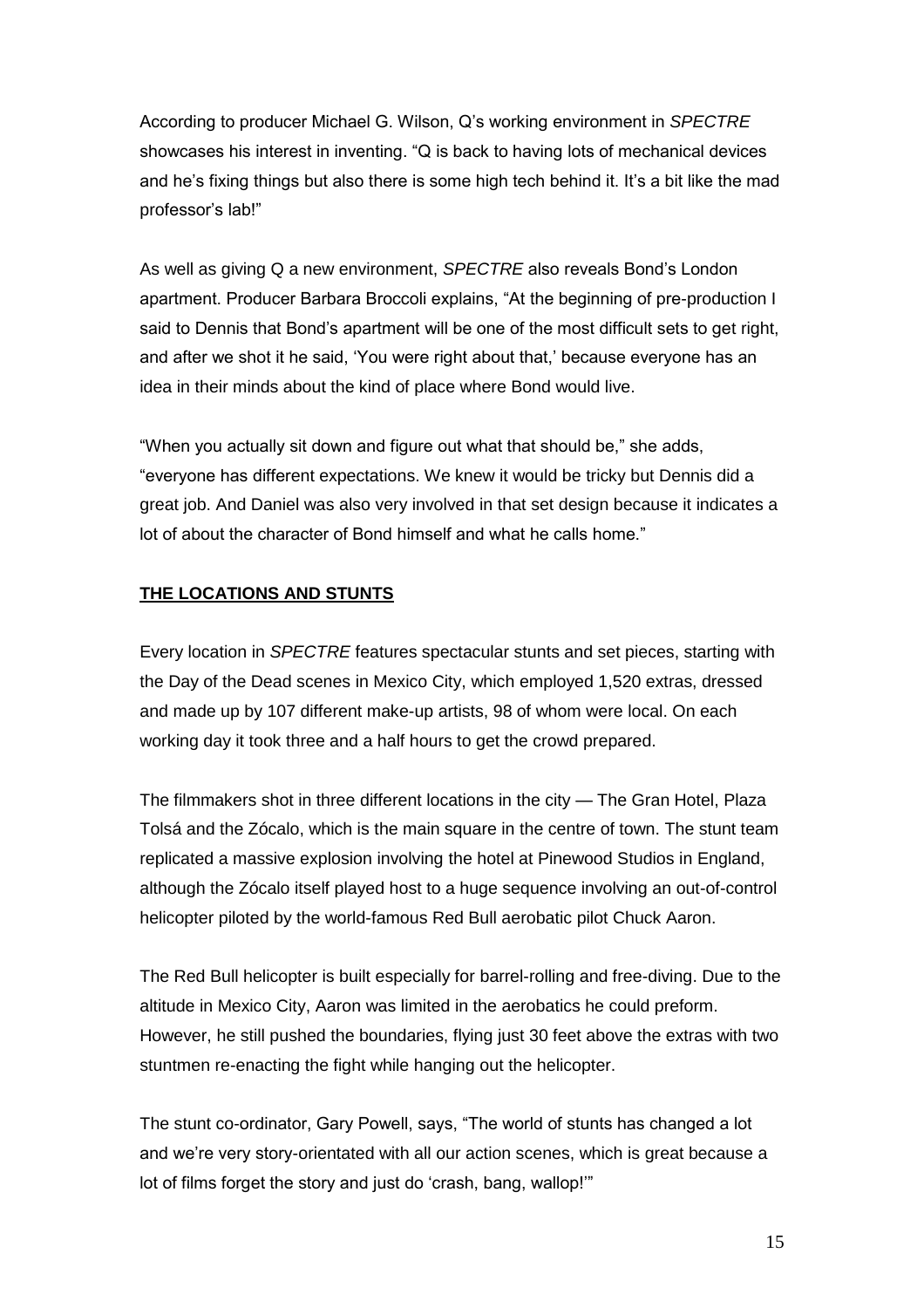The Mexico helicopter scene, he notes, is integral to the story. "We don't just blow stuff up because it looks good," he says. "With all the action in a James Bond film, we tell a story while we're doing it."

As much action as possible was shot in-camera, as is the case with every Bond film. "We try and do as much as we can for real," says special effects supervisor Chris Corbould, "and then the visual effects guys come along and make what we've done look better, tweaking it, painting things out, adding things in.

"But everything is based in reality. In Mexico City, you can see thousands of people in the Zócalo responding to this amazing helicopter sequence unfolding in the sky above them."

There is more airborne action unfolding in Austria, where the filmmakers worked in Lake Altaussee, Obertilliach and Sölden, the latter being the home of the ICE-Q restaurant and the cable cars that feature in a tense sequence with Q.

According to Corbould, the main action sequence in Austria proved very complicated, technically. "We had planes hanging on high wires coming down the valley approaching one of our villains and his men who are in Range Rovers," he explains.

"Then the plane wings hit a tree before it lands. It's going down the hill using its engines to propel itself but it's on the ground. Hence, we built planes that had skidoos inside so they are actually being driven."

Corbould and his team used eight different planes that were involved in a number of separate rigs. Two of the planes could actually fly, while another two were fitted to the wire rig. Another four planes were carcasses fitted with hidden skidoos, which the stunt team could use to drive the plane down the mountainside, ensuring total control.

"It is a matter of getting the right vehicle for the right terrain and incorporating it and hiding it inside the relevant vehicle," Corbould says. "In *SPECTRE*, our sequence sees the plane smash into a barn and it explodes out the other end, dropping from 20 feet."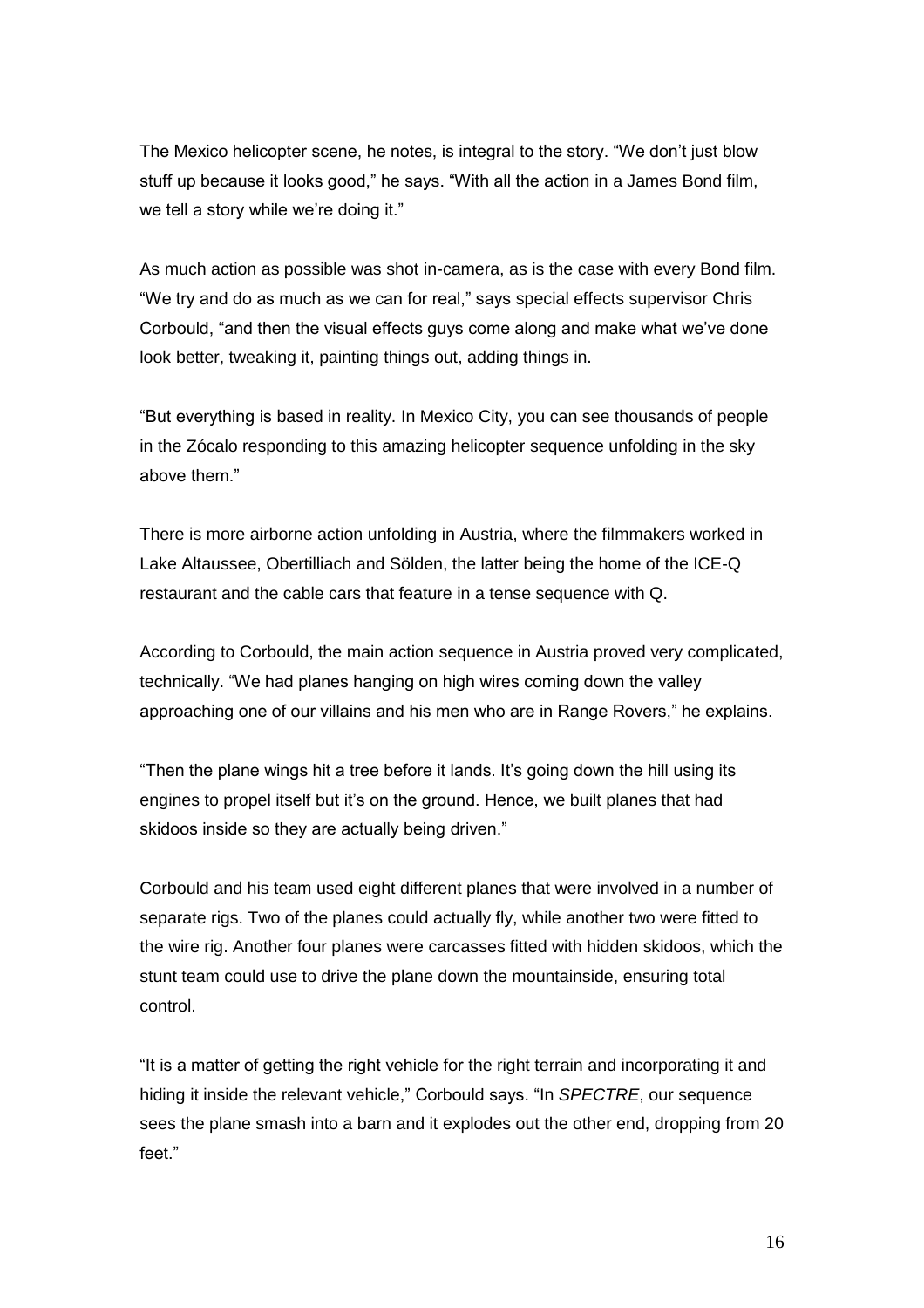When shooting this sequence, the *SPECTRE* team added ten sheds and a barn to the area in which they filmed. Eight of the sheds were found in the local mountains nearby and were bought and rebuilt on the set. A total of 20 miles of reclaimed wood siding was used to create the remaining sheds and the barn, which the plane smashes through.

The biggest challenge in Austria, however, lay elsewhere. "Initially, in Austria, there was no ice or snow," Corbould says. "All our preparations were delayed and we had to travel quite a few miles to a different location to test the plane rigs and skidoos."

Indeed, so unseasonal was the weather in Austria that the filmmakers had to make 400 tonnes of man-made snow to cover the hillside, which would normally be blanketed in white. "Austria was a full-on sequence," notes Corbould, "and then we went straight into Rome."

In Rome, the filmmakers shot for four days at the Museo della Civiltà Romana, which doubled for a cemetery where Bond first sees the widow, Lucia. The second unit then spent a further 18 nights over the course of three weeks shooting the stunning nighttime car chase sequence, where Bond in his Aston Martin DB10 and Hinx in a Jaguar C-X75 race through the city streets.

"We always try to do things on screen that have never been seen before," says producer Barbara Broccoli, "and the result is that in Rome we had the most spectacular car chase. It is something that we feel very proud of and I think also that the Romans will feel very proud as well."

The logistics, however, were difficult to marshal. "In Rome we saw a load of roads we liked and sometimes the road is specific to a stunt because it had a feature which would be really nice to jump," says Gary Powell.

"A lot of the time when we asked for permission we would get a yes, but some of the time we'd get a no, so we would have to try and find other roads. It was a constant process to find the right location to fit the stunts. There was a lot of toing and froing in Rome."

In the end, the filmmakers were able to shut down key portions of the city, including a section alongside the Tiber, looking towards St. Peter's Square and the Coliseum.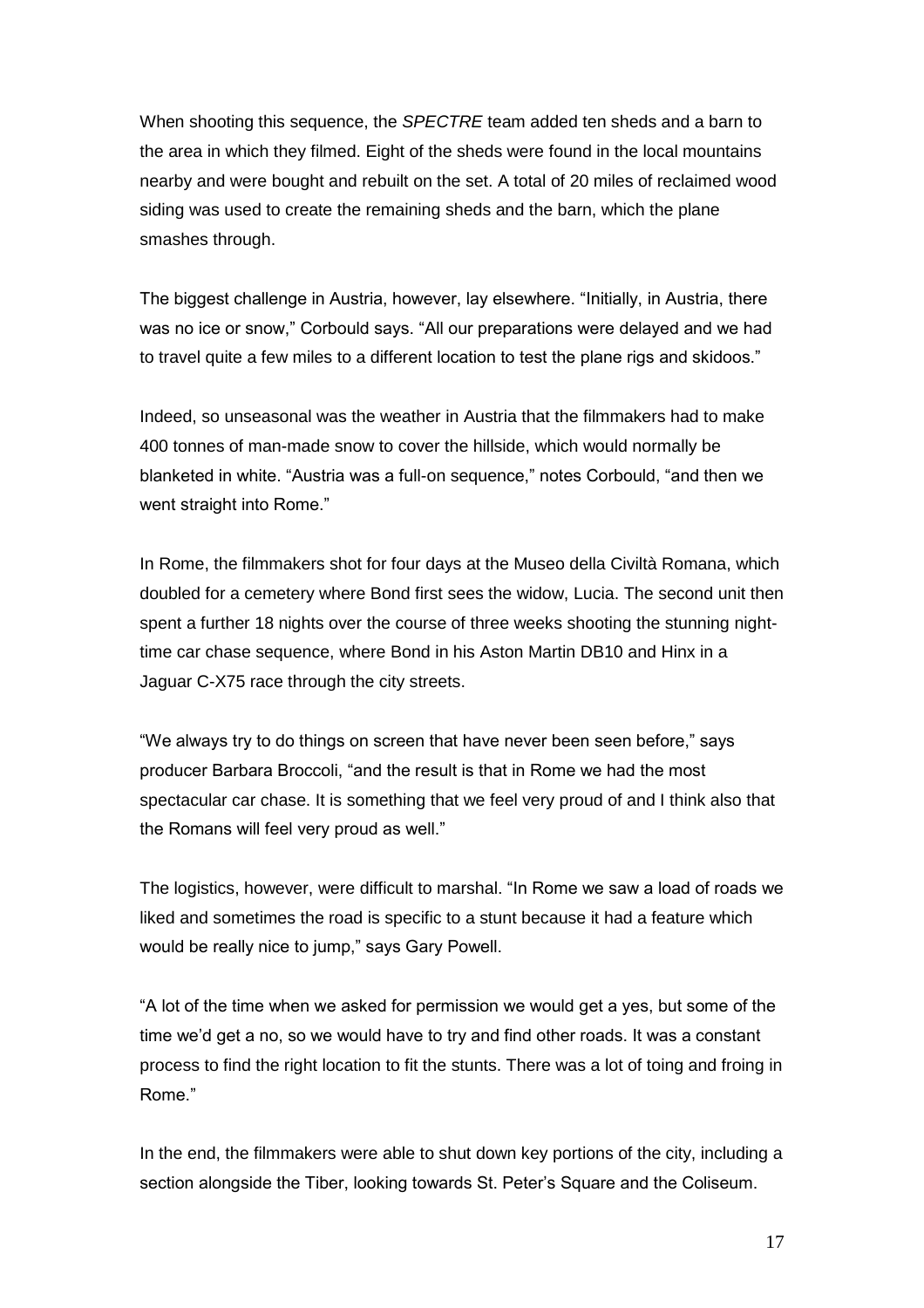Though the audience will only ever see two cars on screen, the second unit used a total of eight Aston Martins and seven Jaguars to shoot the chase.

Corbould, meanwhile, points out that the Rome car chase allowed no room for error. "The stunt drivers were driving around Rome at 100mph, so absolutely everything had to be perfect as far as their performance was concerned," he says.

"We didn't want the drivers to get injured and also we didn't want them damaging buildings that are thousands of years old. The stakes were pretty high. We spent a lot of time testing the cars, making sure they could cope with the punishing regime that the guys put them through."

For the filmmakers, the most punishing location was Morocco. Here the main *SPECTRE* team filmed in Tangier and Erfoud, while the Second Unit also shot in the city of Oujda in the northeast of the county. While the cities were pleasant places to work, the Sahara desert outside Erfoud was much more challenging.

When out in the desert, the filmmakers had to make sure that everyone within a 20 mile radius knew to expect loud explosions, the locations department driving out to speak to villagers and the nomad tribes. Indeed, local nomads were hired as guides and security throughout prep and filming.

To make things even more challenging, a huge sand storm blew in on the first day of filming in Erfoud, shutting down production for the entire afternoon; there was no visibility. The crew had to take cover in their vehicles as winds reached 50mph. The temperature in Erfoud was an average of 113 degrees Fahrenheit and reached 50 degrees on the hottest day.

Here the special effects team oversaw what might well be the largest movie explosion ever. The team brought in over 2,100 gallons of kerosene to fuel the massive blast. "It is most definitely the biggest explosion of my career," says Corbould. "It was complicated to plan and to pull off but it was more than worth it."

Back in England, the filmmakers faced a number of very different challenges when co-ordinating their scenes in London. Key external locations included City Hall, The Home of the Mayor and London Assembly — which appears as the Centre for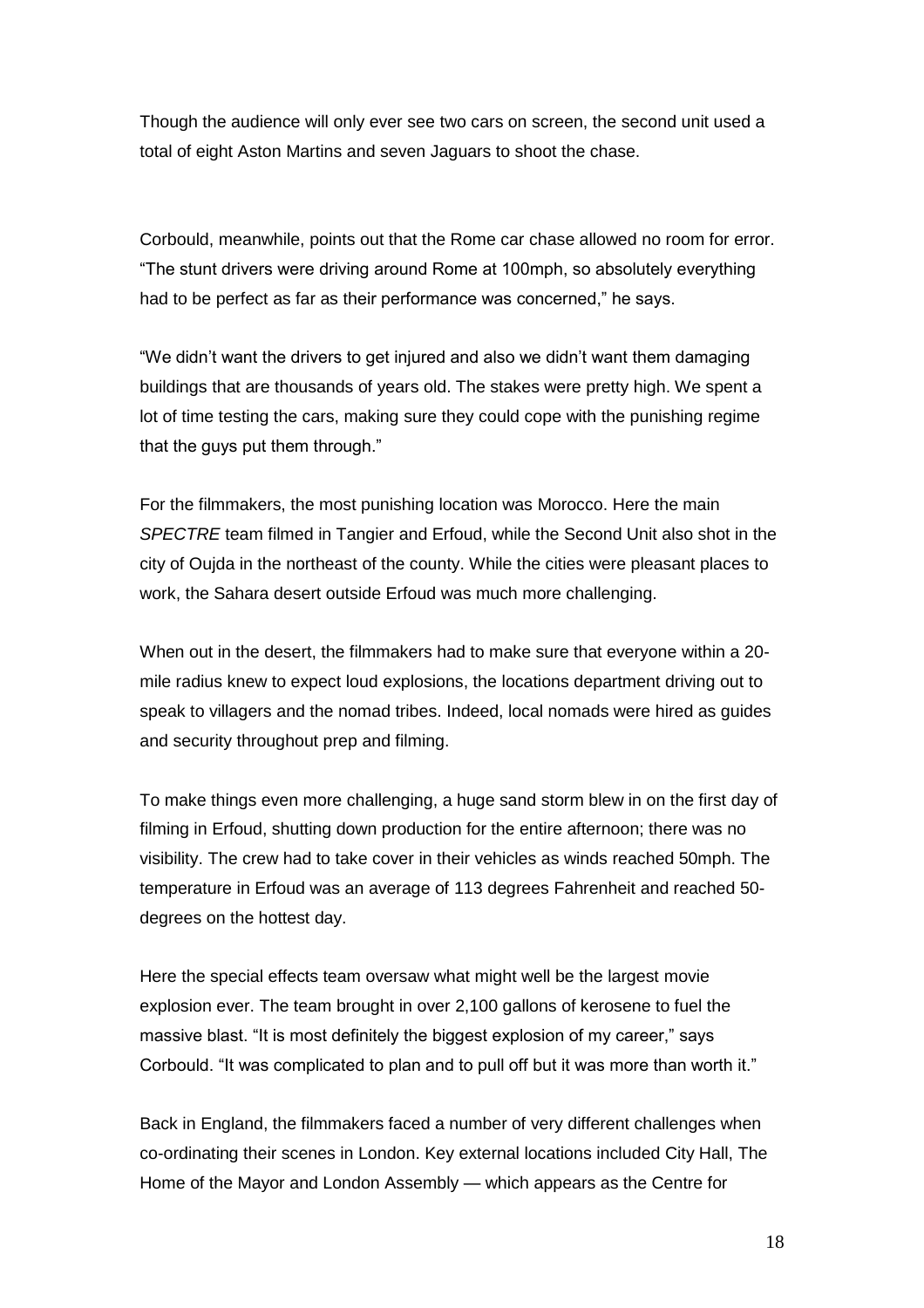National Security — as well as a number of bridges along the River Thames. Westminster Bridge, in particular, plays a pivotal role in the climax and a section of this was built at Pinewood.

Supervising Locations Manager Emma Pill explains, "We have a river sequence that was all set at night, and involved a high-speed boat and a low-flying helicopter chase, which raised many organisational challenges."

For each of the six night-shoots the filmmakers had to seek the support of the Port of London Authority. "The scheduling was very complicated," says Pill, "due to the amount of events taking place in London at the time, including the General Election, the State Opening of Parliament and three weekends of Trooping the Colour."

In order to complete the scenes with low-flying helicopters, the filmmaker had to send out 11,000 letters to residents and businesses that fell within the fly zone. "The biggest challenge, however, was to light the river at night," says Pill. "This involved weeks of preparation. We lit under each arch of Vauxhall, Lambeth and Westminster Bridge, 17 arches in total.

"These lights then remained in position for five weeks. We also lit the river from 10 rooftops along the bank of the Thames from Vauxhall Bridge to Hungerford Bridge, working with Lambeth Palace, Tate Britain, and the Royal Parks to gain permission. We also worked very closely with the House of Commons, County Hall and The London Eye to keep various lights on/off, or to change the colour of their lights for each night-shoot."

Each night-shoot involved a location team of nearly 200 personnel that included marshals, security, traffic management and police officers. "That's a lot of radios to hand out and coordinate on a night," laughs Pill, "but it ran extremely smoothly each time."

# **THE LATEST BOND VEHICLES**

The 24<sup>th</sup> James Bond movie, *Spectre*, marks a milestone in the 50-year relationship between the film series and the car manufacturer Aston Martin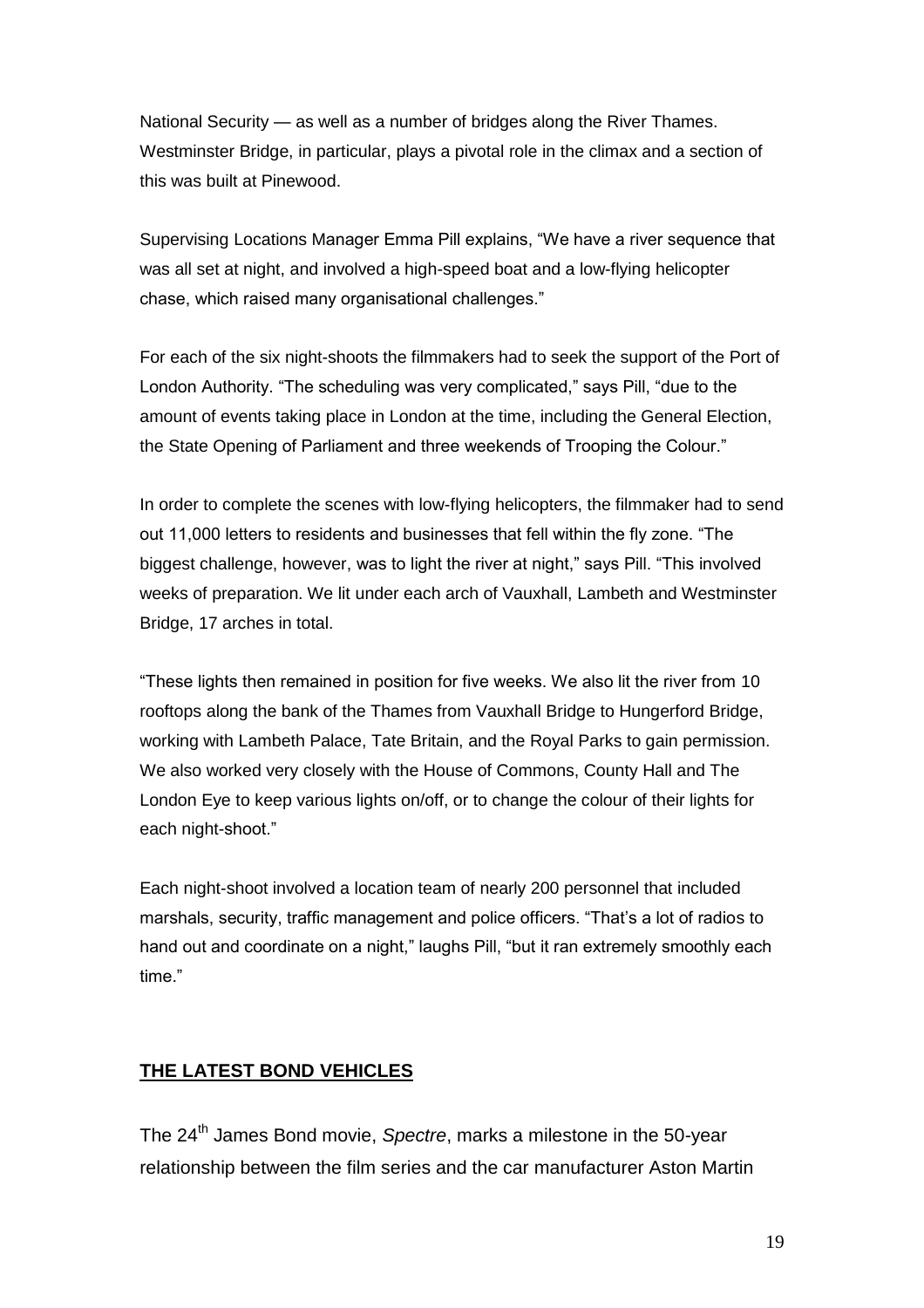who, for the very first time, have built a car specifically for the film. The likes of the iconic DB5, which debuted in 1964's *Goldfinger*, the DBS from 1969's *On Her Majesty's Secret Service* and the V8 Volante from 1987's *The Living Daylights* — to name but a few — were all cars that were available for public purchase. The new DB10, however, is something else entirely.

The DB10 is a concept car. It has a chassis that is based on a modified V8 Vantage, though with a longer wheelbase, and it boasts a 4.7-litre V8 engine. It has an estimated top speed of 190 mph and can get from 0-60mph in just 4.7 seconds. The sleek car features a shark-inspired nose where the grille sits in shadow, tucked back beneath the main feature line. This new interpretation of the classic Aston grille hints at the car's stealthy character

All of the car's body panels are carbon fibre, which is exposed on the sills and diffuser, and it features a full clamshell bonnet with a heat mapped perforation pattern, ensuring that there is no need for a vent surround. In a move designed to recall the DB5, the designers worked hard to make sure that when seen in profile, the DB10 has one elegant shoulder line, running from front to back.

The DB10 is the sixth different Aston to appear in a James Bond movie, and only ten of these concept cars were built. Eight were employed to film key scenes in *Spectre*, while the other two were manufactured for promotional use. One of these extra vehicles will be auctioned off for charity next year.

When designing the car, Aston Martin invited *Skyfall* and *Spectre* director Sam Mendes to offer his input. "I felt very involved," says the Oscar®-winning director. "I don't know whether it was Aston's brilliance at making me feel that way or whether I genuinely was. But I went and saw the initial model and I was particularly concerned with removing unnecessary details.

"I wanted a car that had clean, clear lines," he adds, "something classic where it is almost impossible to place its year of birth. The car felt like it was born anywhere between the early '70s and now."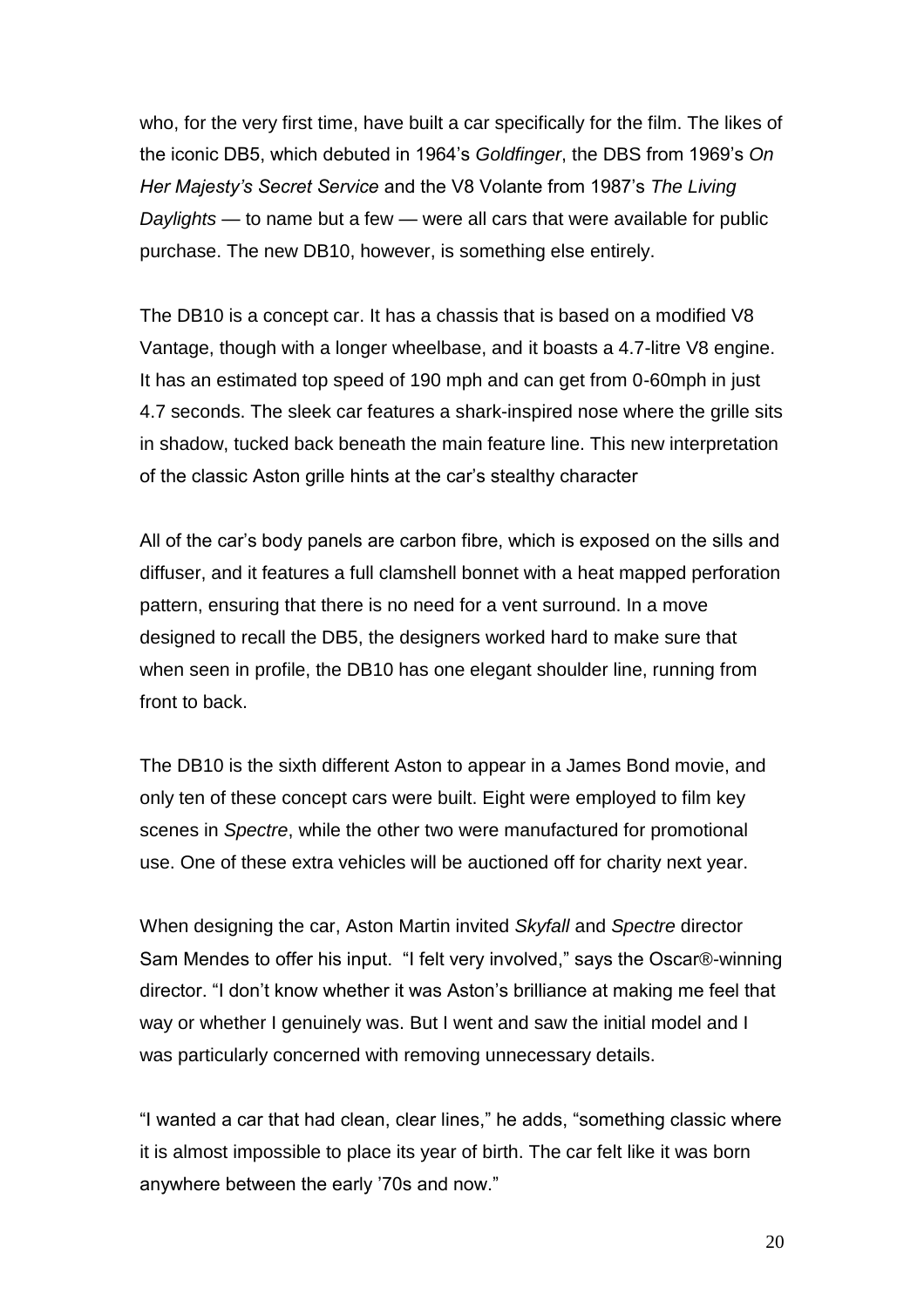The car features in a breath-taking night chase that careens through the streets of Rome, as Hinx (played by Dave Bautista) gives chase in a Jaguar C-X75, another high-tech concept car. Jaguar also has a strong relationship with the James Bond films and the C-X75 proves a great match for the DB10.

"The C-X75 programme represents the pinnacle of Jaguar's engineering and design expertise," says Adrian Hallmark, Jaguar's Global Brand Director. Indeed, the C-X75 has a combined power output in excess of 850bhp thanks to its state-of-the-art, Formula 1-inspired, 1.6-litre turbocharged and supercharged four-cylinder powerplant.

With its seven-speed transmission, the car can sprint from 0-100mph in less than six seconds. The very first C-X75 prototype exceeded 200mph in testing, and the car has a theoretical maximum velocity of 220mph. *Spectre*'s stunt co-ordinator, Gary Powell, was blown away by its power. "The Jag was so powerful that we had to tone down the engine so the throttle response wasn't so aggressive," he says. Seven Jaguars were used to film the Rome chase sequence.

As it happens, the Jaguar C-X75 isn't the only car that Hinx drives. The muscled henchman also clambers into a Land Rover for a scene that unfolds in the Alps. A number of Land Rover vehicles were used in the scene and each had to be fitted-out to make sure it was safe for the stunts that ensued.

Special effects supervisor Chris Corbould explains, "We had to fit safety roll bars into all these vehicles when we were in Austria. We then had to give them back to Land Rover to do all the interior trim, so that the roll bars are hidden from view."

The black four-wheel drives feature in the snow during a stunt sequence with an aircraft, the Britten-Norman BN-2 Islander, a 1960s British light utility aircraft that Bond uses to chase after Hinx during a crucial action sequence. Although designed in the 1960s, several hundred BN-2 Islanders are still in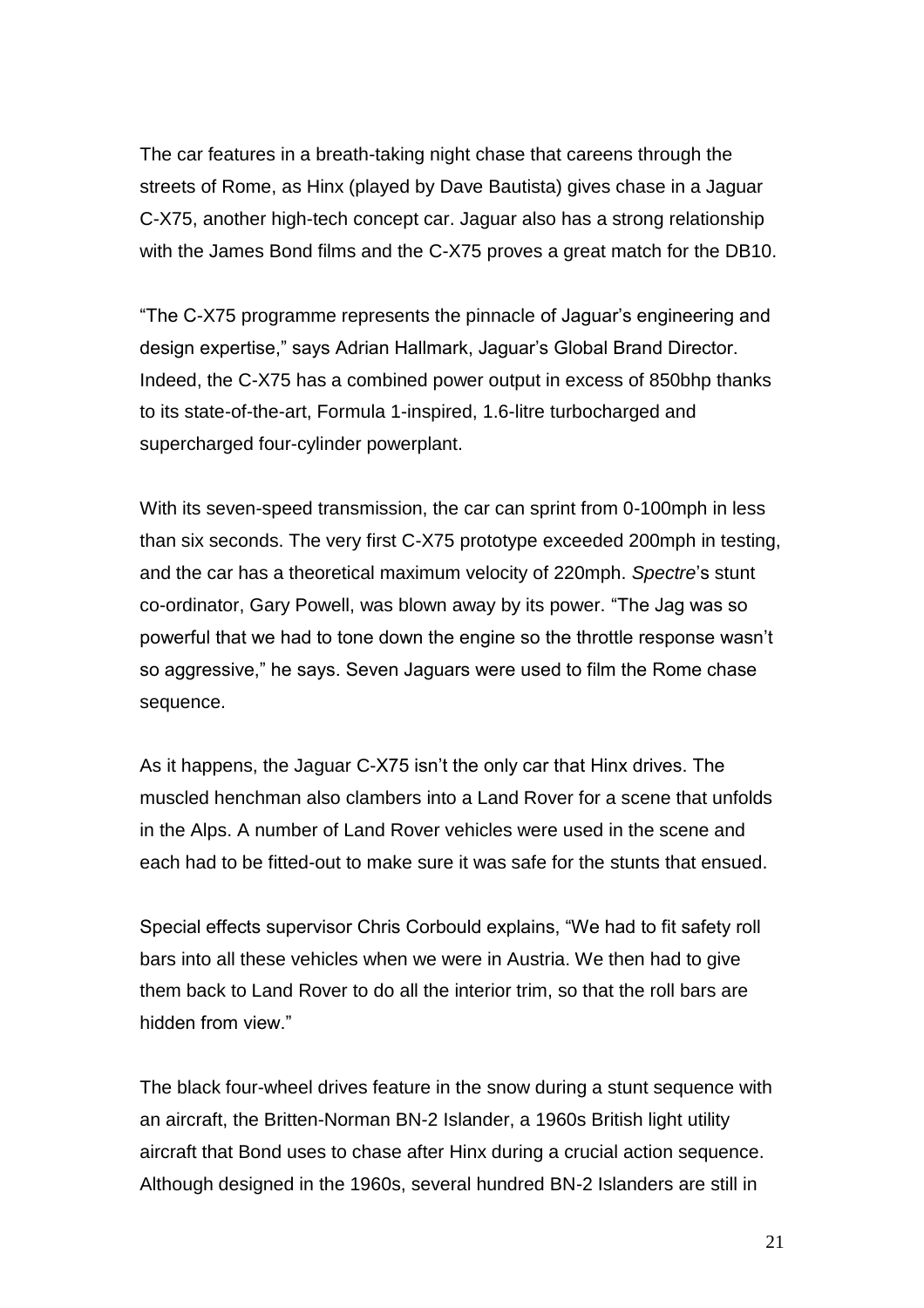service with commercial operators. The British Army and police forces in the United Kingdom also use the aircraft to this day.

In all, eight aircraft were used on a variety of stunt rigs. Two of the planes were fully operational. These were hired machines and were painted with a washable black paint. A further two shells were built for use on a wire rig, which guided the plane over the top of the 4x4s and crashed it through a specially constructed barn. Four planes more were built as carcasses and then fitted with internal skidoos.

"This means that when the plane crashes in the film, our stunt team could drive the plane downhill with the skidoos," says Chris Corbould. "It looks as though it is out of control, but we are in fact steering the plane, which has lost its wings, from inside the carcass."

Other notable vehicles in *Spectre* include three different helicopters. A light utility McDonnell Douglas MD500E features in Morocco while a lightweight, twin-engine AgustaWestland AW109 forms an integral part of the climax on Westminster Bridge in London.

The most notable chopper, however, is probably the Messerschmitt-Bölkow-Blohm Bo 105 another light, twin-engine machine, which stars in the thrilling sequence that unfolds in Mexico City. The Bo 105 was piloted by the Red Bull aerobatic helicopter stunt pilot, Chuck Aaron, whose machine was built especially for barrel-rolling and free-diving.

Due to the altitude in Mexico City, Aaron had to rein in his aerobatics though in the exciting scene above the city's main square, the Zócalo, he flew just 30 feet above the extras while two stuntmen hung onto the exterior of the machine trading punches.

"The Mexico City sequence climaxes with a spectacular fight inside a helicopter that is out of control," says Mendes. "It is being flown by an incredible stunt pilot, Chuck Aaron, who does amazing things. It's a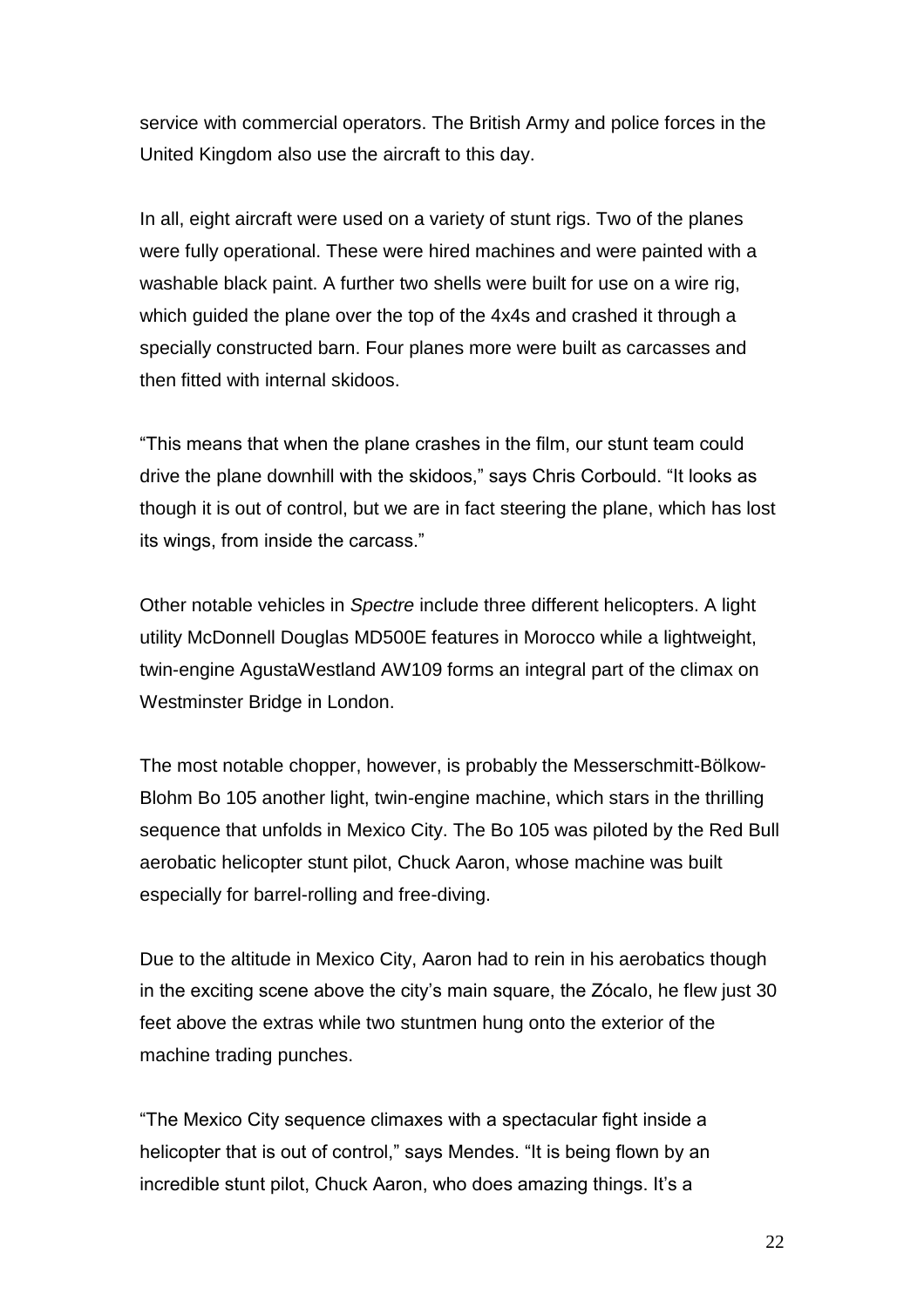spectacular moment and unlike anything we've ever seen in a James Bond movie."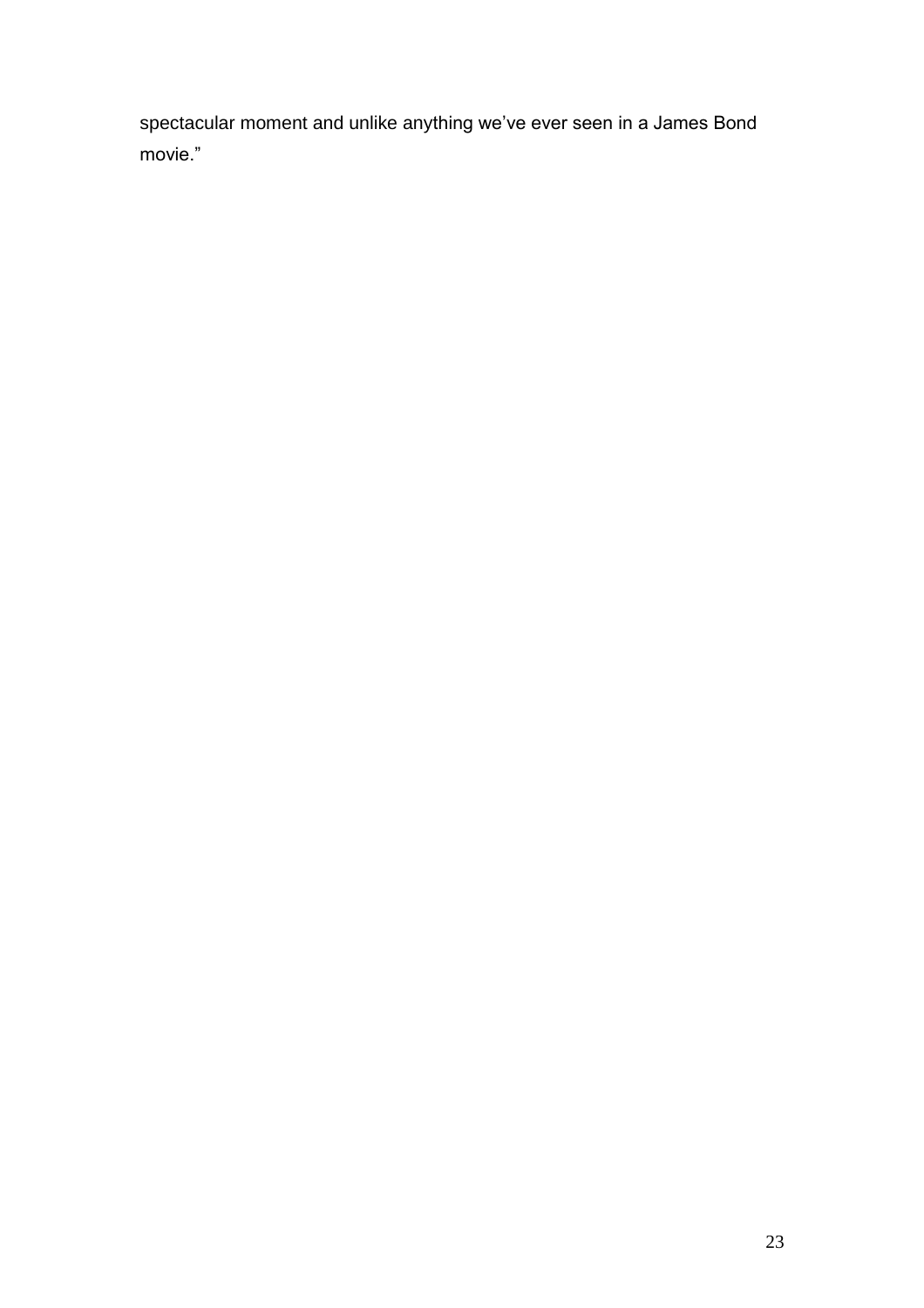# **THE CAST**

# **DANIEL CRAIG — James Bond**

Daniel Craig is hailed as one of the finest actors of his generation on stage, screen and television. His last outing as James Bond came in the critically acclaimed box office smash *Skyfall*. Craig also played Bond in *Casino Royale* and *Quantum Of Solace*. In 2011, he starred in *The Girl with the Dragon Tattoo*, directed by David Fincher, playing the lead character Mikael Blomkvist opposite Rooney Mara.

Craig's earlier film credits include *Enduring Love, The Mother*, *Love Is The Devil, Road to Perdition*, *Layer Cake*, *Infamous* and Stephen Spielberg's Oscar®-nominated film *Munich*.

Craig is also an accomplished stage actor and in 2013 starred in the critically acclaimed Broadway show "Betrayal*"* opposite Rafe Spall and Rachel Weisz. Directed by Mike Nichols, the play ran for 14 weeks and grossed \$17.5million.

In 2009 Craig starred in a 12-week Broadway run of *"*A Steady Rain*",* starring opposite Hugh Jackman. Craig's other theatre credits include leading roles in "Hurlyburly*"* with the Peter Hall Company at the Old Vic; "Angels in America" at The National Theatre; and "A Number*"* at the Royal Court alongside Michael Gambon.

# **CHRISTOPH WALTZ — Oberhauser**

Christoph Waltz won his second Academy Award® for his performance in Quentin Tarantino's *Django Unchained*. The role of Dr. King Schultz also garnered him Best Supporting Actor honors at the 2013 Golden Globe and BAFTA awards. In 2009, Waltz received the Academy, SAG, BAFTA, Golden Globe and Cannes Film Festival awards for his portrayal of Nazi Colonel Hans Landa in Tarantino's *Inglourious Basterds*. On December 1, 2014, Waltz was honored with a star on the Hollywood Walk of Fame.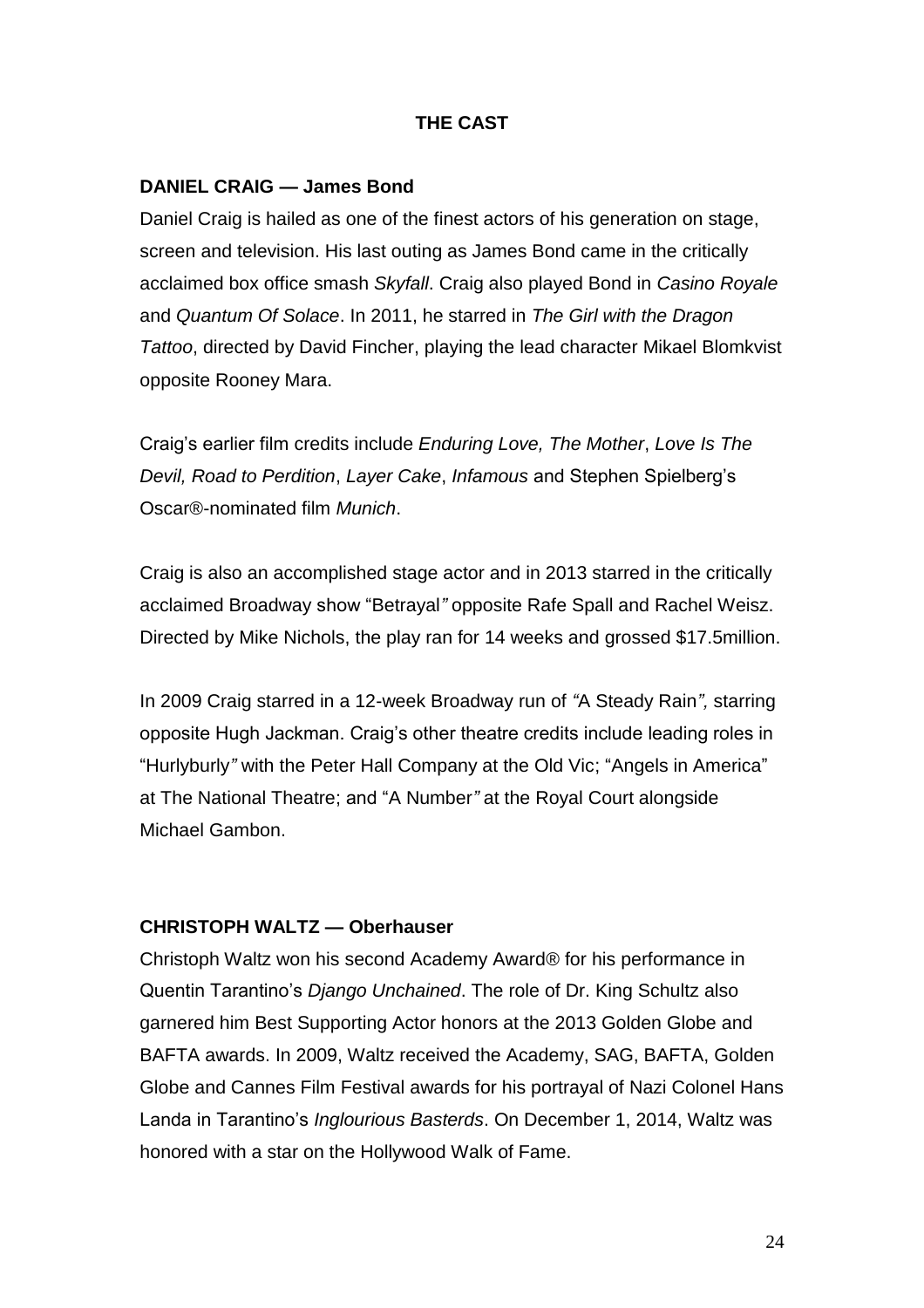Waltz recently starred as Walter Keane alongside Amy Adams' Margaret Keane in Tim Burton's biopic *Big Eyes*. The drama takes place in the 1960s and centres on the great success of painter Margaret Keane coupled with the legal difficulties she had with her husband (Waltz's Walter Keane), who claimed credit for her work.

Waltz appeared alongside Jason Bateman, Charlie Day, Jason Sudeikis, Jennifer Aniston and Chris Pine in Sean Anders' *Horrible Bosses 2*, which was released by Warner Bros. Pictures on November 26, 2014. He also recently completed production on Justin Chadwick's *Tulip Fever* and David Yates' *Tarzan*, starring as Captain Rom alongside Samuel L. Jackson and Alexander Skarsgård.

In 2013, Waltz starred in Terry Gilliam's *The Zero Theorem* with Matt Damon and Tilda Swinton, and also lent his voice to Fox's animated feature, *Epic*. In 2011, Waltz starred in *Carnage*, an adaptation of Yasmina Reza's Tonywinning play, "*God of Carnage"*. Roman Polanski directed the film and Waltz starred opposite Kate Winslet, Jodie Foster and John C. Reilly. The same year, he also starred in *The Three Musketeers* for director Paul W.S. Anderson and Summit Entertainment. Waltz played Cardinal Richelieu alongside an international cast that included Milla Jovovich, Orlando Bloom, Matthew Macfadyen, Mads Mikkelsen and Juno Temple.

In April 2011, Waltz co-starred in *Water for Elephants*, the Richard LaGravanese-scripted adaptation of the novel by Sara Gruen. Waltz played the circus owner and ringmaster in the film opposite Reese Witherspoon and Robert Pattinson. Prior to that, Waltz played the villain Chudnofsky in Michel Gondry's *The Green Hornet* alongside Seth Rogen and Cameron Diaz.

Off screen, Waltz spent a portion of 2013 directing his first opera, Richard Strauss' *"*Der Rosenkavarlier*"*. His production premiered in December 2013 at the Vlaamse Opera in Antwerp with musical direction by Dmitri Jurowski and Philipp Pointner. The comic opera follows the romantic desperation of two couples in  $18<sup>th</sup>$  century Vienna.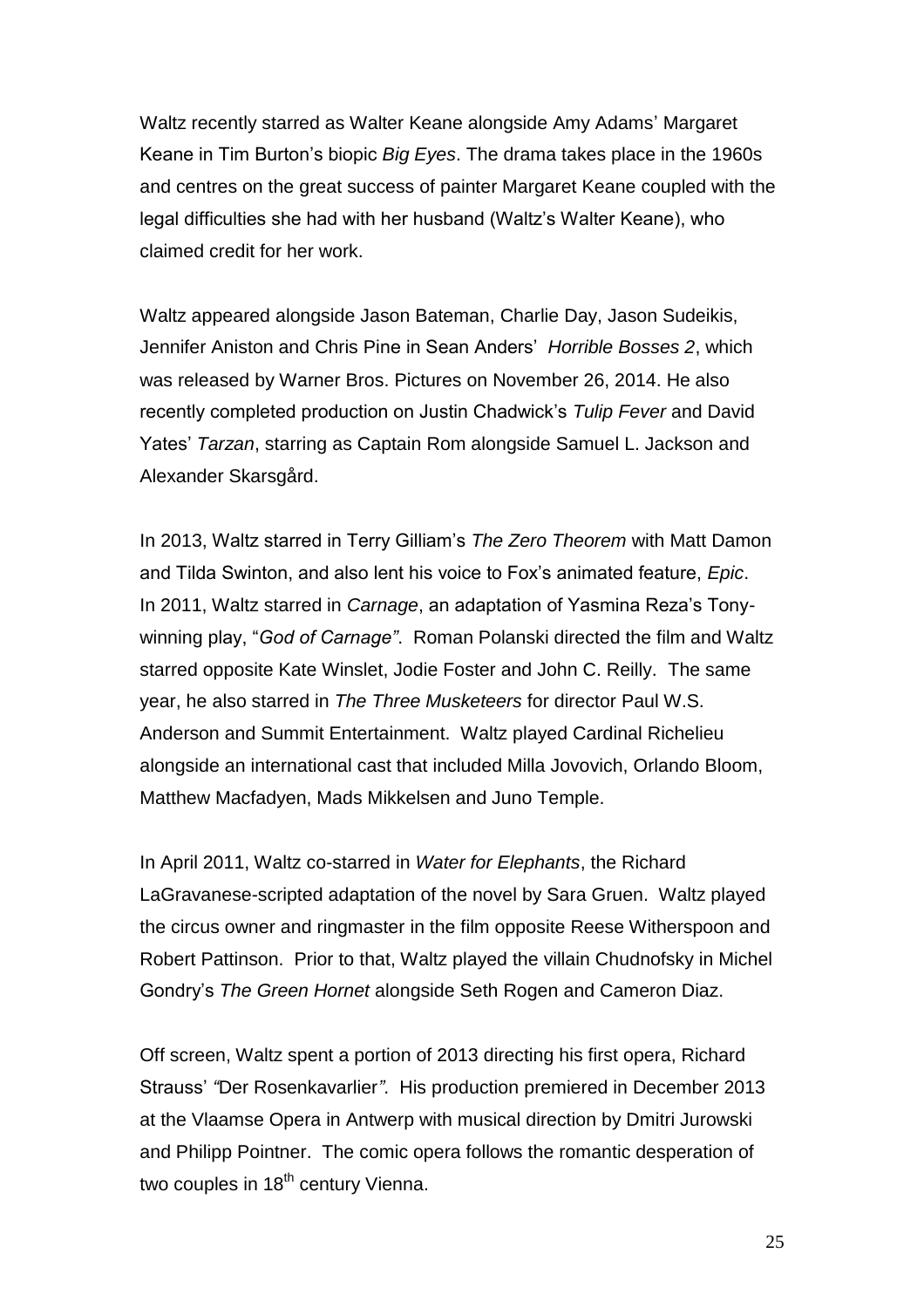Waltz's work in European television, film and theatrical productions spans three decades. His motion picture credits include *Gun Shy*, the Berlin Film Festival entry *Lapislazuli*, *Dorian*, *She*, *Falling Rocks*, *Ordinary Decent Criminal*, *Our God's Brother*, *The Beast*, *Berlin Blues* and *Angst*. On television, he appeared in the Adolf Grimme Award-winning films "*Der Tanz mit dem Teufel - Die Entführung des Richard Oetker*" and "*Dienstreise - Was für eine Nacht Dienstreise*." For his work in "Du bist nicht allein – Die Roy Black Story," Waltz garnered Bavarian and German TV awards and the RTL Golden Lion.

#### **LÉA SEYDOUX — Madeleine Swann**

After taking acting classes at Enfants Terribles, Léa Seydoux landed a role in 2007's *The Last Mistress*. Then, in 2008, she starred with Guillaume Depardieu in the film *On War* by Bertrand Bonello. She then took the lead role opposite Louis Garrel in *La Belle Personne*, directed by Christophe Honoré, a role for which she was nominated for a César.

In 2009, Seydoux appeared alongside Brad Pitt in the Quentin Tarantino film *Inglourious Basterds,* and in the following year appeared in *Robin Hood*, alongside Russell Crowe.

In 2010 she appeared in three further films, *Belle Épine*, which was selected at the Critics' Week at Cannes, *Roses à credit,* and *The Mysteries of Lisbon.* She was subsequently cast in Woody Allen's *Midnight in Paris*, which opened at the Cannes Film Festival in 2011 and also starred in *Mission Impossible: Ghost Protocol* alongside Tom Cruise.

In 2012, she was nominated for a César Award in the best actress category for her performance in *Farewell, My Queen*. She also starred in 2012's *Sister*, which won the Silver Bear award in Berlin. The following year she featured in *Grand Central* and *Blue Is The Warmest Color*. The latter won the Palme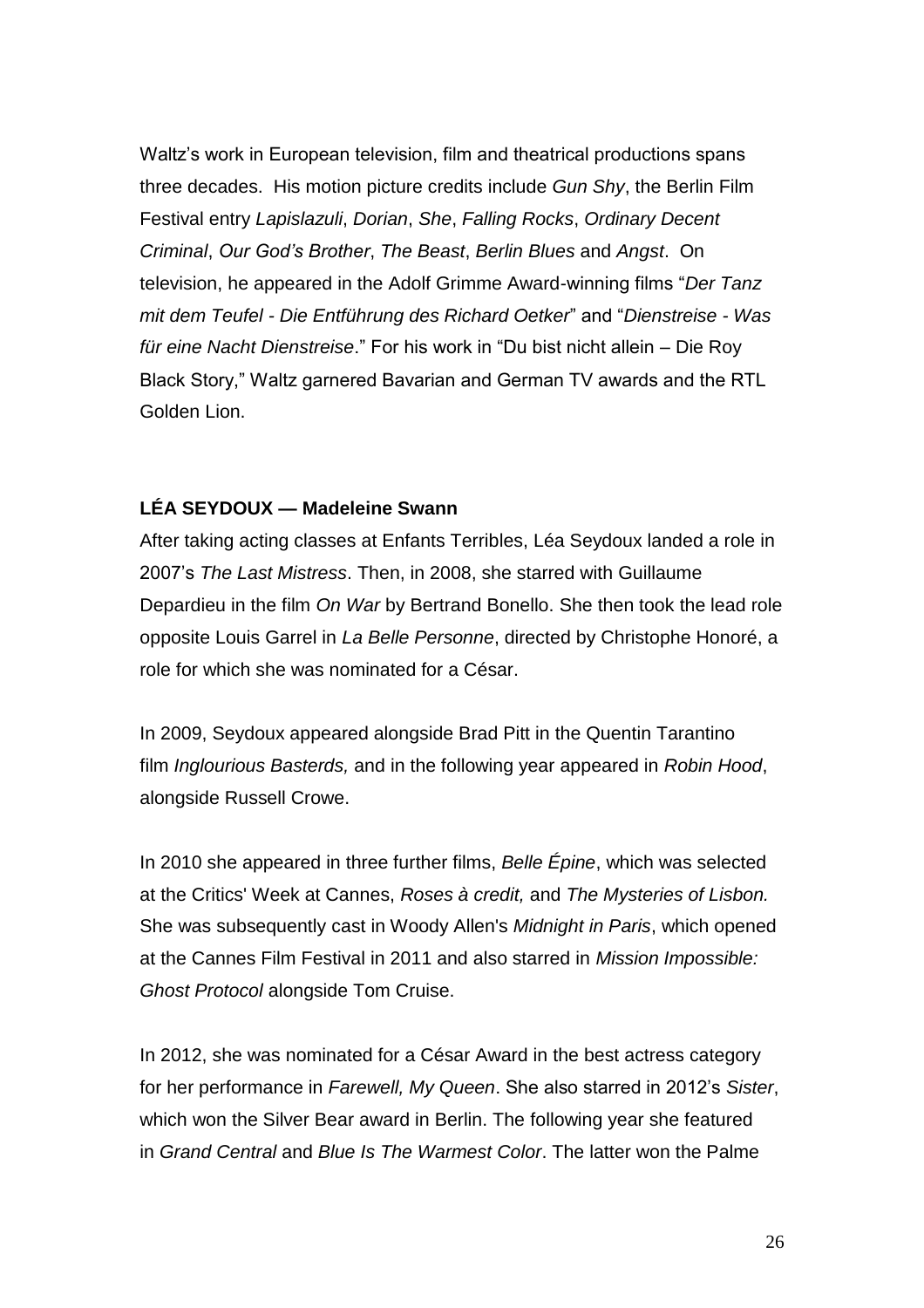d'Or award at the Cannes Film Festival, and in unprecedented jury decision, the award was extended to the film's actresses as well as its director.

Her other film credits include Christophe Gans' last film *The Beauty and the Beast* and Wes Anderson's *The Grand Budapest Hotel*. In 2014, she appeared in *Saint Laurent* and recently shot *The Lobster* and *Le journal d'une femme de chambre*. She is also the face of the perfume Prada Candy.

#### **BEN WHISHAW — Q**

After graduating from the Royal Academy of Dramatic Art, Whishaw went on to appear alongside Daniel Craig in *Enduring Love* and *Layer Cake*. In 2003, he also starred in the popular comedy-drama "*The Booze Cruise*" for ITV. He made his West End debut at the National Theatre in their stage adaptation of Phillip Pullman's *"His Dark Materials"* and starred as Hamlet in Trevor Nunn's electric 'youth' version of the play at the Old Vic, for which he received an Olivier nomination (2005).

Whishaw appeared in *Brideshead Revisited*, which was released to critical acclaim in September 2008. He starred as Sebastian Flyte, a young, troubled aristocrat. The project was directed by Julian Jarrold and produced by Robert Bernstein. In 2008 he also starred in the hugely popular BBC drama "*Criminal Justice*" which saw him pick up the award for Best Actor at the 2009 Royal Television Society Awards, Best Actor at the International Emmy Awards 2009, and a nomination for Best Actor at the 2009 BAFTA Television Awards. In 2008 he also played the lead in *"*The Idiot*"* at the National Theatre. In 2009 he starred as poet John Keats in *Bright Star*. The film focused on Keats' relationship with Fanny Brawne, played by Abbie Cornish. He then played the lead at The Royal Court Theatre in Mike Bartlett's play *"*Cock*"*, a story that takes a candid look at one man's sexuality. He then played Ariel opposite Helen Mirren and Russell Brand in "The Tempest*"*.

Whishaw went on to star as Freddie Lyon in "*The Hour*" for the BBC opposite Dominic West and Romola Garai. This was followed by the lead role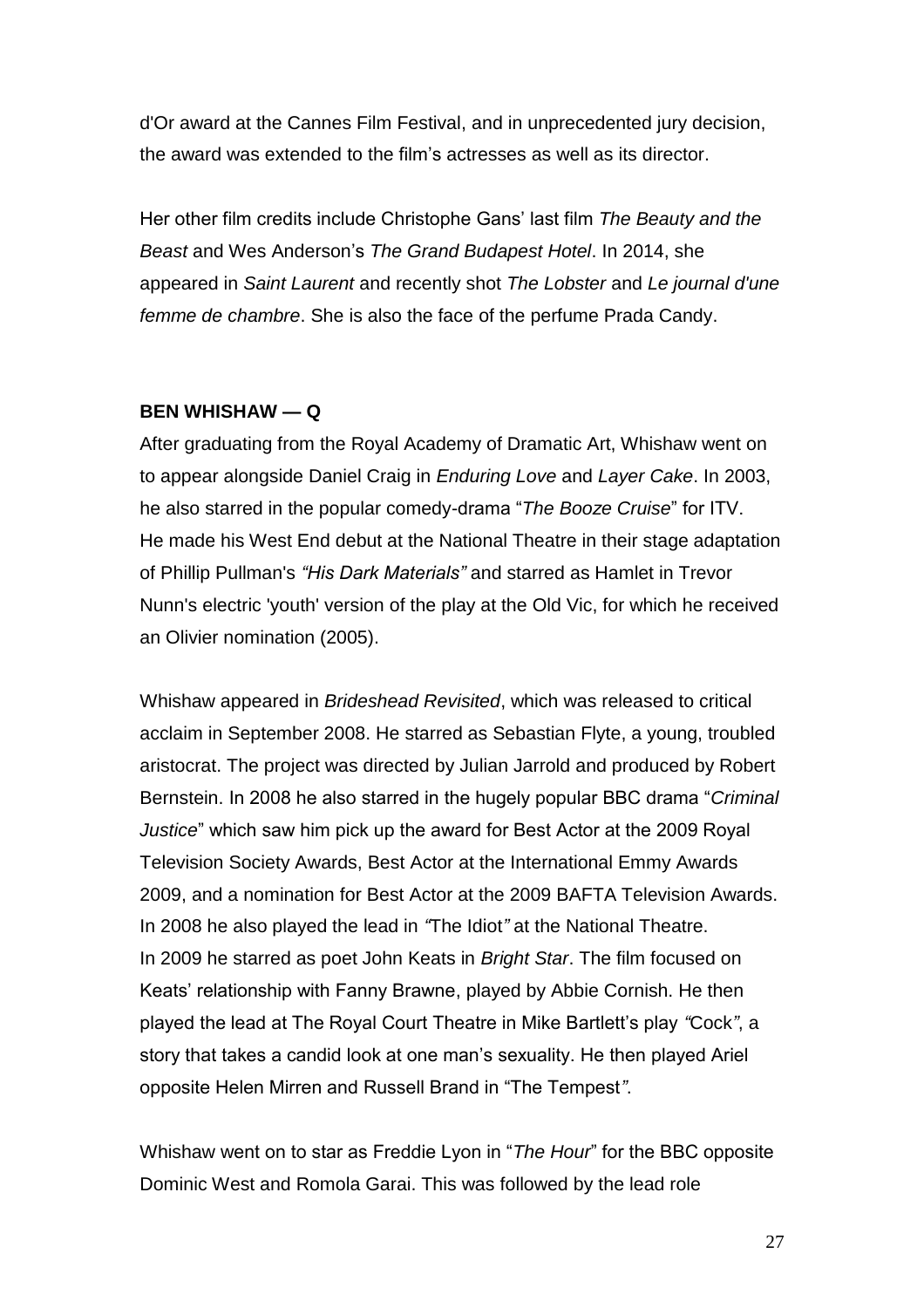alongside James Purefoy and Patrick Stewart in the BBCs adaptation of Shakespeare's "*Richard II*" which was released in summer 2012 and earned him a TV BAFTA. He replaced John Cleese as Q in *Skyfall*, a role he reprises in *SPECTRE*.

In 2013 he starred in *Cloud Atlas* alongside an all-star cast including Tom Hanks, Jim Sturgess and Halle Berry. He also appeared on stage starring opposite Judi Dench in *"*Peter And Alice", which received rave reviews. In 2014, he played the dark and tragic character of Baby in Jez Butterworth's *"*Mojo*"* in the West End and was the lead in the sensationally moving independent film *Lilting.*

This year he can be seen on film alongside Colin Farrell and Rachel Weisz in the sci-fi thriller *The Lobster,* which played in competition at the Cannes film festival and *In The Heart Of The Sea*, about the whale attack that inspired Herman Melville's *Moby Dick*. He also stars alongside Carrey Mulligan, Meryl Steep, and Helena Bonham Carter in the eagerly anticipated film *Suffragette*  and features in *The Danish Girl*. On television, Whishaw plays the lead in the BBC thriller "London Spy". This year Whishaw also starred in *"*Bakkhai*"* at the Almeida.

#### **NAOMIE HARRIS — Moneypenny**

Naomie Harris is a critically acclaimed actress, working in film, television, and theatre. In *SPECTRE*, she reprises her role as Moneypenny. She first played the role in *Skyfall*, opposite Daniel Craig, Javier Bardem, Judi Dench and Ralph Fiennes.

This past summer, Harris co-starred in Antoine Fuqua's *Southpaw* alongside Jake Gyllenhaal, Rachel McAdams, and Forest Whitaker. Harris also recently completed production on director Susanna White's *Our Kind Of Traitor* opposite Ewan McGregor and Damian Lewis; and *Jungle Book: Origins* for director Andy Serkis, alongside Benedict Cumberbatch, Christian Bale, and Cate Blanchett. Harris is currently in production on *Moonlight,* directed by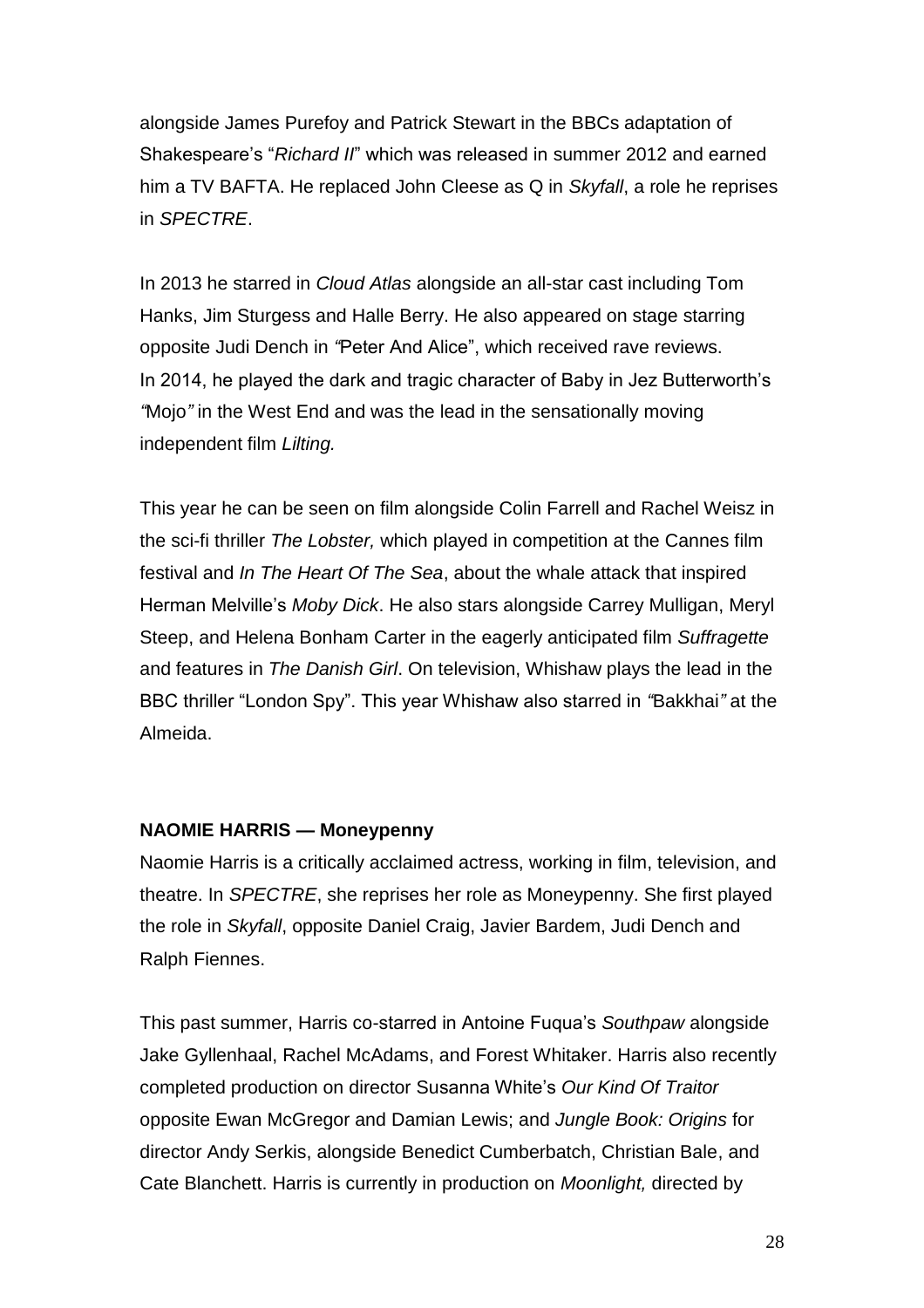Barry Jenkins, and has signed on to star in *Clearance* for director Aku Louhimies, as well as *Rachel DuPree* for Claire McCarthy.

In 2013, Harris starred in the Nelson Mandela biopic *Mandela: Long Walk To Freedom* opposite Idris Elba. For her performance as Mandela's controversial second wife Winnie, Harris was nominated for two London Critics Circle Awards and an NAACP Image Award.

The London-born actress had her first major breakthrough performance in 2002 with Danny Boyle's *28 Days Later* and went on to receive further international recognition and a BAFTA Orange Rising Star nomination for her role as the voodoo witch Tia Dalma in *Pirates Of The Caribbean: Dead Man's Chest* and *Pirates Of The Caribbean: At World's End*. Other major feature film credits include Michael Mann's *Miami Vice*; Michael Winterbottom's *Tristram Shandy: A Cock & Bull Story*; *Street Kings* with Keanu Reeves and Forest Whitaker; *Sex & Drugs & Rock & Roll* with Andy Serkis; and Justin Chadwick's *The First Grader*.

Harris has also starred at The National Theatre in London in Danny Boyle's production of "Frankenstein*"* opposite Benedict Cumberbatch and Jonny Lee Miller. On television, she featured in the BBC's "*Small Island*" for which she was awarded Best Actress at The Royal Television Society Awards in 2010. Her other TV credits include: "*Blood And Oil*"; the UK's popular television adaptation of Zadie Smith's bestselling novel, "*White Teeth*"; as well as the adaptation of the novel "*Poppy Shakespeare*" and Peter Kosminsky's "*The Project*".

#### **DAVE BAUTISTA — Hinx**

David Bautista starred as Drax the Destroyer in the Marvel feature *Guardians of the Galaxy* appearing opposite Chris Pratt, Benicio Del Toro, Bradley Cooper and Zoe Saldana. The film follows an unlikely cast of characters including an American pilot and a group of futuristic ex-cons going on the run with a highly coveted object. They must then join forces to defeat a cosmic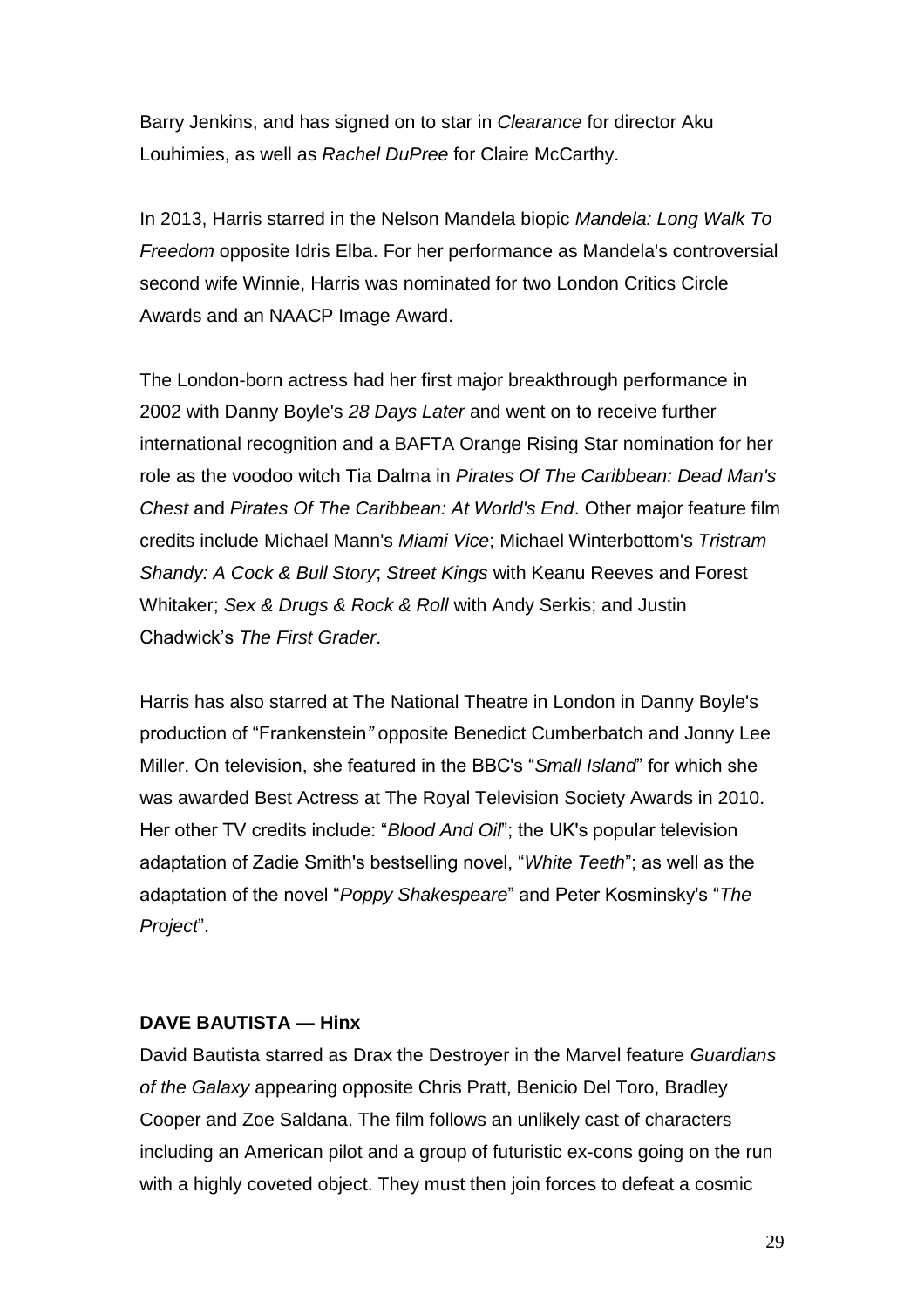force of epic proportions. The sequel will begin production in 2016 with a May 2017 release date.

Bautista has recently shot the independent films *Warrior's Gate* produced by Luc Besson and *Heist* starring opposite Robert De Niro and Jeffrey Dean Morgan, which can be seen in theatres in November 2015.

A former professional wrestler and mixed martial artist, Bautista is best known for his time in World Wrestling Entertainment (WWE), where he was a six-time world champion and an international spokesman for the organization. He retired from the WWE to focus on his acting career in mid-2010.

Past film credits include Universal's *Riddick* and *The Man with the Iron Fists*. Past TV credits include "*Chuck*", "*Headcase*", and "*Smallville*".

#### **MONICA BELLUCCI — Lucia**

Monica Bellucci has become an icon the world over. Born in the Italian village of Città di Castello, Umbria, she began modelling while studying Law at the University of Perugia before signing with Elite Model Management in Milan. She has been the face of both Dior and Dolce & Gabbana and featured in some of the world's most famous publications.

Moving to television and then into film in the early 1990s, she starred in Francis Ford Coppola's *Bram Stoker's Dracula*, and *L'apparement* for writerdirector Gilles Mimouni, which saw her nominated for a César Award. Her transcontinental and multi-lingual portfolio has gained critical acclaim on both sides of the Atlantic. In Europe she has won the Italian Golden Globe for her worldwide success. Her most recent release, *The Wonders* (*Le Meravigile*) won the Grand Prix at Cannes last year.

Other credits include *Malèna* (2000), *Under Suspicion* (2000), *Brotherhood of the Wolf* (2001), *Irréversible* (2002) *The Matrix: Reloaded* (2003) and *The Matrix: Revolutions* (2003) as well as *The Passion of the Christ* (2004).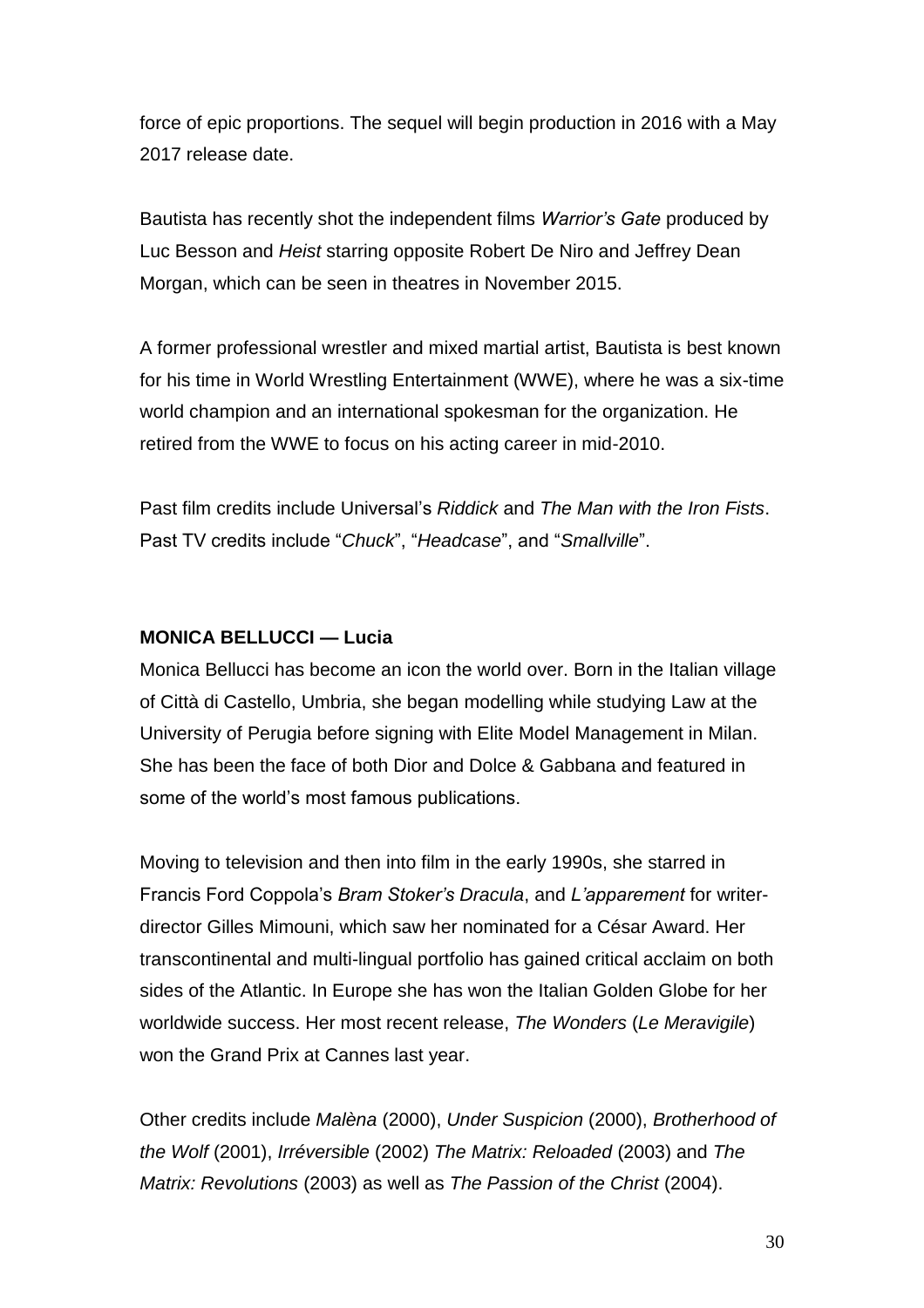#### **RALPH FIENNES — M**

Ralph Fiennes made his feature film debut as Heathcliff in 1992's *Wuthering Heights*. His subsequent film credits include *Schindler's List, The English Patient, The Constant Gardener, The End of the Affair, The Reader, Quiz Show, Oscar and Lucinda, Onegin, Spider, Sunshine, Strange Days*, *The Hurt Locker* and *Skyfall.* He played Lord Voldemort in the *Harry Potter* films and M. Gustave in *The Grand Budapest Hotel*. He recently completed production on *A Bigger Splash* and *Hail, Caesar!*

Fiennes made his feature film directorial debut in 2011 with *Coriolanus,* in which he also starred in the title role. In 2013 he directed and starred in *The Invisible Woman*.

His television work includes David Hare's trilogy "*Page Eight*", "*Turks and Caicos*" and "*Salting the Battlefield*". He played T.E Lawrence in "*A Dangerous Man: Lawrence After Arabia*" and also appeared in "*Prime Suspect*" and "*Rev*".

Fiennes' work at the National Theatre includes "Man & Superman", "Oedipus", "The Talking Cure", "Six Characters In Search Of An Author", "Fathers And Sons" and "Ting Tang Mine".

His extensive work at the Royal Shakespeare Company includes *"*Troilus & Cressida", "King Lear", "Love's Labours Lost", Henry VI in "The Plantagenets", "Much Ado About Nothing", "King John", "The Man Who Came To Dinner" and Ibsen's "Brand" which later transferred to the Haymarket Theatre.

For the Almeida Theatre he has appeared as Richard II, Coriolanus, Ivanov, and Hamlet, all under the direction of Jonathan Kent. "Hamlet" was presented at The Hackney Empire and then The Belasco Theater on Broadway where he received the Tony Award for Best Actor. Fiennes returned to Broadway in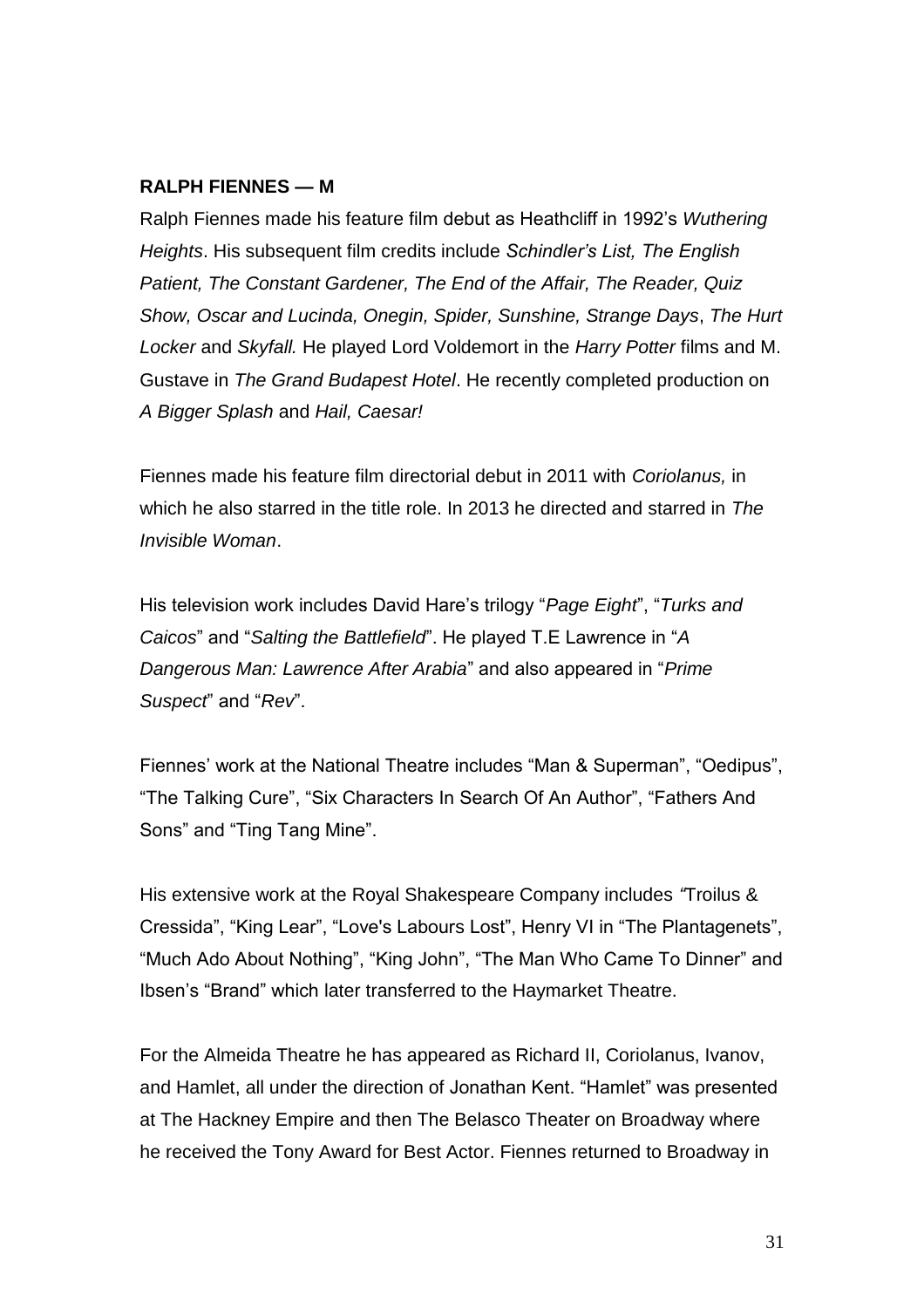2006 and received a Tony Nomination for his role in Brian Friel's *"*The Faith Healer" following a run at The Gate Theatre Dublin.

In 2016 Fiennes will play Solness in "The Master Builder*"* directed by Matthew Warchus at the Old Vic theatre.

Fiennes has been the recipient of many significant awards and nominations for his work in film and theatre. He was nominated for Academy Awards®, Golden Globes and BAFTAs for his roles in both *The English Patient* and *Schindler's List*, winning the BAFTA for Best Actor in a Supporting Role for the latter. He was also nominated for BAFTAs for *The End of the Affair* and *The Constant Gardener*. He was nominated for the BAFTA for Outstanding Debut by a British Writer, Director or Producer for *Coriolanus*. Most recently he was nominated for a Golden Globe and a BAFTA for his leading role in *The Grand Budapest Hotel*. Fiennes has also been honoured with the Variety Award for Film Achievement, The Richard Harris Award by the British Independent Film Awards and The Empire Film Legend Award.

#### **ANDREW SCOTT — Max Denbeigh/C**

Andrew Scott is a BAFTA and Olivier award-winning actor. He began his acting career at the age of 17 in the acclaimed Irish film *Korea*. He is best known worldwide for his portrayal of Moriarty in the multi-award winning "*Sherlock*", for which he received many awards, including the BAFTA for Best Supporting actor. Scott's forthcoming projects include *Victor Frankenstein* with James McAvoy and Daniel Radcliffe, and *Alice Through the Looking Glass* with Jonny Depp. He will also appear in the all-star BBC Shakespeare project "*The Hollow Crown"*. He recently finished filming the British independent film *This Beautiful Fantastic* and children's classic *Swallows and Amazons.* Andrew's television credits include "*Legacy*" for the BBC, directed by Pete Travis; "*Dates*" with Sheridan Smith; the critically acclaimed drama "The Town", written by Mike Bartlett; "*Blackout*" alongside Christopher Ecclestone; and "*The Hour*" with Ben Whishaw and Dominic West. Other work includes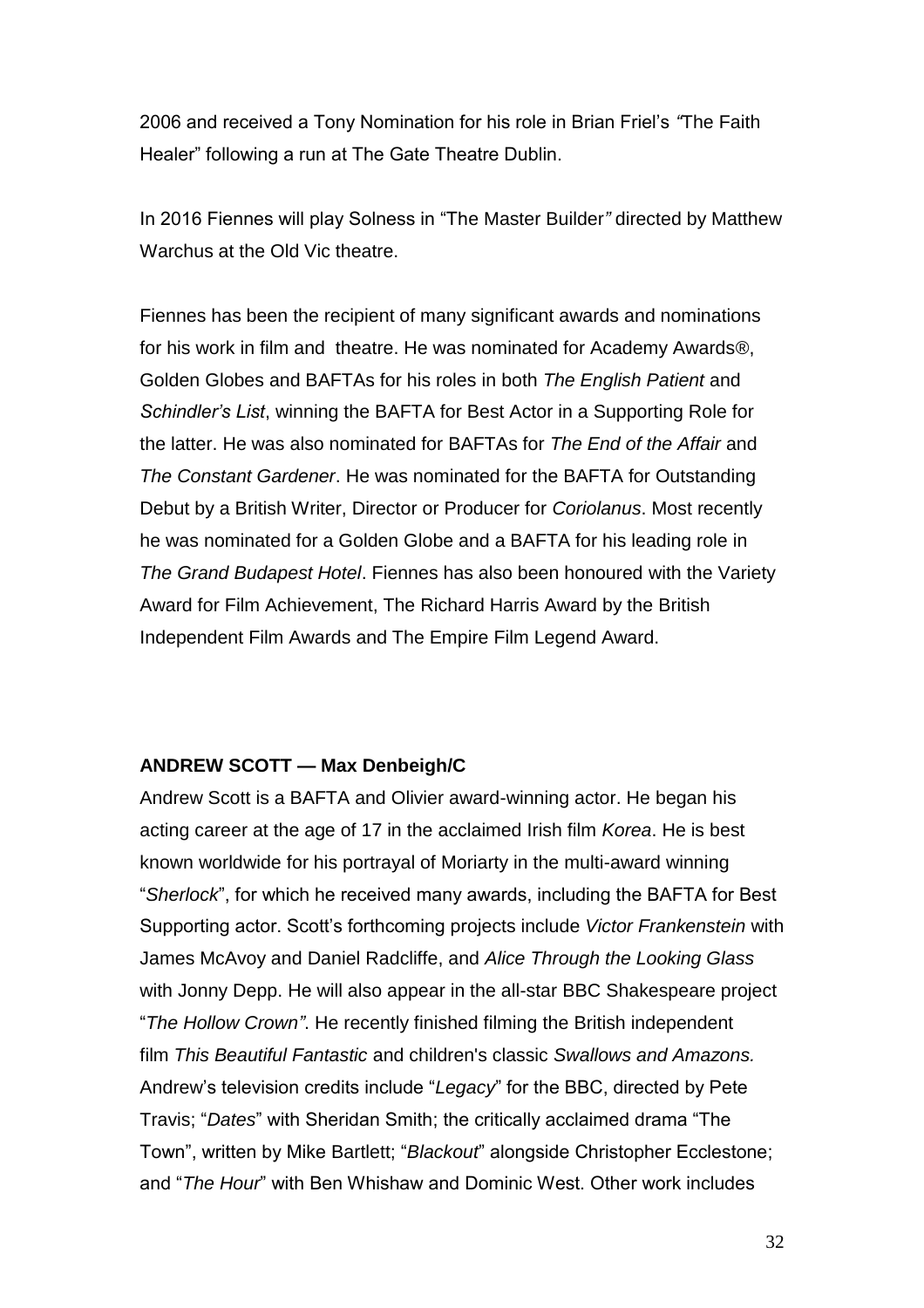the multi award-winning "*John Adams*" opposite Laura Linney and Paul Giamatti; *"Sea Wall"*, a one-man show written especially for him by Olivieraward winning playwright Simon Stephens and *"*The Vertical Hour*"*, his critically acclaimed Broadway debut opposite Julianne Moore, written by David Hare and directed by Sam Mendes, for which he was nominated for a Drama League Award.

Andrews other films include *Saving Private Ryan* and *Nora*, the Irish films *Dead Bodies*, and *The Stag, The Scapegoat,* and *Locke*, the latter with Tom Hardy. In 2014 he also starred in the BAFTA- winning *Pride* alongside Bill Nighy, Dominic West, and Imelda Staunton, for which he was awarded Best Supporting Actor at the British Independent Film Awards.

In 2014 Andrew returned to the Royal Court for a second time to star in Simon Stephens "Birdland", for which he received rave reviews. His other extensive theatre credits include "Sea Wall", "Emperor" and "Galilean" (National Theatre); "Cock", and "A Girl In A Car With A Man" (Royal Court), for which he won an Olivier award: "Design For Living" (Old Vic); and many other plays in Dublin and London.

Along with his BAFTA, Olivier and BIFA awards, Scott has received two IFTA awards, a Drama League nomination, and has twice won the BBC Audio award for Best Actor for his work in Radio Drama.

# **RORY KINNEAR — Tanner**

Rory Kinnear read English at Balliol College, Oxford before going on to study acting at the London Academy of Music and Dramatic Art (LAMDA), graduating in 2001. Kinnear is well-known for his extensive theatre work which includes critically acclaimed performances as Sir Fopling Flutter in the Restoration comedy *"*The Man Of Mode" (Olivier Award); Pyotr in "Philistines" (Ian Charleson Award); the title role in "Hamlet" (Evening Standard Best Actor Award); and Iago in "Othello" (Olivier and Evening Standard Awards for Best Actor), all at The National Theatre.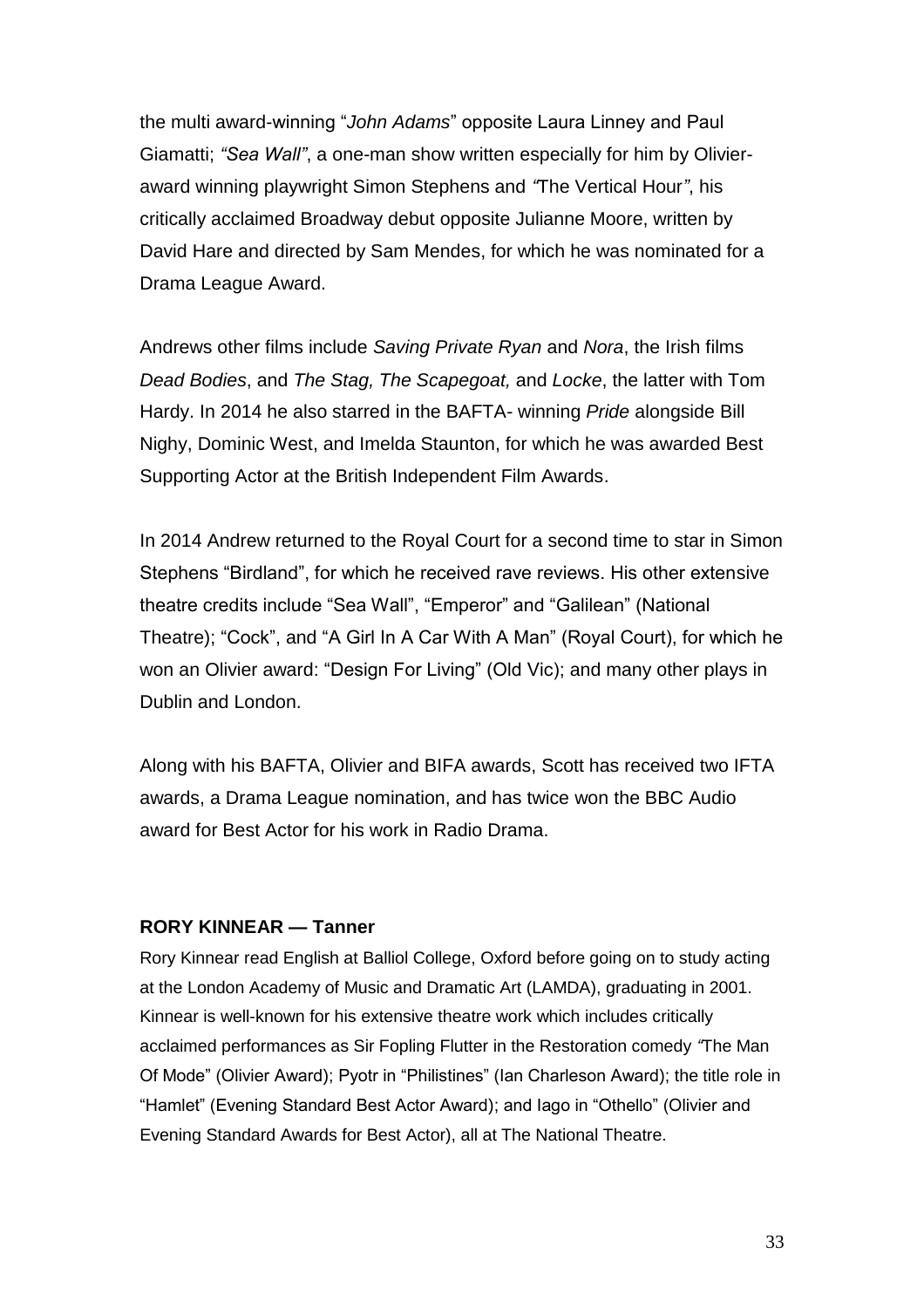Turning his hand to writing, last year Kinnear won the Critics Circle Award for his writing debut *"*The Herd*"*, which played at the Bush theatre. The play received its American premiere at the Steppenwolf Theatre in Chicago this April.

Kinnear has become a regular on television screens too, recently starring in bold dramas including "*Southcliffe*" as David Whitehead; "*Penny Dreadful*" as The Creature; "*Black Mirror*" as Michael Callow; "*Lucan*" as Lord Lucan; and "*The Casual Vacancy*" as Barry Fairbrother. Kinnear's recent film credits include comedies *Man Up* and *Cuban Fury,* and the critically acclaimed *The Imitation Game* as Detective Nock. He won a British Independent Film Award for his role in Rufus Norris' *Broken*. This is Kinnear's third instalment as Bill Tanner, having previously worked on *Quantum Of Solace* and *Skyfall.*

#### **JESPER CHRISTENSEN — Mr. White**

Jesper Christensen will reprise the role of Mr. White in *SPECTRE*, continuing his work with the character he first played in *Casino Royale* and then expanded in *Quantum Of Solace*. One of Scandinavia's leading actors, Christensen has won five Bodil Awards, most recently for his work in 2012's *En Familie* (*A Family*), 2006's *Drabet* (*Manslaughter*) directed by Per Fly, and four Robert Awards, including one for *Baenken* (*The Bench*), also directed by Fly, in 2000.

His international career includes a starring role in Sydney Pollack's *The Interpreter*, opposite Nicole Kidman and Sean Penn; a leading role in Lars von Trier's *Melancholia;* and a lead role in the American TV series "*Revelations*" which starred Natascha McElhone and Bill Pullman.

Christensen's big-screen resume dates back to the mid-1970s, when he first started working in Danish cinema, and he is now well-known around the world. A selection of his feature credits include; *Flammmen & Citronen* (*Flame & Citron*) written and directed by Ole Christian Madsen; and *The Young Victoria*, directed by Jean-Marc Vallée, starring Rupert Friend and Miranda Richardson. Most recently he starred with Daniel Brühl in the Wolfgang Becker film *Ich und Kaminski*.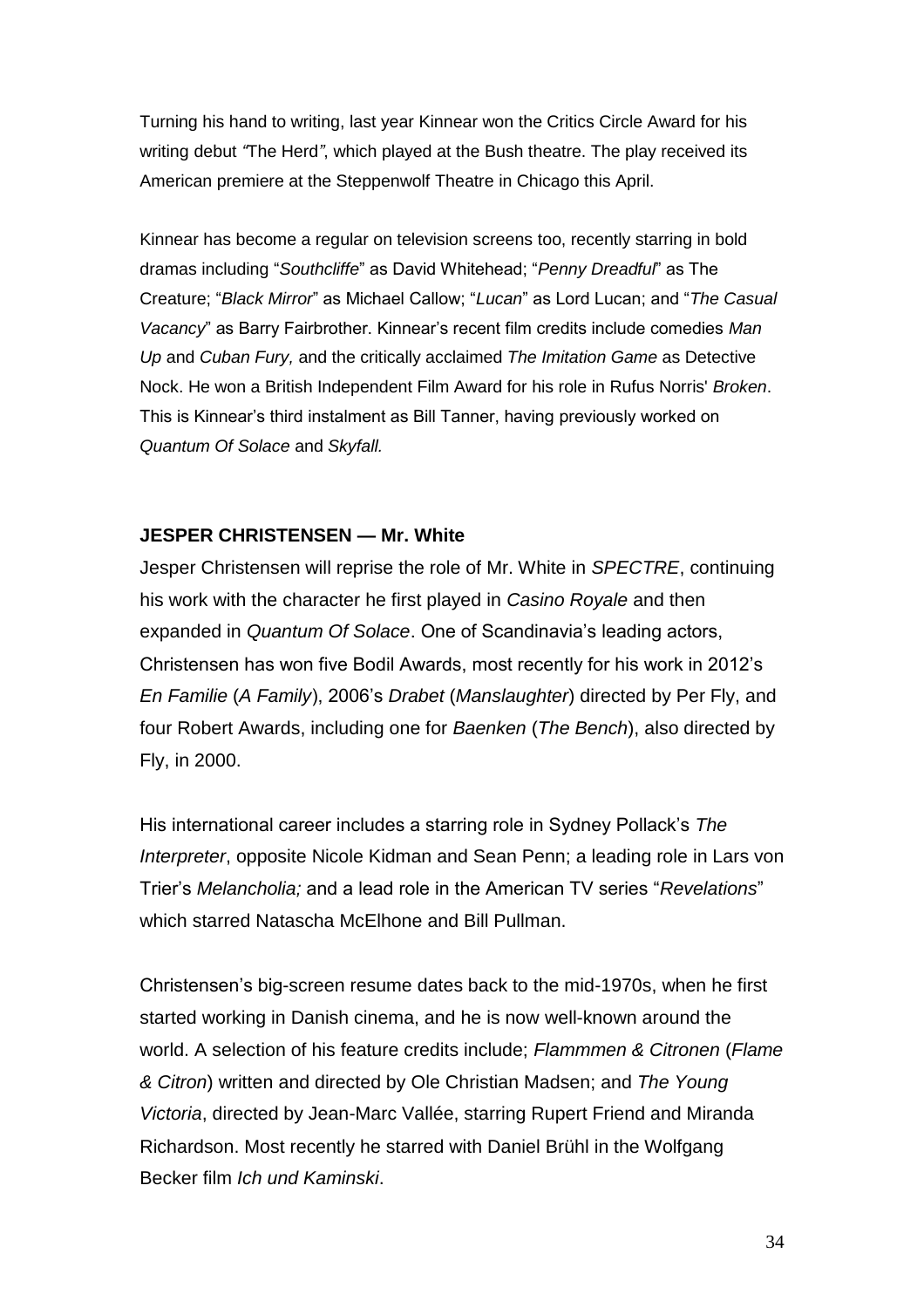#### **STEPHANIE SIGMAN — Estrella**

Stephanie Sigman is a Mexican actress, currently starring in the Netflix series "*Narcos*". She is widely known for her lead performance in the feature *Miss Bala* on which she worked with director Gerardo Naranjo. The film debuted in Cannes and was selected as the Mexican entry for the Best Foreign Language Film for the 2011 Academy Awards®. The film was also nominated for the 2011 International Satellite Award for Best Motion Picture, Foreign Film.

Sigman was also be seen on the FX series "*The Bridge*". Her other feature, *Pioneer*, premiered at TIFF in 2013. It was Norway's submission for the Best Foreign Language Film category for the Oscars® that year, and she starred opposite Aksel Hennie and Wes Bentley. She recently joined the cast of John Ridley's critically acclaimed "*American Crime*" opposite Timothy Hutton and Felicity Huffman.

# **THE FILMMAKERS**

#### **SAM MENDES — Director**

Sam Mendes' film and theatre career spans 25 years. At just 24 years old he became the first Artistic Director of the Minerva Theatre in Chichester. At 27 he founded the Donmar Warehouse in London, which he ran for ten years, and where he directed many productions including "Assassins", "Cabaret, Translations", "Glengarry Glen Ross", "Company", "The Glass Menagerie", "Habeas Corpus", "The Blue Room", "To The Green Fields Beyond", "Uncle Vanya" and "Twelfth Night"*.* It has become one of the world's leading playhouses.

He has many other theatre credits. For the Royal Shakespeare Company: "Troilus and Cressida", "Richard III", "The Tempest" and "The Alchemist". For the National Theatre: "The Sea", "The Birthday Party", "The Rise and Fall of Little Voice", "Othello" and "King Lear". In the West End: "The Cherry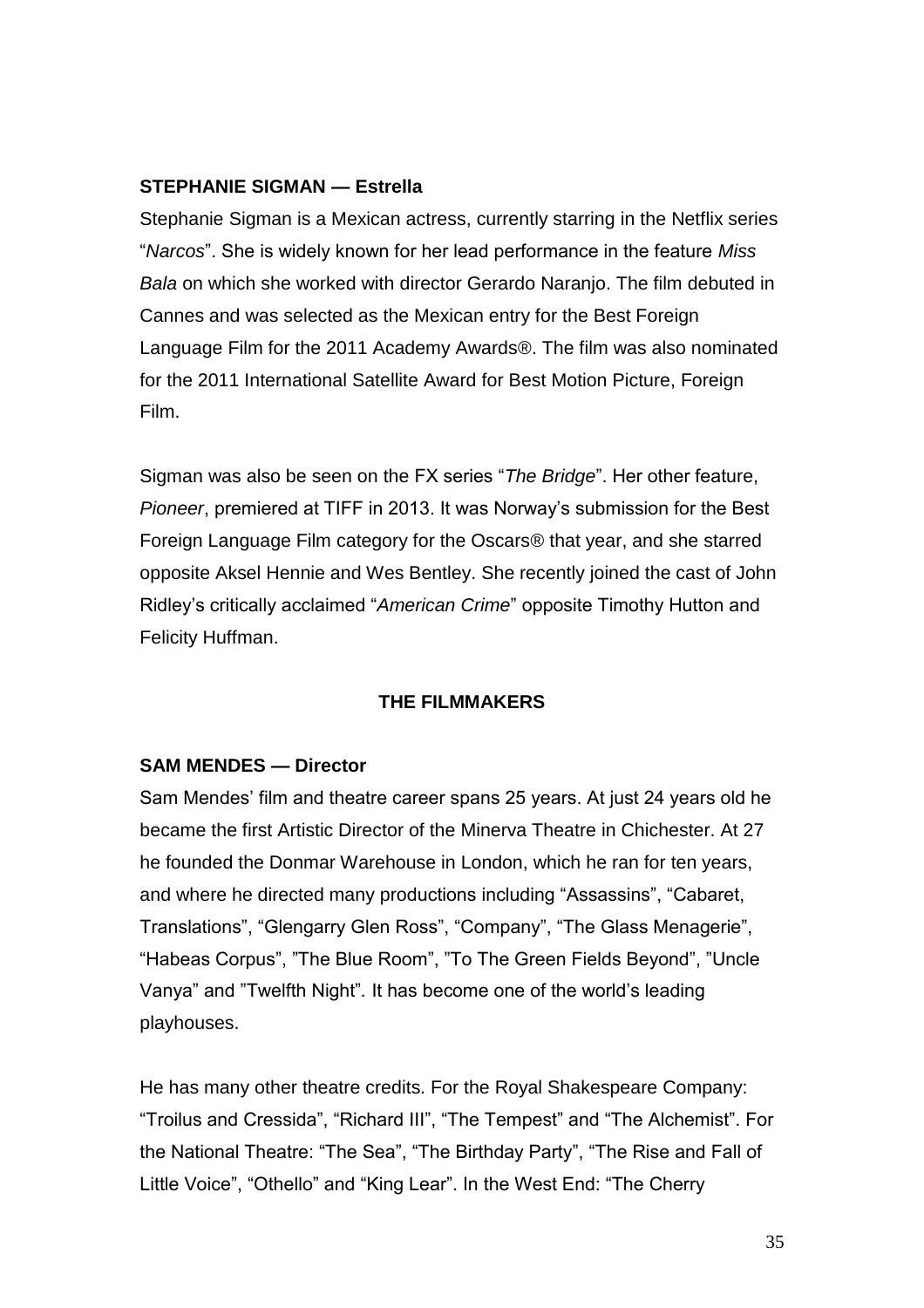Orchard", "London Assurance", "Kean", "Oliver!" and "Charlie and the Chocolate Factory", which is currently running in London at the Theatre Royal Drury Lane. On Broadway: "Cabaret", "The Blue Room", "Gypsy" and "The Vertical Hour".

In 2009 he founded the Bridge Project, a transatlantic classical theatre company, for which he directed "The Winter's Tale", "The Cherry Orchard", "The Tempest", "As You Like It", and "Richard III". His many theatre awards include: four Olivier Awards, two Tony Awards, four Evening Standard Awards, several Critics' Choice Awards, and the Hamburg Shakespeare Prize.

In 1998 he directed his first film, *American Beauty*, winning the Academy Award® for Best Director and Best Picture, as well as the Golden Globe and Directors' Guild Awards. He has since directed the Academy Award®-winning *Road to Perdition, Jarhead, Revolutionary Road, Away We Go*, and the BAFTA and Academy Award®-winning *Skyfall*, the most successful film of all time in the UK and one of the most successful of all time worldwide.

In 2003 he founded Neal Street Productions with Pippa Harris and Caro Newling. Neal Street has produced the BAFTA award-winning television series "*Call the Midwife*" and "*The Hollow Crown*"; several movies including *Things We Lost in the Fire, Stuart: A Life Backwards* and *Starter for 10*; and in the theatre the long-running *"Shrek The Musical".*

He was awarded a CBE in 2000 and a Directors' Guild Lifetime Achievement Award in 2005.

# **MICHAEL G. WILSON – PRODUCER**

Michael G. Wilson joined EON Productions in a legal-administrative capacity in 1972 and was named assistant to the producer on *The Spy Who Loved Me*. He became executive producer on *Moonraker* and continued with that credit on the following two Bond films. His creative abilities are evident in *For*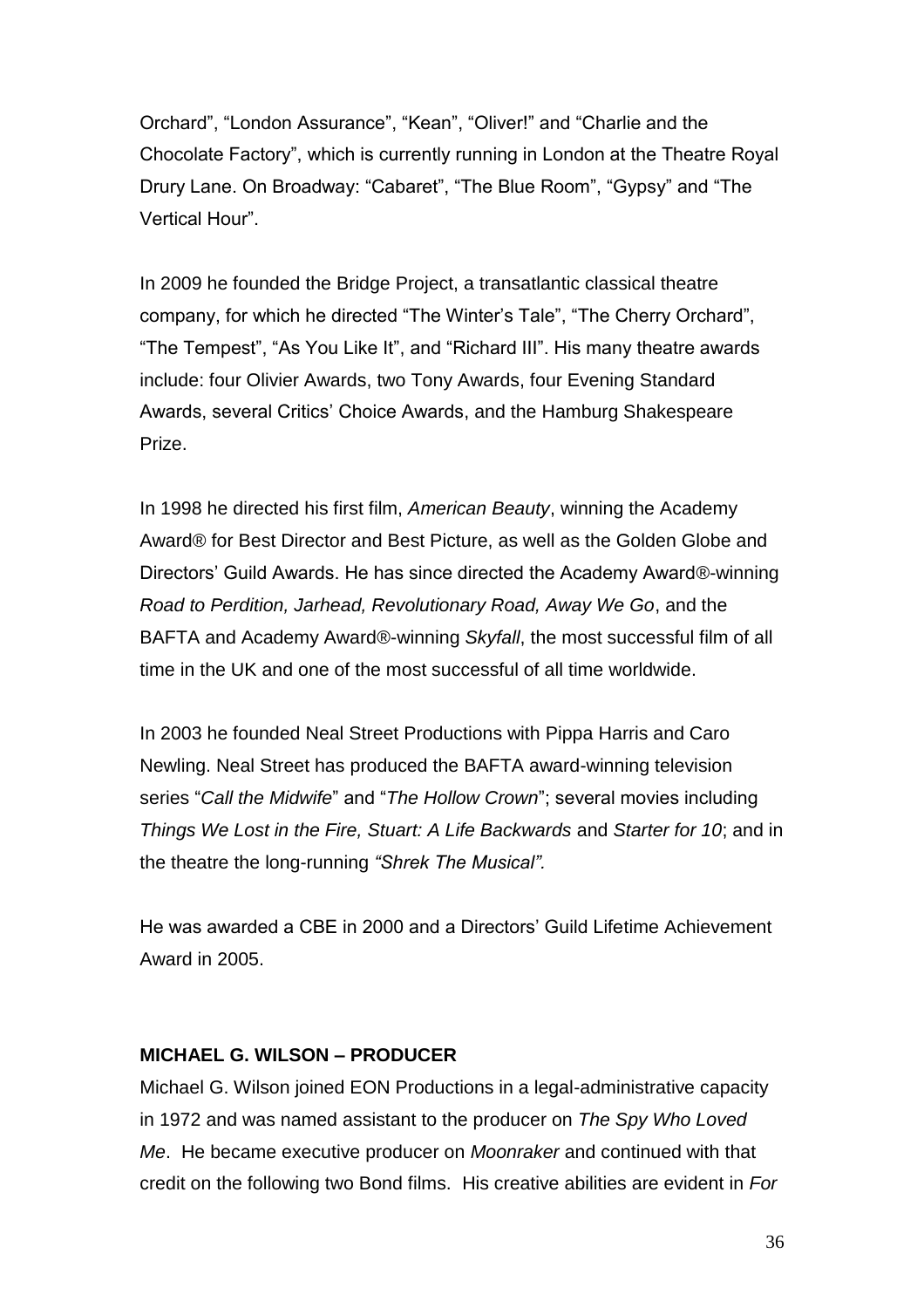*Your Eyes Only*, *Octopussy*, *A View To A Kill*, *The Living Daylights*, and *Licence To Kill*, all of which he co-wrote. He became producer with his stepfather, the late Albert R. Broccoli, on *A View To A Kill*, continuing with *The Living Daylights* and *Licence To Kill*. He is currently President of EON Productions Ltd.

When James Bond returned to the screen after an absence of six years, Wilson produced the hugely successful *GoldenEye* with his sister Barbara Broccoli, followed by the next six Bond films including the box office hit *Skyfall,* which earned a BAFTA for Best British film in 2012.

Wilson graduated from college as an electrical engineer. He then studied law at Stanford University, worked for the US government and later became a partner in a Washington D.C. firm that specialized in international law.

Wilson is interested in all aspects of still photography and is recognized as a leading expert on 19th century photography and, in 1998, he founded the Wilson Centre for study and research on the history and aesthetics of photography.

Together with Barbara Broccoli he has produced a number of stage productions including "La Cava" (2000), "Chitty Chitty Bang Bang" (2002 London, 2005 Broadway), and "A Steady Rain" (2009). In 2012 they adapted the critically acclaimed film "Once" which opened on Broadway to rave reviews. More recently, Wilson and Broccoli adapted "Chariots of Fire" which ran in London's West End during the 2012 Olympic summer.

Wilson was awarded the OBE (Order of the British Empire) in Her Majesty the Queen's New Year Honours List 2008. In 2014 he was honoured by the Producers' Guild of America with the David O. Selznick Achievement Award in Theatrical Motion Pictures.

# **BARBARA BROCCOLI –PRODUCER**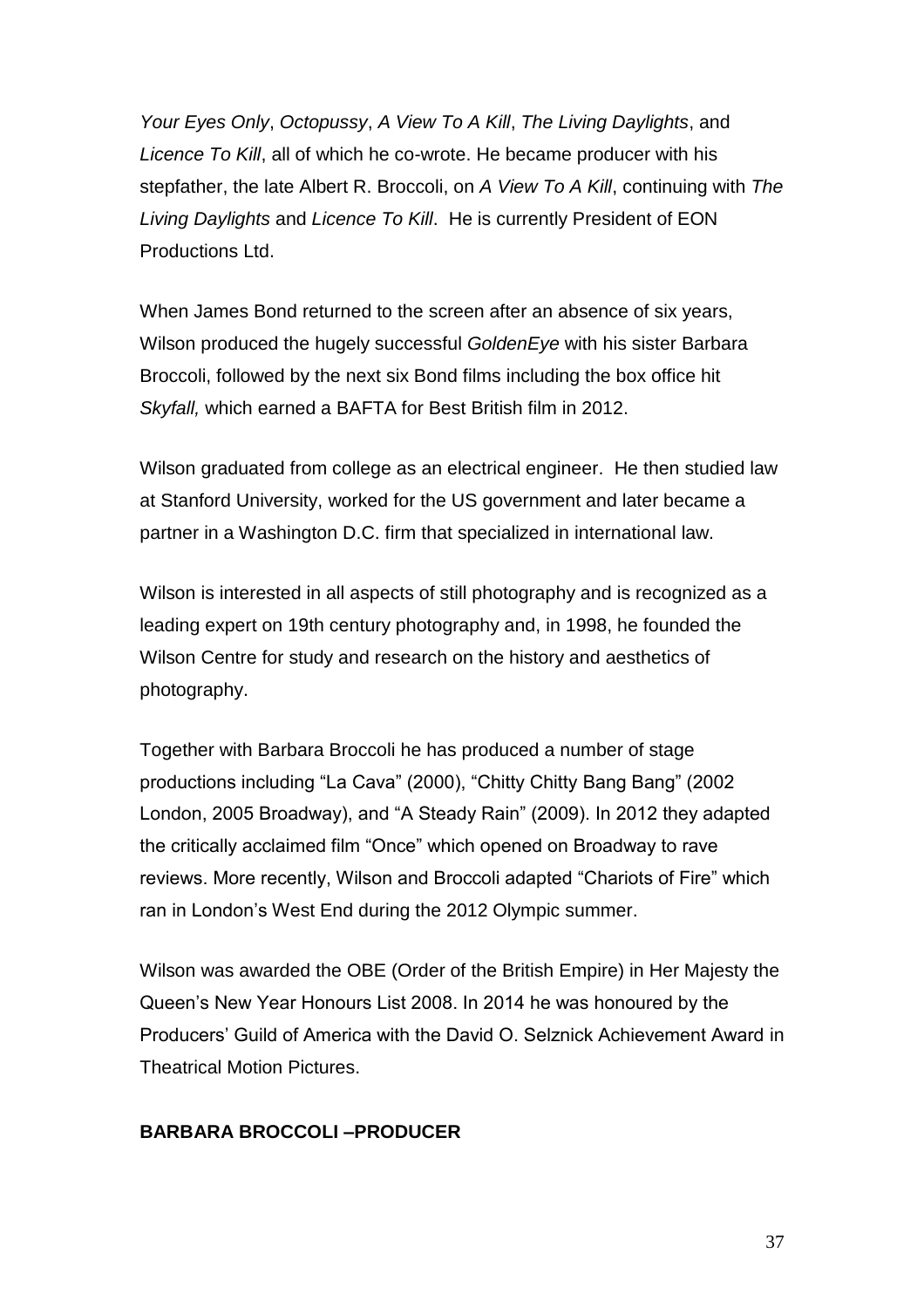A graduate of Loyola University, Los Angeles, where she majored in motion picture and television communications, Barbara Broccoli has worked in the production and casting departments at EON Productions for many years.

Starting her career as an assistant director on *Octopussy* and *A View To A Kill*, Broccoli became associate producer on *The Living Daylights* and *Licence To Kill* with Tom Pevsner. She and Wilson then went on to produce the next eight Bond films including the box office hit *Skyfall,* which earned a BAFTA for Best British film in 2012.

Apart from her work on Bond, Broccoli recently executive produced *The Silent Storm* starring Damian Lewis and Andrea Riseborough and through her own independent production company, Astoria Productions, Broccoli produced *"Crime of the Century"* (1996) for HBO.

Broccoli was awarded the OBE (Order of the British Empire) in Her Majesty the Queen's New Year's Honours list 2008. In 2014, she was honoured by the Producers' Guild of America with the David O. Selznick Achievement Award in Theatrical Motion Pictures. Broccoli was chair on the board of directors for the film education charity, First Light until 2014.

Together with Michael Wilson she has produced a number of stage productions including "La Cava" (2000), "Chitty Chitty Bang Bang" (2002 London, 2005 Broadway), and "A Steady Rain" (2009). In 2012 they adapted the critically acclaimed film "Once" which opened on Broadway to rave reviews and garnered 8 Tony Awards and has recently finished showing in London's West End. Wilson and Broccoli also adapted "Chariots of Fire" which opened in the summer of 2012 in London's West End. More recently they produced the play "Strangers on a Train" which ran in London's West End (2012/2013).

**JOHN LOGAN — Writer**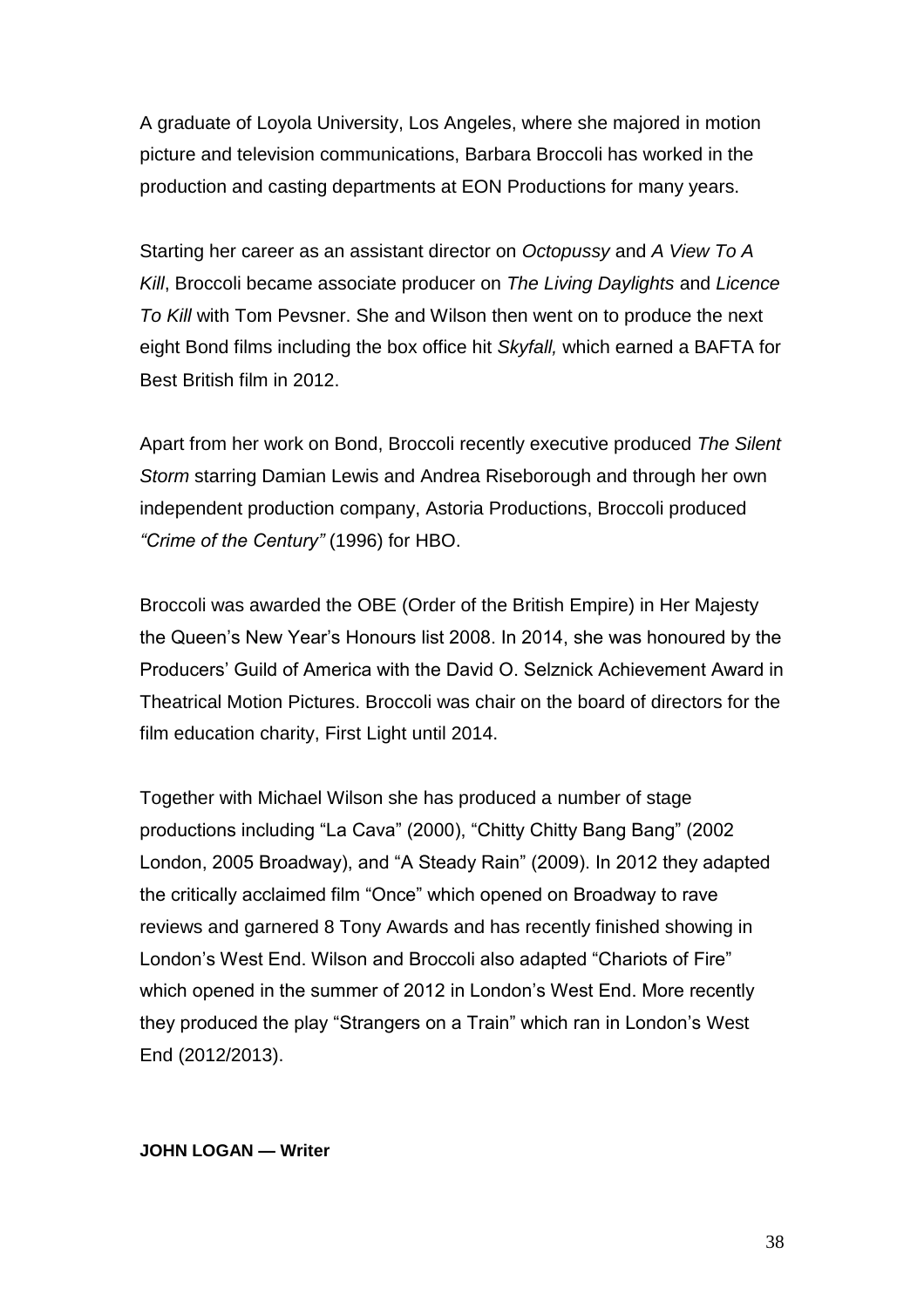John Logan is one of Hollywood's most in-demand screenwriters. He has been nominated three times for the Academy Award® — for *Gladiator*, *The Aviator*, and *Hugo*. His other film work includes *Any Given Sunday, Sweeney Todd, The Last Samurai, Rango* and *Coriolanus*. For television, he created and produces "*Penny Dreadful*" starring Eva Green. Logan also wrote the upcoming film *Genius*, a drama about literary editor Max Perkins, starring Colin Firth and Jude Law. *SPECTRE* is Logan's second Bond film after *Skyfall*.

Logan received the Tony, Drama Desk, Outer Critics Circle and Drama League awards for his play *"*Red*"*, which premiered at the Donmar Warehouse in London and at the Golden Theatre on Broadway. It has been seen in over 200 different productions in America and over 30 international productions. He is the author of more than a dozen other plays including "Never the Sinner", "I'll Eat You Last" and "Peter and Alice", the latter starring Dame Judi Dench and Ben Whishaw.

#### **NEAL PURVIS & ROBERT WADE – WRITERS**

Neal Purvis and Robert Wade had their first success in 1991 with the screenplay of the controversial drama *Let Him Have It*. The critically acclaimed film, directed by Peter Medak, was screened for Parliament and played a part in Derek Bentley's eventual posthumous pardon.

They have worked in a variety of genres with screenplays such as *Plunkett & Macleane*, starring Robert Carlyle and Liv Tyler; *Johnny English,* starring Rowan Atkinson and John Malkovich; and *The Italian Job,* starring Mark Wahlberg and Edward Norton. In addition to writing the James Bond films *The World Is Not Enough* and *Die Another Day*, they wrote and co-produced *Return To Sender* for director Bille August and performed the same duties on *Stoned* for director Stephen Woolley.

For *Casino Royale* they received two BAFTA nominations as well as an EDGAR nomination from the Mystery Writers of America. They subsequently co-wrote *Quantum Of Solace* and adapted John le Carré's *The Mission Song* for Potboiler Films.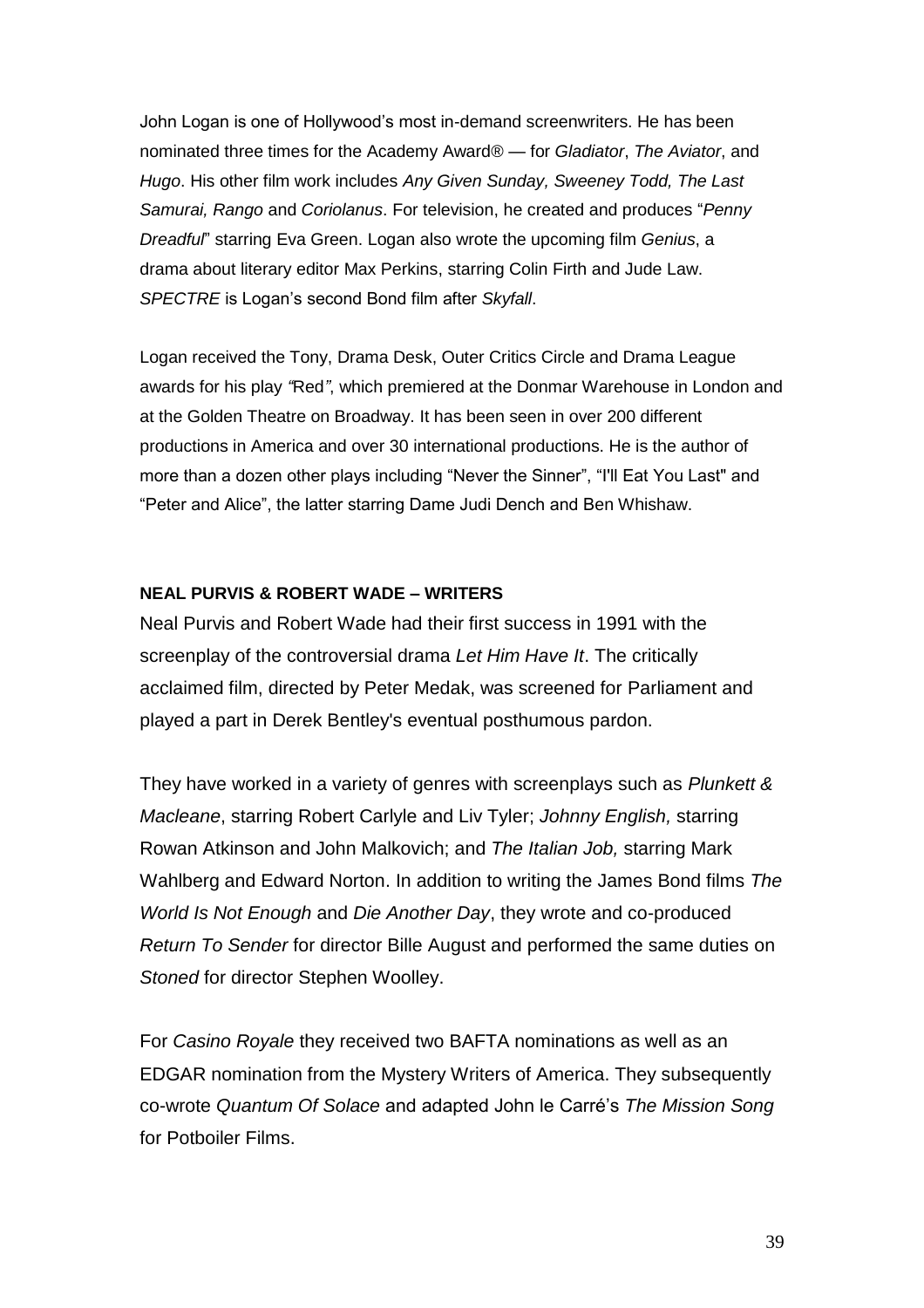*Skyfall* earned them a BAFTA for Best British Film and became the all-time highest-grossing movie in the UK.

They have since written *Kojak* for Universal Films and a fact-based film about Stasi operations in Manhattan in the 1970s, *Our Man In New York*, for Amusement Park Films to be directed by David Mackenzie.

They are currently working with the director Nicolas Winding Refn on an original screenplay, and are filming "*SS-GB*", a five-hour television adaptation from Len Deighton's novel for the BBC.

#### **JEZ BUTTERWORTH — Writer**

Jez Butterworth made his feature film directorial debut with the acclaimed gangster film *Mojo* (1997), a witty, in-your-face yarn about greed and amorality in the drug underworld. Starring Ian Hart, Ewen Bremner, Aiden Gillen, Andy Serkis and Harold Pinter, the film was based on his wildly successful stage play of the same name. The play, which opened at the Royal Court Theatre in 1995, made Butterworth the first writer to debut on the main stage at the Royal Court since "Look Back in Anger"'s John Osborne. "Mojo" won five major theatre awards, including the Olivier and the Evening Standard Most Promising Playwright Award.

Butterworth's fourth play for the Royal Court was the comedy "Jerusalem*"*, which premiered in July 2009 to outstanding reviews, later opening on Broadway and then returning to London in the West End's Apollo Theatre. In the same year he wrote and produced *Fair Game* starring Naomi Watts and Sean Penn.

He has also won an additional Evening Standard Award, and a Critics' Circle, Writers' Guild, and George Devine Award. In 2007, he received The E.M. Forster Award from the American Academy of Arts and Letters. His recent credits include *Edge of Tomorrow* (2014) starring Tom Cruise and Emily Blunt; *Get on Up* (2014) a chronicle of James Brown's rise from extreme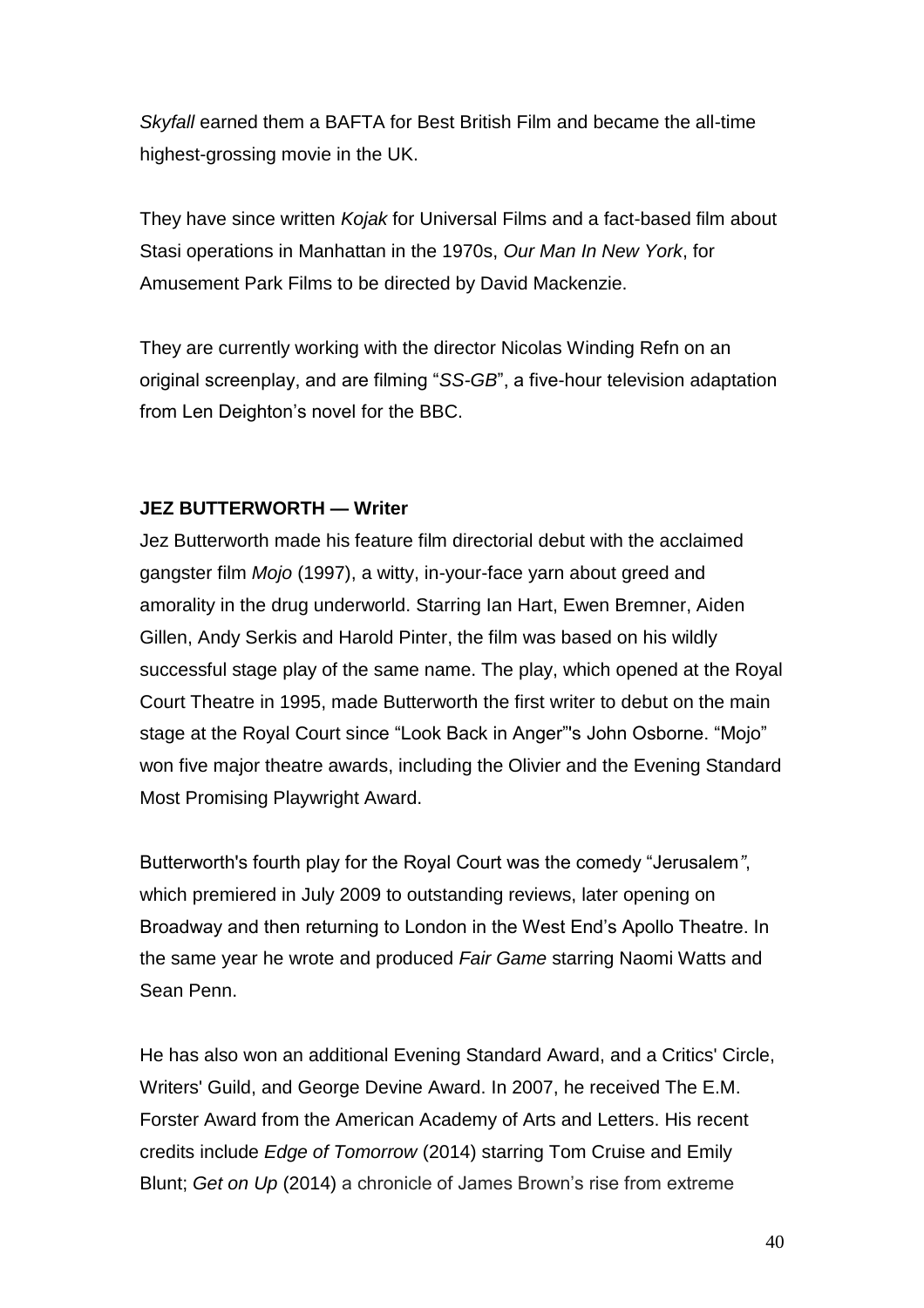poverty to become one of the most influential musicians in history; and *Black Mass* (2015), starring Johnny Depp.

#### **CALLUM MCDOUGALL — Executive producer / unit production manager**

*SPECTRE* is the ninth film in the James Bond series with which executive producer Callum McDougall has been involved. He began working for the franchise as an assistant director on The *Living Daylights* (1987) and *Licence To Kill* (1988). He was unit production manager on *GoldenEye* (1995); production supervisor on *Tomorrow Never Dies* (1997); co-producer on *Die Another Day* (2002); and executive producer on *Casino Royale* (2006), *Quantum Of Solace* (2008), and *Skyfall* (2012).

He entered the film industry in 1978 as a production runner on films such as *Victor/Victoria* and the "*Hammer House of Horror*" television series. As a key second assistant director he worked on over 20 films including *Air America, Jim Henson's The Witches, The Storyteller* and *The Muppet Christmas Carol*, as well as the award winning television series "*Inspector Morse"* and *"The Young Indiana Jones Chronicles*" on which he was promoted to the role of unit manager for two further seasons. Credits as unit production manager include *Fierce Creatures, 101 Dalmatians and Alien Love Triangle*. He was executive in charge of production at DNA Films on *Beautiful Creatures, Strictly Sinatra* and *The Final Curtain*.

McDougall co-produced *The Beach*, produced the comedy film *The Parole Officer* and executive produced *Harry Potter and The Prisoner Of Azkaban*, *Wrath Of The Titans*, and the documentary *We Are Many*. He also produced the Disney musical *Into the Woods*.

# **HOYTE VAN HOYTEMA FSF NSC — Director of photography**

Hoyte van Hoytema is an award-winning cinematographer. A native of The Netherlands, he began his career studying at the esteemed Polish National Film School in Lodz before going on to shoot several films, commercials,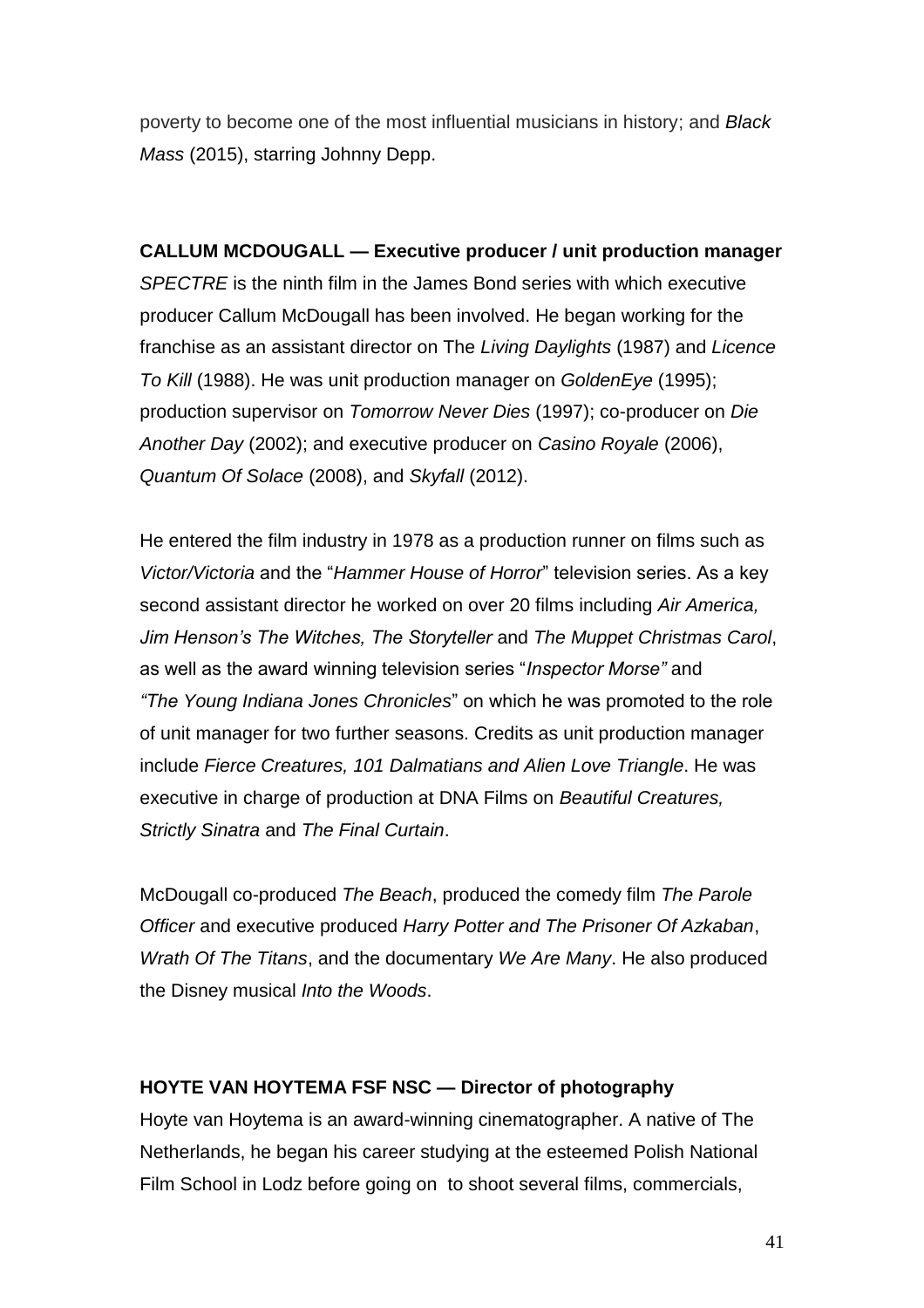documentaries and TV series in Sweden, Norway, Germany and the United Kingdom. In 2008, Hoyte's cinematography for Tomas Alfredson's criticallyacclaimed masterpiece *Let the Right One In* earned him several awards and the attention of world-renowned filmmakers. David O. Russell hired Hoyte to shoot his 2010 film *The Fighter*. The following year, he re-teamed with Alfredson on *Tinker Tailor Soldier Spy* for which both the American Society of Cinematographers (ASC) and BAFTA nominated Hoyte for Outstanding Achievement in Cinematography. Hoyte then shot Spike Jonze's futuristic love story *Her* in 2013. Christopher Nolan next brought Hoyte on to film *Interstellar*, which brought him another BAFTA nomination.

#### **DENNIS GASSNER – Production designer**

Dennis Gassner is one of cinema's foremost production designers with a career spanning over 30 years. Gassner started his career working in the art department on *Apocalypse Now*, where he was fortunate enough to work closely with Francis Ford Coppola and production designer Dean Tavoularis at Zoetrope Studios.

Today, Gassner's creative abilities are consistently applauded by both the American Academy and the British Association of Film and Television Arts. In 1991, he won the Oscar® for Best Production Design on *Bugsy* starring Warren Beatty and Annette Bening and was nominated the same year for his work on the Coen brothers' *Barton Fink*. He also won BAFTA awards for Sam Mendes' *Road To Perdition* (2002) and Peter Weir's *The Truman Show*  (1998) and was BAFTA-nominated for Production Design on Tim Burton's *Big Fish* (2003). His work on the fantasy thriller *The Golden Compass* earned him an Oscar® nomination. In 2015, Gassner receive his fifth Oscar® nomination for his production design on *Into The Woods*. Gassner returns to the Bond team after having worked on *Quantum Of Solace* in 2008 and *Skyfall* in 2012.

#### **LEE SMITH ACE — Editor**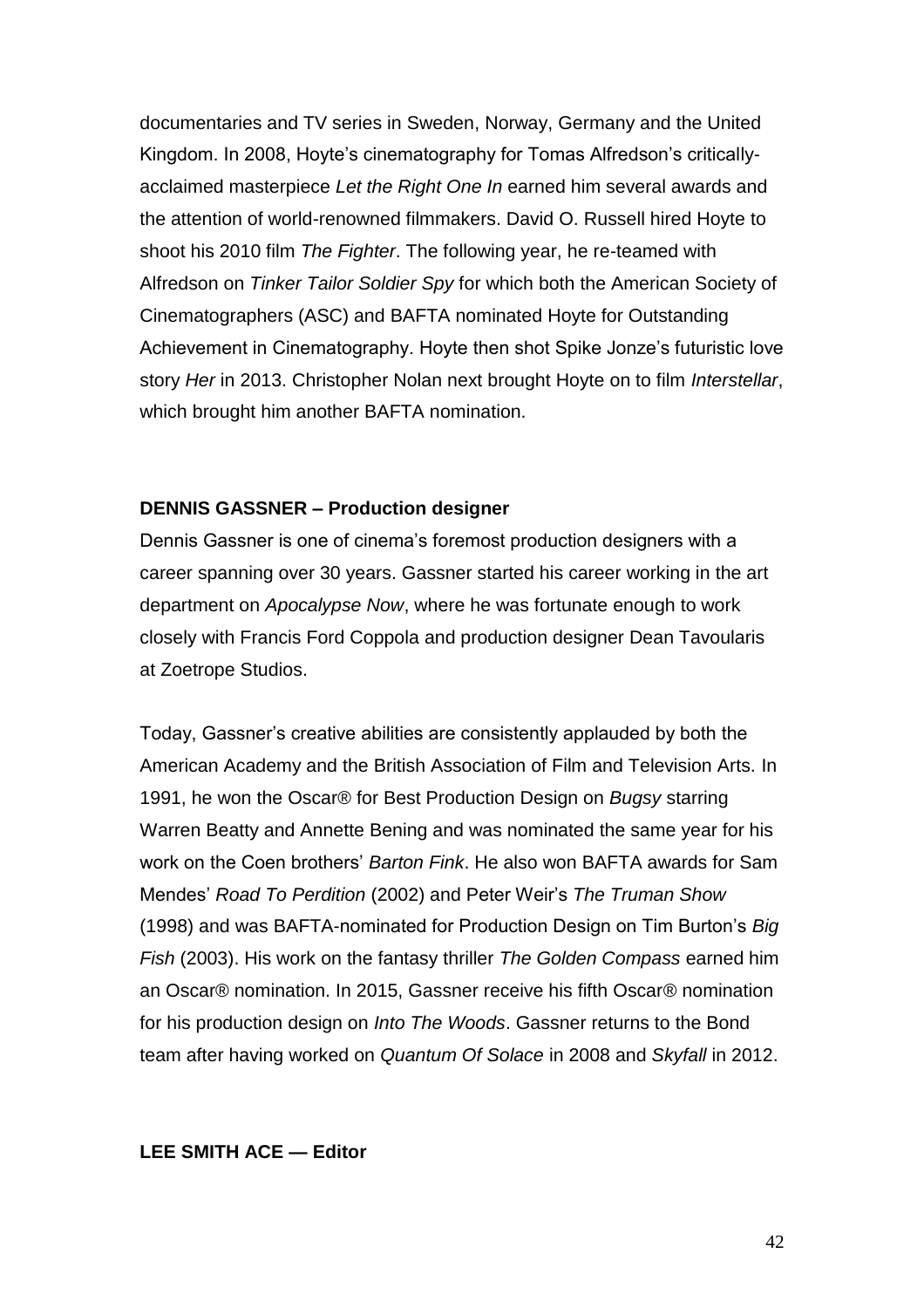Lee Smith, ACE, earned Academy Award®, BAFTA Award and A.C.E. Eddie Award nominations for his work on Christopher Nolan's *The Dark Knight*, and a BAFTA Award nomination for his work on Nolan's *Inception*. He and Nolan have also collaborated on *Batman Begins, The Prestige, The Dark Knight Rises*, and *Interstellar*.

Smith has also enjoyed a long association with director Peter Weir, earning an Academy Award® nomination for his editing work on Weir's Master and *Commander: The Far Side of the World*, for which he also received a BAFTA and Eddie Award nomination. Smith reunited with Weir for the fact-based drama *The Way Back*. He had earlier served as editor and sound designer on Weir's *The Truman Show, Fearless* and *Green Card*; an additional editor on *Dead Poets Society*; and an associate editor and sound designer on *The Year of Living Dangerously*, which began their collaboration.

Hailing from Australia, Smith won an Australian Film Institute (AFI) Award for Best Editing on Gregor Jordan's *Two Hands*, on which he was also the sound designer. As a sound designer, he also won an AFI Award and earned a BAFTA Award nomination for his work on Jane Campion's *The Piano*, and won an AFI Award for Phillip Noyce's *Dead Calm*.

Smith's credits as an editor also include *Ender's Game, Elysium, X-Men: First Class, The Rage in Placid Lake, Black and White, Buffalo Soldiers, Risk, Joey, RoboCop 2, Communion,* and *Howling III*.

#### **JANY TEMIME — Costume designer**

Jany Temime designed the costumes for *Harry Potter and the Prisoner of Azkaban*; *Harry Potter and the Goblet of Fire*; *Harry Potter and the Order of the Phoenix*, for which she received a Costume Designers Guild Award nomination; *Harry Potter and the Half-Blood Prince*; and *Harry Potter and the Deathly Hallows Parts 1 & 2*.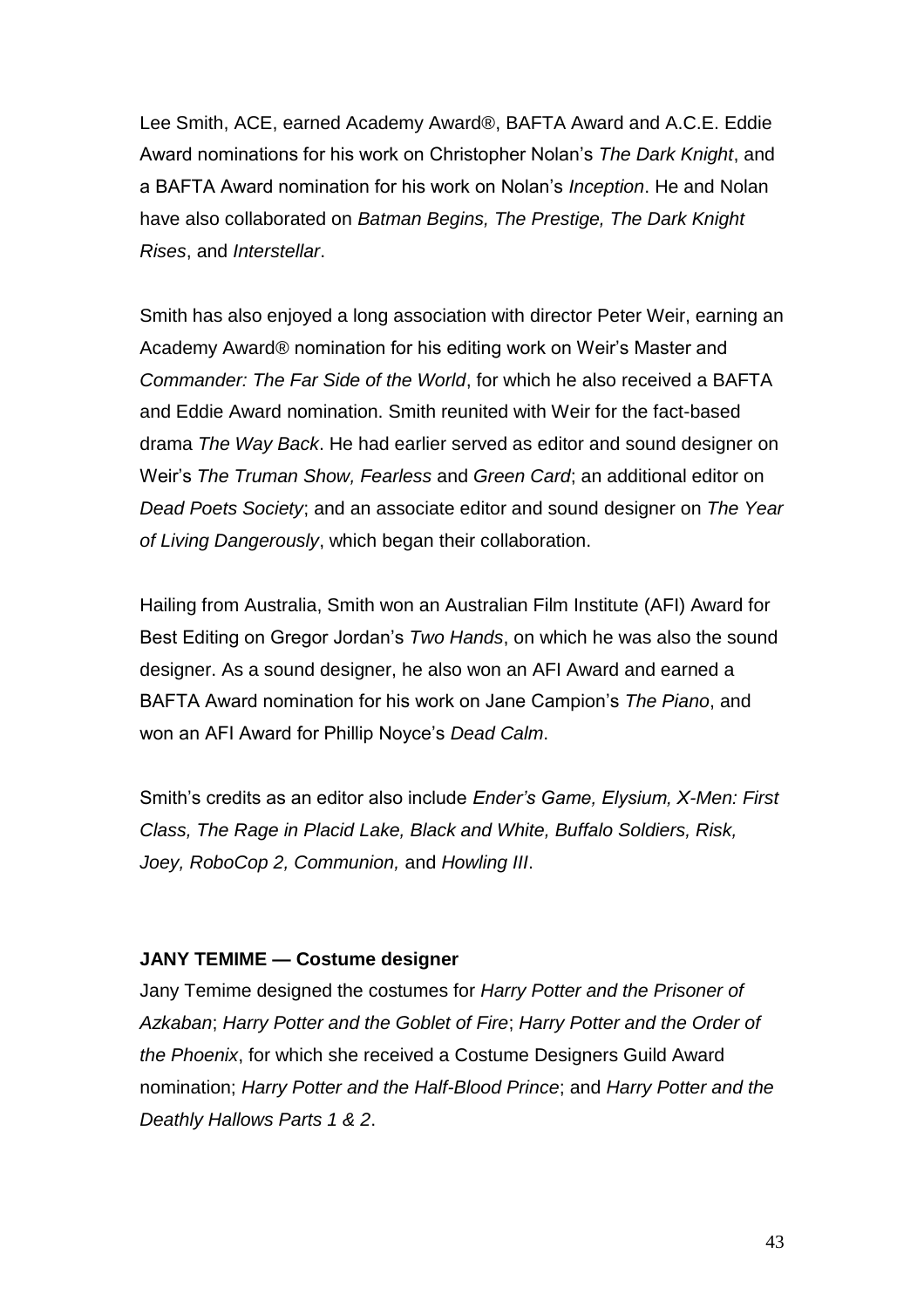She was awarded the Costume Designers Guild (USA) Award for Excellence in Fantasy Film in 2012 for *Harry Potter and the Deathly Hallows Part 2* and for Excellence in Contemporary Film in 2013 for *Skyfall*.

Temime designed Paul McGuigan's upcoming *Victor Frankenstein* starring Daniel Radcliffe and James McAvoy, and also Alfonso Cuarón's critically acclaimed sci-fi thriller *Gravity*, starring Sandra Bullock and George Clooney. Temime is a longtime collaborator with Cuarón having worked with him on the *Harry Potter* films and *Children of Men*, the latter starring Clive Owen.

Temime's other credits include Martin McDonagh's *In Bruges*, starring Ralph Fiennes, Colin Farrell and Brendan Gleeson; Brett Ratner's *Hercules* starring Dwayne Johnson; *Wrath of the Titans* starring Sam Worthington, Liam Neeson and Ralph Fiennes; Agnieszka Holland's *Copying Beethoven*, starring Ed Harris; and Beeban Kidron's *Bridget Jones: The Edge of Reason,* starring Renée Zellweger. She earned a British Independent Film Award nomination for her costume designs for *High Heels and Low Lifes*, starring Minnie Driver. She had earlier won a BAFTA Cymru Award for her work on Marc Evans' *House of America*, and the 1995 Utrecht Film Festival's Golden Calf for Best Costume Design for Marleen Gorris' Oscar®-winning *Antonia's Line*.

Her additional credits encompass more than 40 international motion picture and television projects, including Werner Herzog's *Invincible*, starring Tim Roth; Todd Komarnicki's *Resistance;* Marleen Gorris' *The Luzhin Defense*; Paul McGuigan's *Gangster No. 1*; Edward Thomas's *Rancid Aluminum*; Mike van Diem's *Character*, which won an Oscar® for Best Foreign Language Film; Danny Deprez's *The Ball*; George Sluizer's *The Commissioner and Crimetime*; Ate de Jong's *All Men Are Mortal*; and Frans Weisz's *The Last Call.*

#### **THOMAS NEWMAN — Composer**

Thomas Newman is widely acclaimed as one of today's most prominent composers for film. He has composed music for more than 50 motion pictures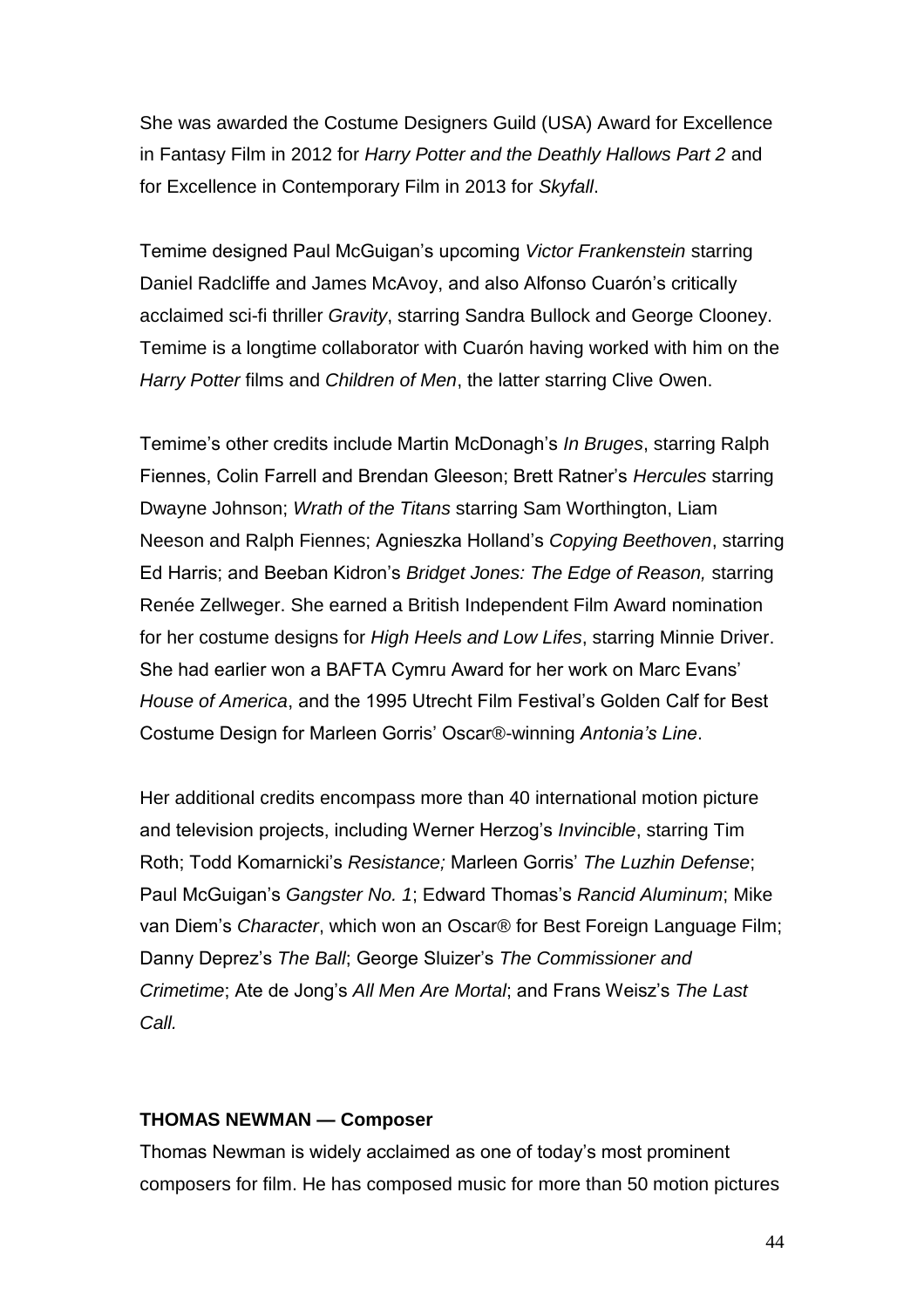and television series and has earned ten Academy Award® nominations and five Grammy Awards.

He is the youngest son of Alfred Newman (1900-1970), the longtime musical director at 20th Century Fox and the composer of scores for such films as *Wuthering Heights*, *The Hunchback of Notre Dame, The Diary of Anne Frank* and *All About Eve*. As a child, Thomas Newman pursued basic music and piano studies. However, it was not until after his father's death that the younger Newman, then age 14, felt charged with the desire to write. Newman studied composition and orchestration at USC with Professor Frederick Lesemann and noted film composer David Raksin, and privately with composer George Tremblay. He completed his academic work at Yale University, studying with Jacob Druckman, Bruce MacCombie and Robert Moore. Newman also gratefully acknowledges the early influence of another prominent musician, the legendary Broadway composer Stephen Sondheim, who served as a great mentor and champion.

A turning point in Newman's career took place while he was working as a musical assistant on the 1984 film *Reckless*, for which he soon was promoted to the position of composer. And so, at the age of 27, Newman successfully composed his first film score. Since then, he has contributed distinctive and evocative scores to numerous acclaimed films, including *Desperately Seeking Susan, The Lost Boys, The Rapture, Fried Green Tomatoes, The Player, Scent of a Woman, Flesh and Bone, The Shawshank Redemption, Little Women, American Buffalo, The People Vs. Larry Flynt, Oscar and Lucinda, The Horse Whisperer, Meet Joe Black, American Beauty, The Green Mile, Erin Brockovich, In The Bedroom, Road to Perdition, Finding Nemo, Lemony Snicket's A Series of Unfortunate Events, Cinderella Man, Jarhead, Little Children, The Good German, Revolutionary Road*, *Wall-E,* and *Skyfall*. Newman recently composed the score for Steven Spielberg's upcoming release *Bridge of Spies*. Other recent projects include *The Debt*, *The Adjustment Bureau, The Help*, the Margaret Thatcher biopic *The Iron Lady*, *Saving Mr Banks, The Second Best Marigold Hotel,* and *Finding Dory*. Newman also composed the music for HBO's acclaimed six-hour miniseries

45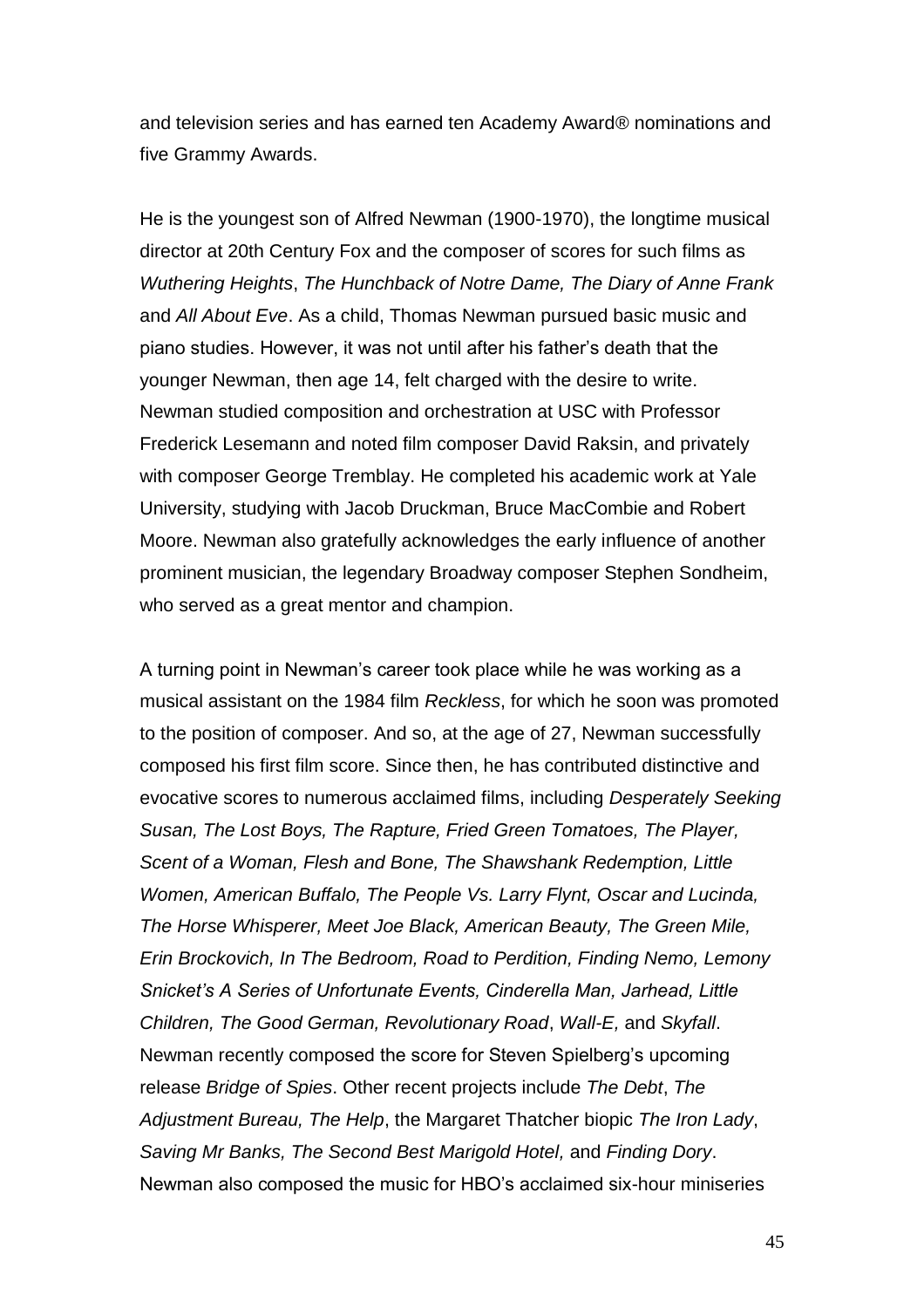"*Angels in America*" directed by Mike Nichols. He received an Emmy Award for his theme for the HBO original series "*Six Feet Under*". For *Skyfall*, Newman won a BAFTA for Best Original Music and was nominated for an Academy Award® for Best Achievement in Music Written for Motion Pictures, Original Score.

In addition to his work in film and television, Newman has composed several works for the concert stage, including the symphonic work "Reach Forth Our Hands", commissioned in 1996 by the Cleveland Orchestra to commemorate their city's bicentennial, as well as "At Ward's Ferry, Length 180 ft.", a concerto for double bass and orchestra commissioned in 2001 by the Pittsburgh Symphony. His latest concert piece was a chamber work entitled "It Got Dark", commissioned by the acclaimed Kronos Quartet in 2009. As part of a separate commission by the Los Angeles Philharmonic, the work was expanded and adapted for symphony orchestra and string quartet, and premiered at Walt Disney Concert Hall in December of 2009.

# **ANDREW NOAKES — Co-producer**

Andrew Noakes' first experience in the film industry was working during the summer holidays for his father, who was the financial controller on *Superman.* From humble beginnings as a tea boy and filing clerk on *Octopussy*, Noakes now has twenty-eight films to his credit, including every James Bond film since *Octopussy*.

On *Tomorrow Never Dies,* Noakes was promoted to financial controller, taking over the reins from his father who had worked on the 007 films since 1981. In 2006, in recognition of the growing scale of his role within the James Bond franchise, Noakes was credited as the associate producer on *Casino Royale* and *Quantum Of Solace* and co-producer on *Skyfall.*

# **DAVID POPE — Co-producer**

David Pope worked as an attorney in his native New Zealand, the United Kingdom, and the USA before entering the world of film production on his first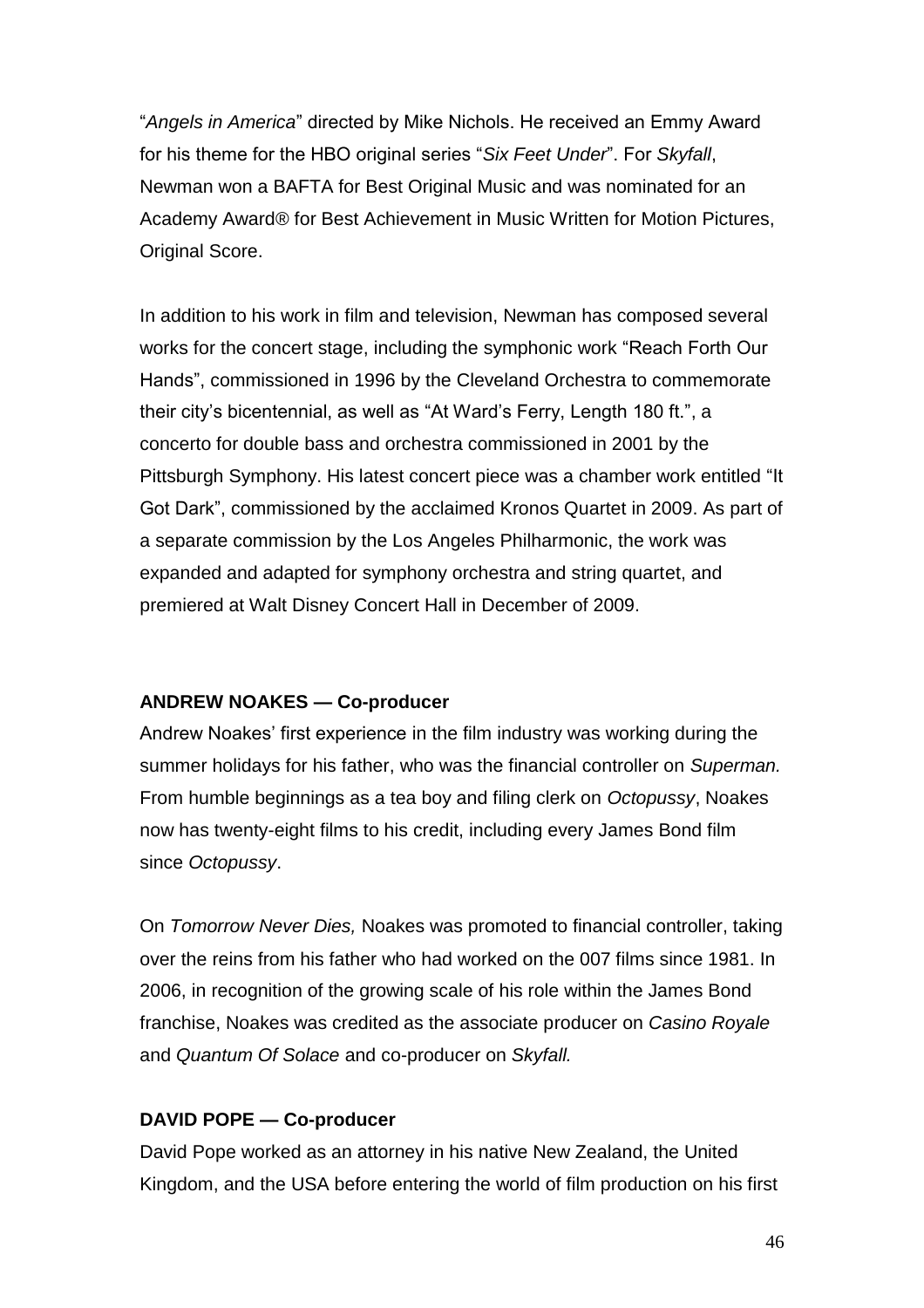film, *GoldenEye* in 1995. After 23 years in Los Angeles, Pope is now based in London and is the managing director of EON Productions Limited, working full time on Michael G. Wilson and Barbara Broccoli's film, live theatre and licensing businesses. Pope works closely with executive producer Callum McDougall and fellow co-producer Andrew Noakes on the business, financial, structural and physical production aspects of the Bond films. Pope was previously credited as co-producer on *Skyfall*.

#### **SAM SMITH — Co-writer and vocalist of title song**

Sam Smith's multi-platinum selling album 'In The Lonely Hour' debuted at No.1 in the UK charts and No.2 on the US Billboard Top 200 in May 2014. The album has sold over 8.5 million copies globally, breaking records in America as the highest first week sales for a UK male artist in the SoundScan era. He is also the only artist in the world to sell 1 million albums in both the UK and US during 2014.

Smith came to the forefront after featuring on Disclosure's big breakout hit of 2012 'Latch' and went on to work with Naughty Boy on the MOBO-winning, No.1 hit single 'La La La', amassing a mammoth 513 million views to date. At The beginning of 2014 he won the BRITS Critic's Choice award and topped the BBC Sound Poll that year, and since then has gone on to prove he is the biggest breakout UK male artist in recent years.

Last year saw him notch up a further string of No.1 records with the release of his debut solo single 'Money On My Mind' and then 'Stay With Me' - the huge pop ballad which is still making waves around the world.

His success on the red carpet has been huge in the past year, after he won all four awards for which he was nominated at the 2014 MOBOs, as well as the Best New Act at the Q Awards and Favourite Male Rock/Pop at the American Music Awards. The start of 2015 saw him come home with four Grammy Awards – winning the coveted Record of the Year and Song of the Year awards as well as Best New Artist and Best Pop Vocal Album. The Brits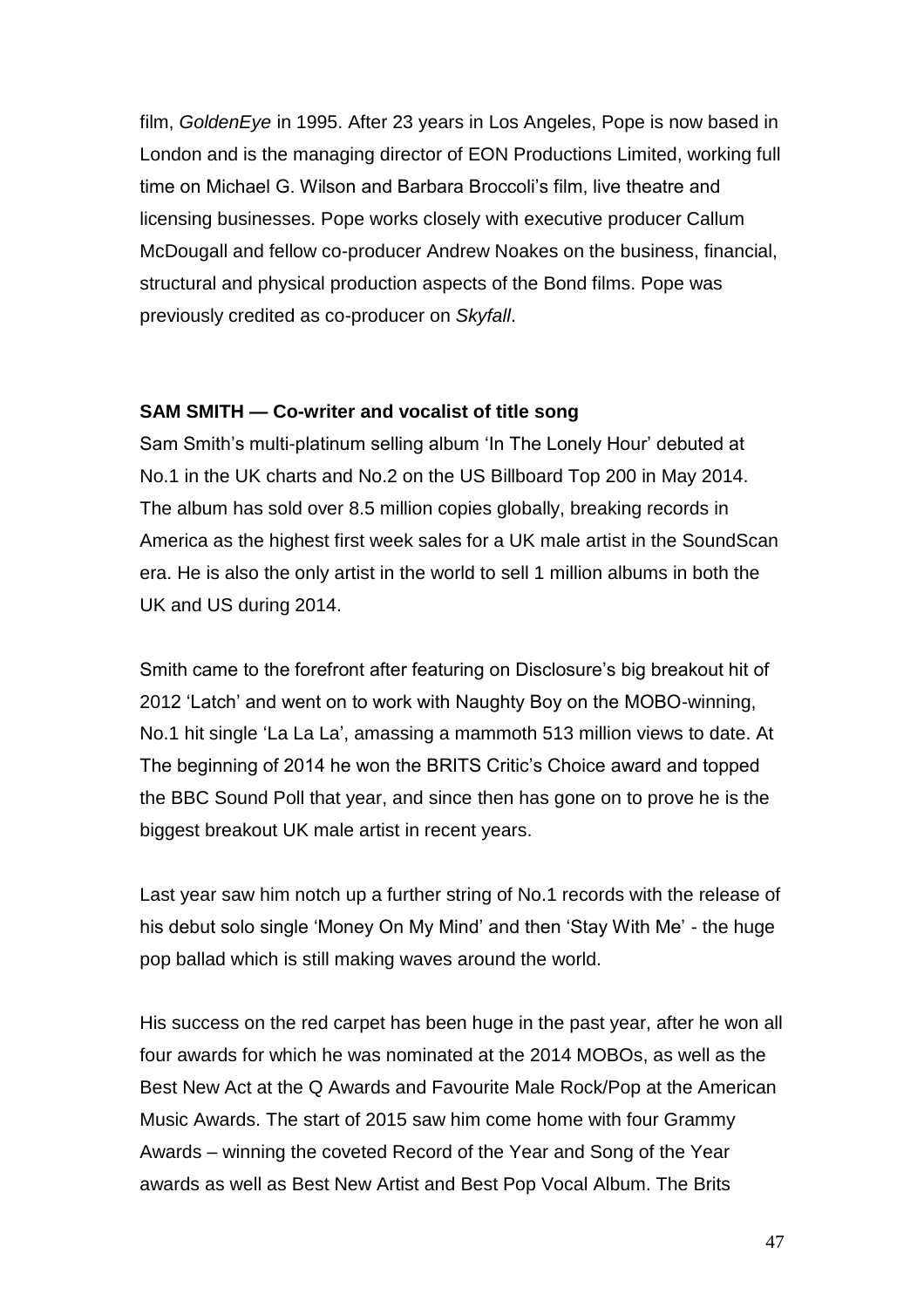followed with the most nominations for of any artist. He won the more awards for Best Breakthrough Artist and Global Success.

With endorsements from the likes of Nile Rod,gers, A\$AP Rocky and Mary J Blige - who have all gone on to collaborate with him — and with and a recent duet with John Legend on a special recording of Sam's song 'Lay Me Down' for Comic Relief — Smith is now sitting alongside some of the world's finest artists.

Most recently Smith announced a creative collaboration for the BALENCIAGA Men's Fall-Winter 2015 Campaign.

# **ALEXANDER WITT – Second unit director**

Alexander Witt's career spans over 25 years. He started off as a camera assistant and then an operator and director of photography. He has since earned a stellar reputation as one of the industry's top visualists as both a second unit director and director of photography. Witt made his directorial debut in 2004 on *Resident Evil: Apocalypse* staring Milla Jovovich. *SPECTRE* will be Witt's third Bond film as second unit director after *Casino Royale* and *Skyfall*.

Noted for his high-octane car chases and action sequences, his credits as a second unit director include; *Speed* and *Speed 2, Twister, Gladiator, Hannibal, Black Hawk Down, The Bourne Identity, xXx, The Italian Job, Hidalgo* and *Pirates of the Caribbean: The Curse of the Black Pearl*. Witt has also worked as second unit director on *Prince of Persia: The Sands of Time, Robin Hood, The Town, Fast and Furious 5, X-Men: First Class,* and *Safe House*. Most recently, Witt was the second unit director on 2015's *Cinderella*  and *Terminator Genisys*.

# **CHRIS CORBOULD — Special effect supervisor / vehicle supervisor / miniature effects supervisor**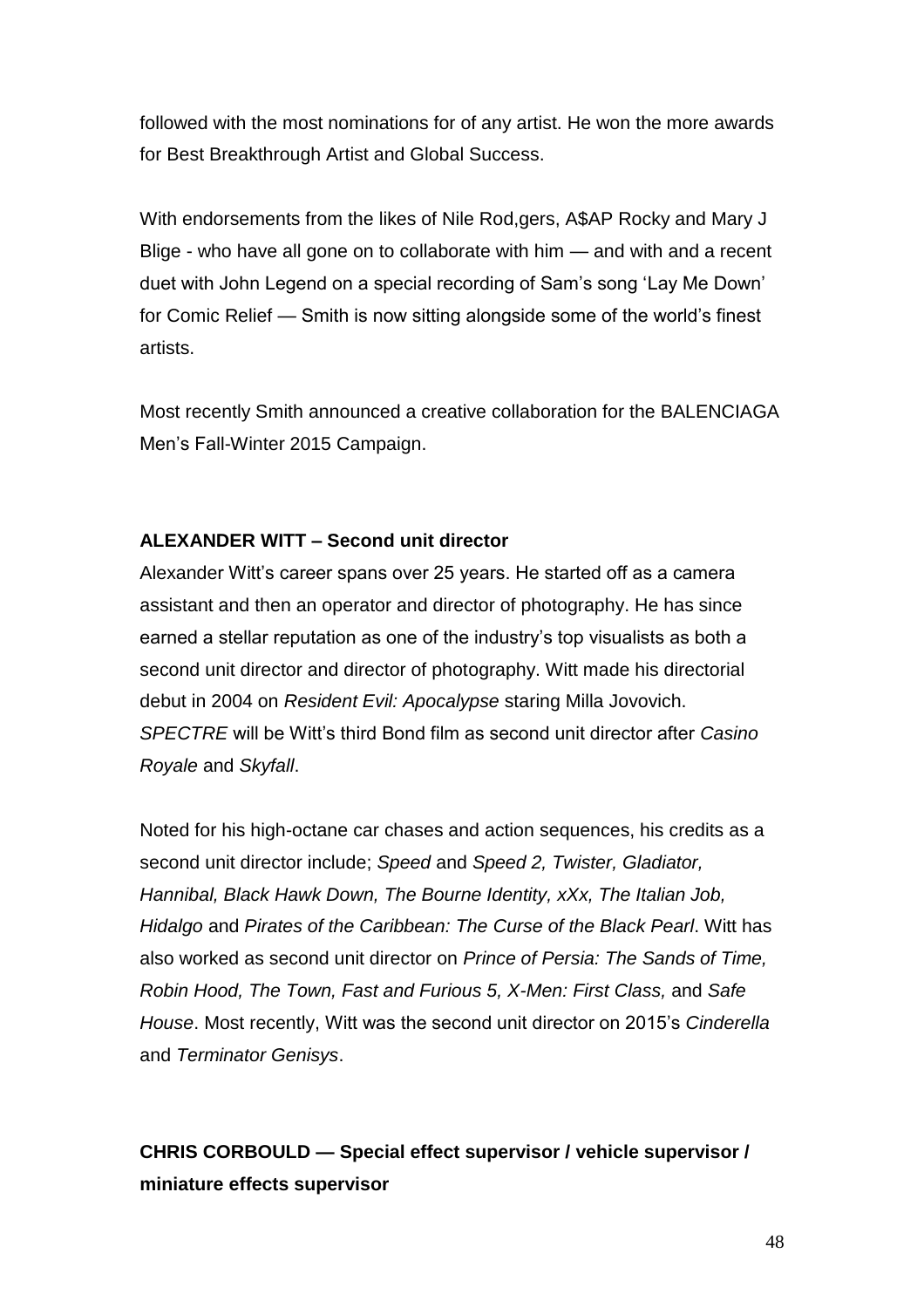Chris Corbould has been the special effects supervisor on seven previous James Bond films, and has worked within the SFX department on a total of 14 007 adventures.

Corbould's Bond career started in 1977 as a technician on *The Spy Who Loved Me*. After *Moonraker* he began working his way up the ranks and was promoted to senior technician on *For Your Eyes Only* and *A View To A Kill*, then floor supervisor on *The Living Daylights*, and supervisor for the second unit on *Licence To Kill*. In 1995, when Pierce Brosnan took the role of Bond in *GoldenEye*, Chris worked his first 007 film as supervisor and has been responsible for the special effects on every Bond film since. Corbould and his team were BAFTA-nominated for their work on *GoldenEye*, *Casino Royale*  and *Quantum Of Solace*. More recently he was honoured with an Oscar® and BAFTA for Christopher Nolan's *Inception*. As well as SFX supervisor, Corbould also worked as miniature effects supervisor and splinter second unit director on *Skyfall*.

Corbould's other film credits as special effects supervisor include; *The Mummy*, *Lara Croft Tomb Raider,Tomb Raider: The Cradle of Life, X-Men: First Class*, Christopher Nolan's *Batman Begins, The Dark Knight* and *Dark Knight Rises,* and most recently this year's *Star Wars Episode VII: The Force Awakens.* He is currently working on *Star Wars Episode VIII*.

Chris was awarded an OBE by the Queen in the 2014 New Year's Honours for services to film.

#### **GARY POWELL — Stunt coordinator**

Gary Powell returns for his fourth James Bond film in the role of stunt coordinator. On *Casino Royale* the stunt team broke a Guinness World Record for the "Most Cannon Rolls In a Car"; won the World Stunt Award for "Best Stunt At Height"; and Powell himself won the World Stunt Award for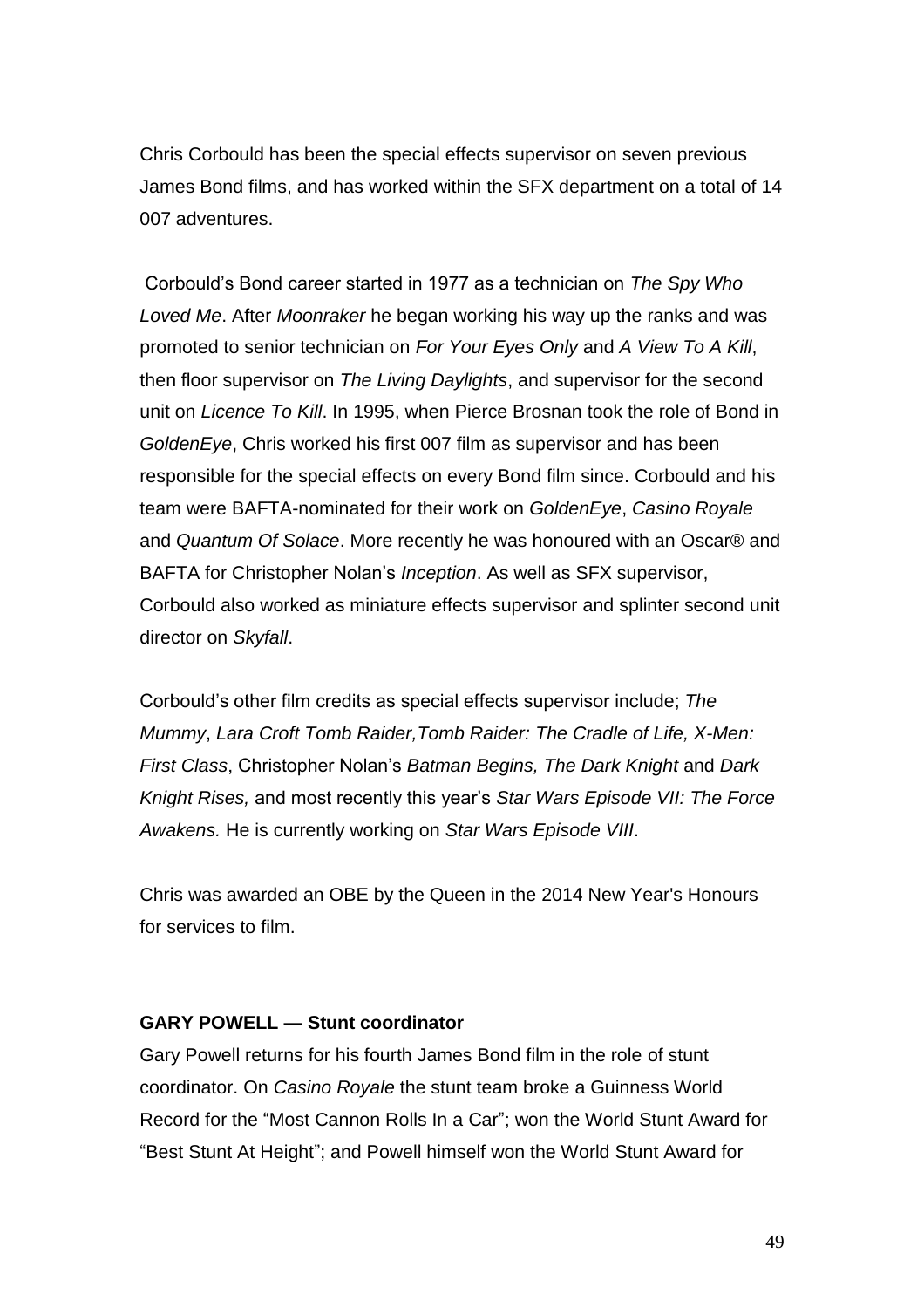"Best Stunt Coordinator". Previously, Powell worked as a stuntman on the 007 films *Goldeneye*, *Tomorrow Never Dies,* and *The World Is Not Enough*.

Powell was born into a family of stuntmen and performed his first stunt at the age of 11 in one of the *Carry On* films. Working his way through the ranks to stunt coordinator, his other credits include: *Titanic, Braveheart, Saving Private Ryan, Terminator 3, Alexander, The Legend Of Zorro, Bourne Ultimatum*, Spielberg's *Indiana Jones And The Kingdom Of The Crystal Skull*, and most recently, *The Amazing Spiderman 2, Dawn Of The Planet Of Apes* and *Tracers*.

Powell is currently stunt coordinator on the next *Bourne* sequel.

# **DEBBIE MCWILLIAMS — Casting director**

Debbie McWilliams has cast twelve James Bond films — *For Your Eyes Only, Octopussy, A View To A Kill, The Living Daylights, GoldenEye, Tomorrow Never Dies, The World Is Not Enough, Die Another Day, Casino* Royale, *Quantum Of Solace*, *Skyfall*, and *SPECTRE*.

Her list of other film credits include *Superman I* and *II, An American Werewolf In London, Spies Like Us, Henry V, My Beautiful Launderette, Personal Services, Monty Python's The Meaning Of Life, Othello, Centurion, Jackboots on Whitehall, Up There, Take Down* and the upcoming *Stratton*. She is currently working with Martin Campbell, the director of *Casino Royale,* on *The Foreigner.*

# **DANIEL KLEINMAN — Main titles designer**

Danny Kleinman is recognised as one of advertising's most established directors. He has been widely acknowledged as the most awarded commercial director in the world and has collected many of the industry's highest accolades. He was voted commercial director of the decade.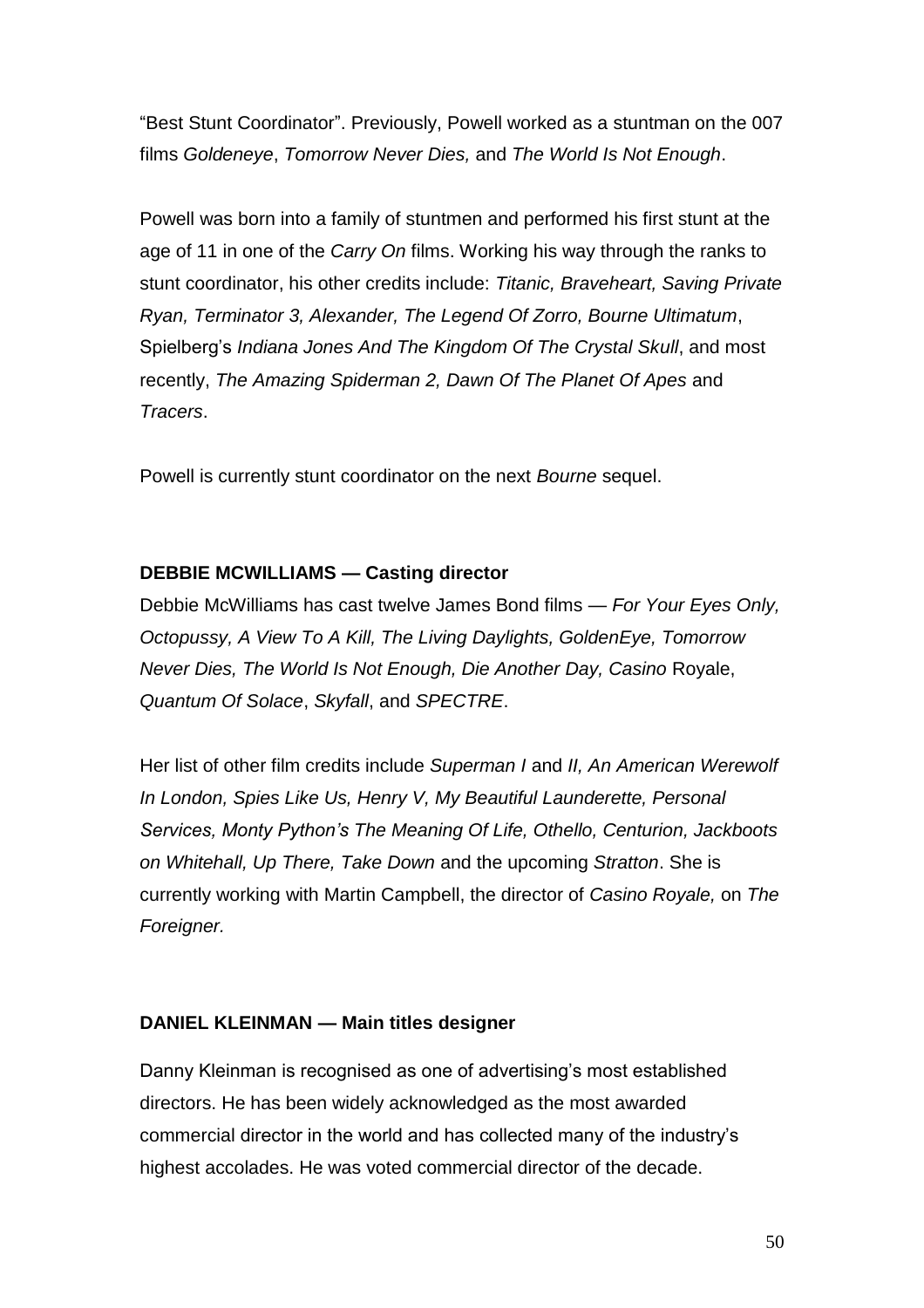After training at Hornsey Art School, Kleinman went on to work as an illustrator, collaborating on storyboards with directors working in the emerging music video industry, leading to his first music video in 1983.

He pioneered the use of special effects in post-production over the course of directing more than 100 videos in the 1980s. From the 1990s he concentrated on advertising. Kleinman has also directed TV drama and comedies and was BAFTA-nominated, and won the Rose d'Or at Montreux. He has also taken over the mantle from Maurice Binder in creating the title sequences for the James Bond films.

In 2006 he co-founded Rattling Stick, a production company creating content in films, promos, events, documentaries and TV. In 2012, the company was recognised as the UK's No1 Production Company for the fourth time. In 2013 Rattling Stick was named Best Production Company of the Year in Campaign magazine for the third time and, by the end of 2014, ranked 1st in the Televisual Peer poll for the sixth year in a row.

#### **STEVE BEGG — Visual effects supervisor**

From an early age Steve Begg had a fascination for special visual effects, inspired mainly by the shows of Gerry Anderson *("Thunderbirds", "Captain Scarlet", "Space 1999"*). Begg then went on to work for Anderson straight from school after impressing him with his amateur 16mm effects. He was dropped in the deep end working as effects director on several of Anderson's TV shows. His experience with Anderson led to him work with the legendary Bond VFX maestro Derek Meddings (*Live And Let Die, GoldenEye*) and as one of his technicians on Tim Burton's *Batman*.

Begg went on to independent VFX, supervising work on *Lost In Space, Lara Croft: Tomb Raider*, *Lara Croft Tomb Raider: The Cradle of Life, Batman Begins*, *The Golden Compass,* and more recently, *Kingsman: The Secret Service*. He realized his childhood dream of working on a Bond film starting with digital effects on *GoldenEye* then ultimately becoming supervisor of visual effects and miniatures on *Casino Royale* and *Skyfall*.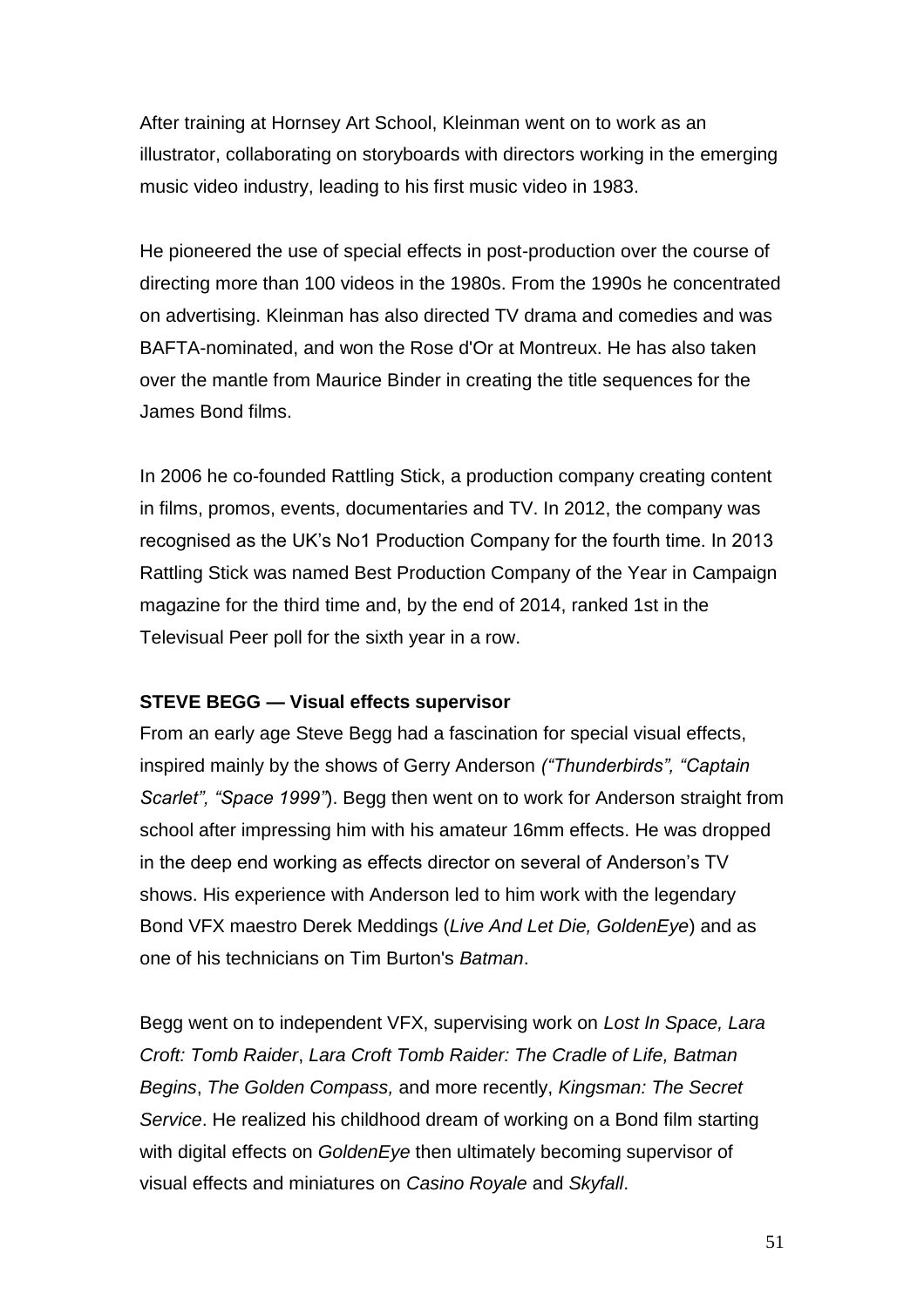# **GREGG WILSON — Associate producer**

Gregg Wilson is the younger son of producer Michael G. Wilson and grandson of the late Bond producer Albert R. Broccoli. He graduated from Stanford University in 2001 where he studied physics and music composition. Gregg's first job within the Bond franchise was assisting composer David Arnold on the score for *The World Is Not Enough*. On the subsequent Bond film, *Die Another Day*, his roles included development, production assistance, and sound design.

Over the next few years Gregg worked as a freelance sound designer on films, commercials, and videogames as well as pursuing screenwriting and script development. After working with editor Stuart Baird as an assistant editor on *Casino Royale* he joined EON Productions full time. He has since been the assistant producer on *Quantum Of Solace* and associate producer on *Skyfall*.

# **JAYNE-ANN TENGGREN — Associate producer**

For the past 25 years Jayne-Ann Tenggren has worked around the globe as a freelance script supervisor, and more recently, as an associate producer on *Extremely Loud & Incredibly Close* and now *SPECTRE.*

She has worked on over 60 feature films with an emphasis on close collaboration with directors, writers and script development. She began her 15-year film collaboration with director Sam Mendes on *Road To Perdition*. Amongst Tenggren's other film credits are *Skyfall*, *Away We Go*, *Revolutionary Road, Jarhead*, *Blood Diamond*, *The Last Samurai*, *Star Wars* (*Episodes I, II, and III), Boogie Nights,* and *Sleepy Hollow*.

She studied theatre and film in the UK and moved to the United States in 1988 where she worked briefly in print journalism and as a television news camerawoman before transitioning into film production.

# **STUART WILSON — Production sound mixer**